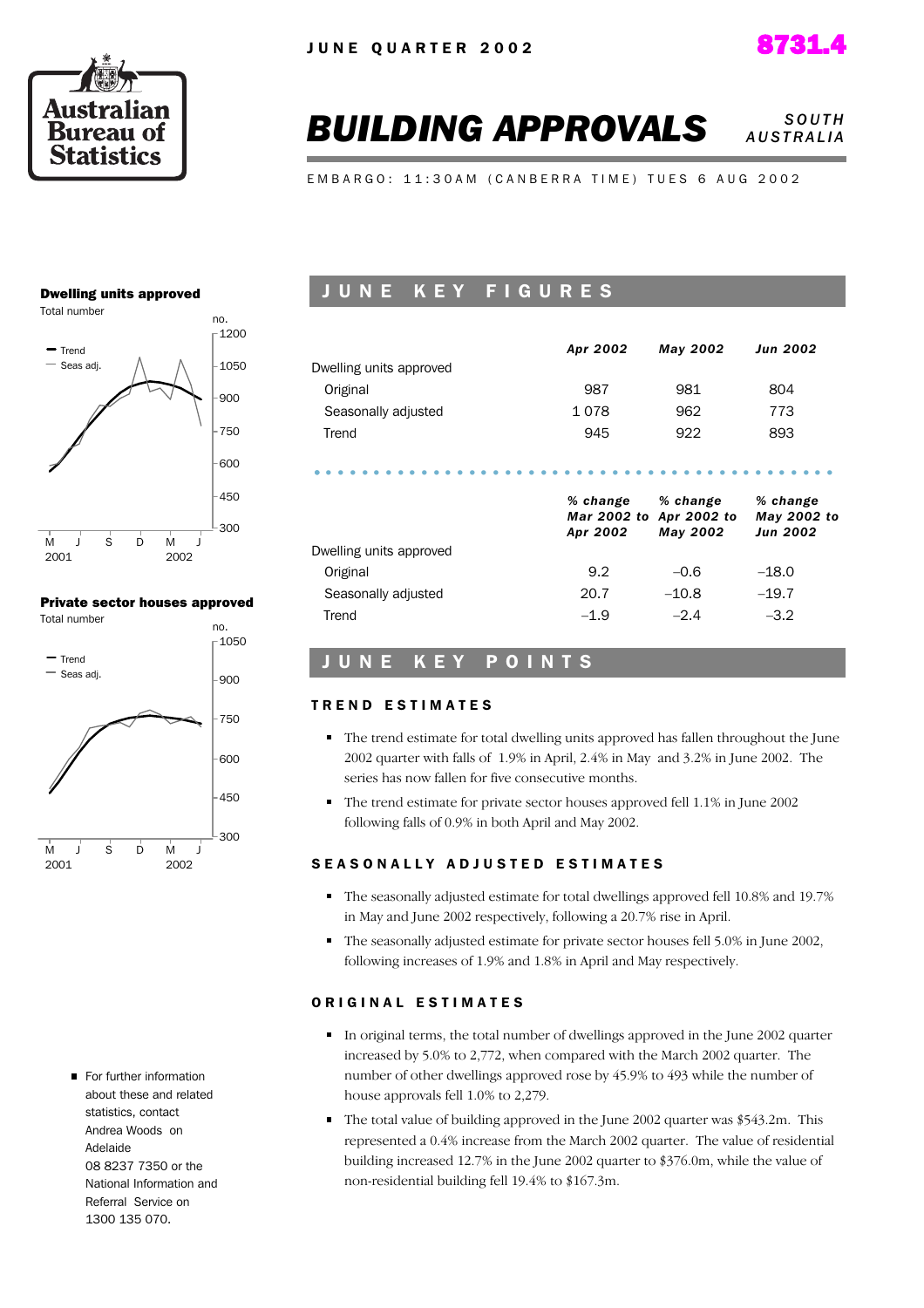## N O T E S

| FORTHCOMING ISSUES     | <b>ISSUE</b>                                                                                                                                                                                               |           | <b>RELEASE DATE</b> |                                                                                         |  |
|------------------------|------------------------------------------------------------------------------------------------------------------------------------------------------------------------------------------------------------|-----------|---------------------|-----------------------------------------------------------------------------------------|--|
|                        | September 2002                                                                                                                                                                                             |           | 7 November 2002     |                                                                                         |  |
|                        | December 2002                                                                                                                                                                                              |           | 10 February 2003    |                                                                                         |  |
|                        |                                                                                                                                                                                                            |           |                     |                                                                                         |  |
| CHANGES IN THIS ISSUE  | There are no changes in this issue.                                                                                                                                                                        |           |                     |                                                                                         |  |
|                        |                                                                                                                                                                                                            |           |                     |                                                                                         |  |
| DATA NOTES             | Seasonally adjusted and trend estimates to May 2002 have been revised as a result of the<br>annual reanalysis and subsequent refinement of seasonal factors. See paragraph 23 of<br>the Explanatory Notes. |           |                     |                                                                                         |  |
|                        |                                                                                                                                                                                                            |           |                     |                                                                                         |  |
| REVISIONS THIS QUARTER | this publication.                                                                                                                                                                                          |           |                     | The following is a summary of revisions made to total dwellings since the last issue of |  |
|                        |                                                                                                                                                                                                            | 2000-2001 | 2001-2002           | Total                                                                                   |  |
|                        | South Australia                                                                                                                                                                                            | $+5$      | $+4$                | $+9$                                                                                    |  |
|                        |                                                                                                                                                                                                            |           |                     |                                                                                         |  |

Steve Crabb Regional Director, South Australia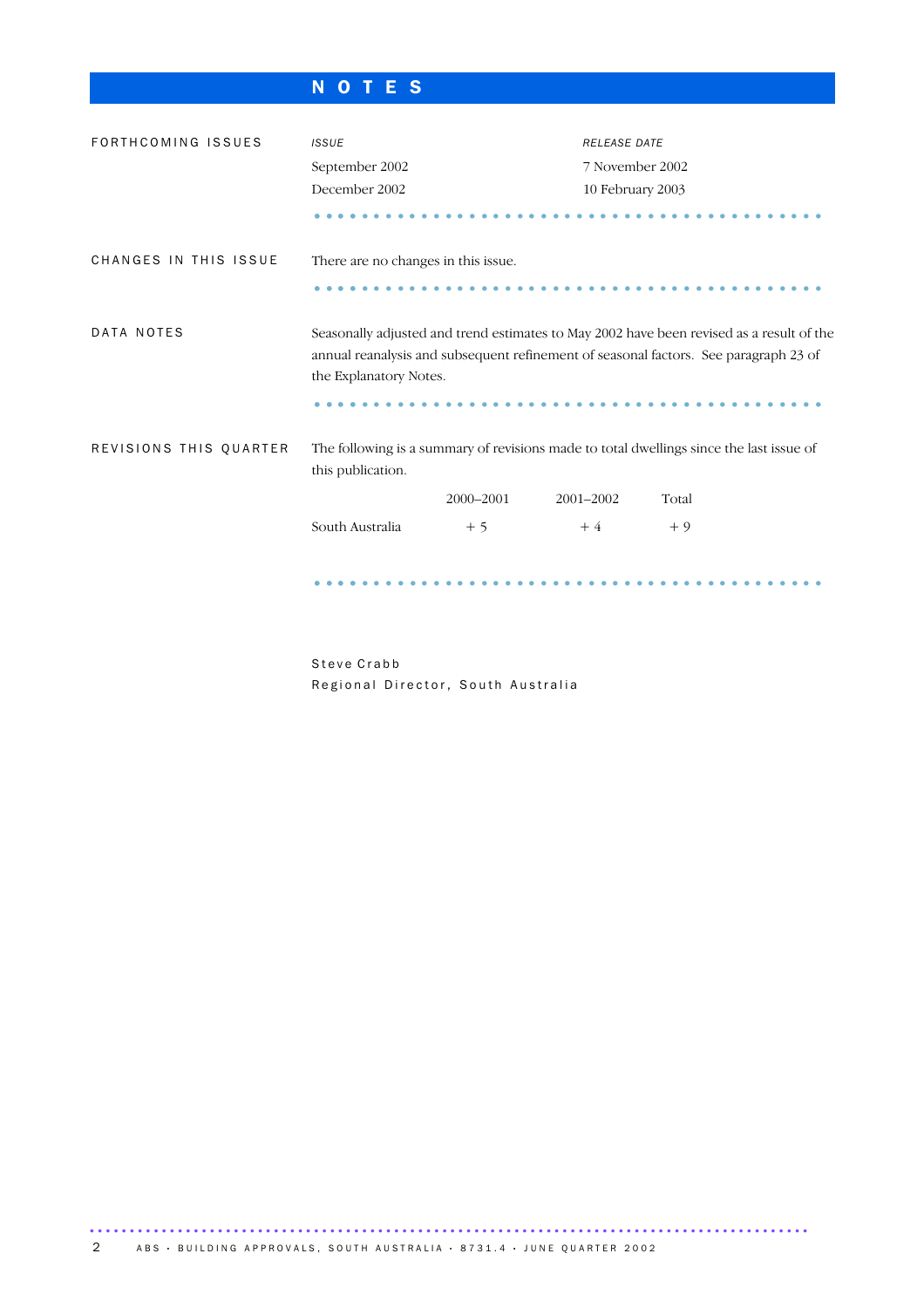VALUE OF TOTAL BUILDING The trend estimate for the value of total building approved has fallen for the last four months following sixteen consecutive months of growth.



#### VALUE OF RESIDENTIAL BUILDING

After increasing for nineteen consecutive months, the trend estimate for the value of residential building has fallen for the past two months.



#### VALUE OF NON-RESIDENTIAL BUILDING

The trend estimate for the value of non-residential building has fallen for the past six months following twelve consecutive months of growth.

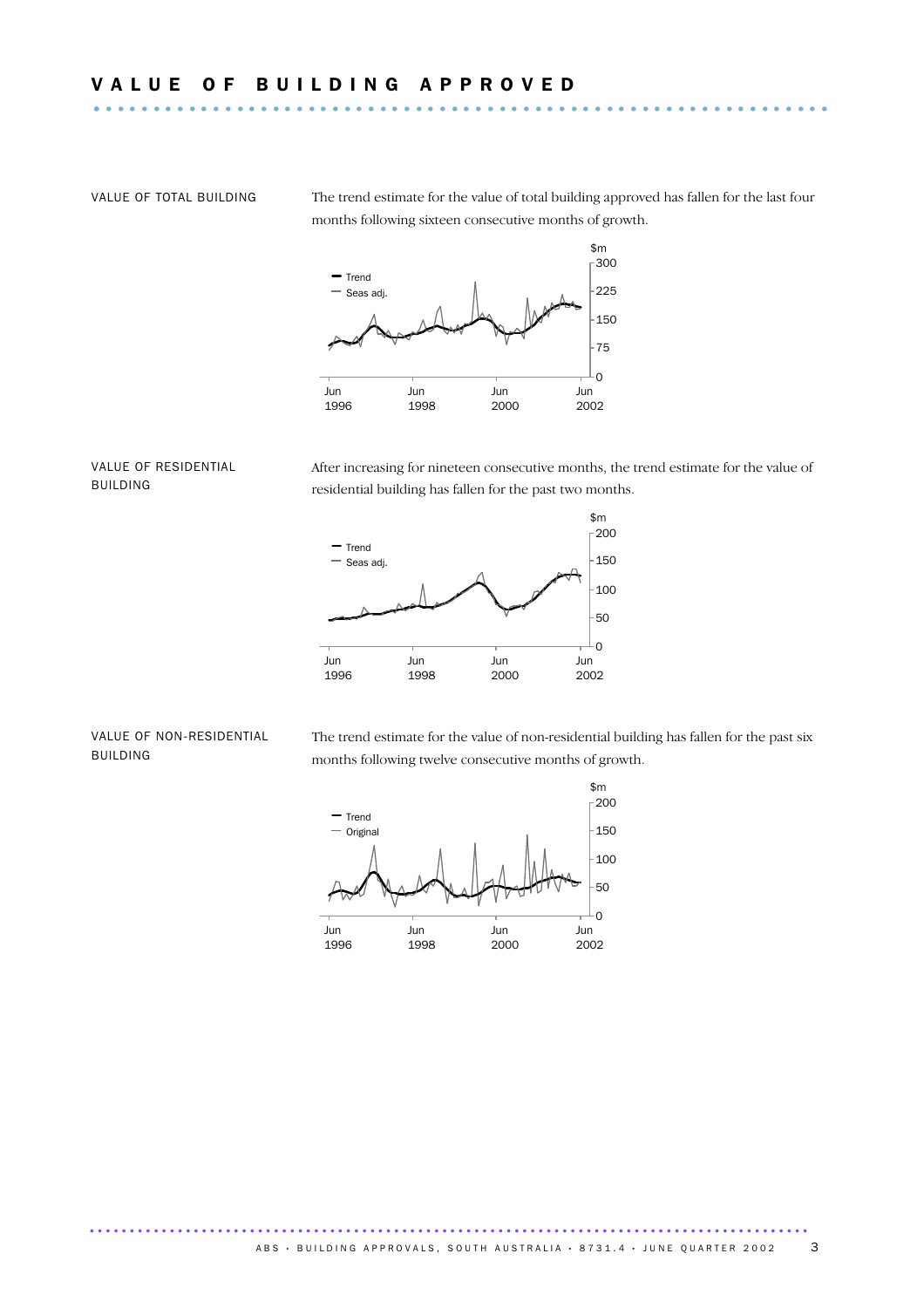DWELLING UNITS APPROVED The number of dwelling units approved in 2000–2001 and 2001–2002 and the percentage movement between 2000–2001 and 2001–2002 for South Australia is summarised below.

| Total dwelling units                                  | 6775      | 10881     | 60.6                   |
|-------------------------------------------------------|-----------|-----------|------------------------|
| Non-residential building                              | 4         | 22        | 450.0                  |
| Conversions                                           | 32        | 24        | $-25.0$                |
| Alterations and additions to<br>residential buildings | 8         | 11        | 37.5                   |
| New residential building                              | 6 7 3 1   | 10824     | 60.8                   |
|                                                       | no.       | no.       | % change               |
|                                                       | 2000-2001 | 2001-2002 | 2000-2001<br>2001-2002 |

The total number of dwelling units approved increased by 60.6% to 10,881 in 2001-2002.

VALUE OF BUILDING APPROVED The value of building approved in 2000–2001 and 2001–2002 and the percentage movement between 2000–2001 and 2001–2002 is summarised below.

|                                                       | 2000–2001    | 2001-2002    | 2000-2001<br>2001-2002 |
|-------------------------------------------------------|--------------|--------------|------------------------|
|                                                       | $\mathsf{m}$ | $\mathsf{m}$ | % change               |
| New residential building<br>Alterations and additions | 735.6        | 1 201.0      | 63.3                   |
| creating dwellings                                    | 0.5          | 1.0          | 120.7                  |
| Alterations and additions not<br>creating dwellings   | 154.4        | 189.5        | 22.7                   |
| Conversions                                           | 2.5          | 1.1          | $-54.6$                |
| Non-residential building                              | 718.2        | 769.5        | 7.2                    |
| <b>Total building</b>                                 | 1 611.1      | 2 162.1      | 34.2                   |

The value of total building approved has increased by 34.2% to \$2,162.1m in 2001-2002. The increase was largely as a result of a 63.3% increase in residential building to \$1,201.0m. Non-residential building increased by 7.2% to \$769.5m.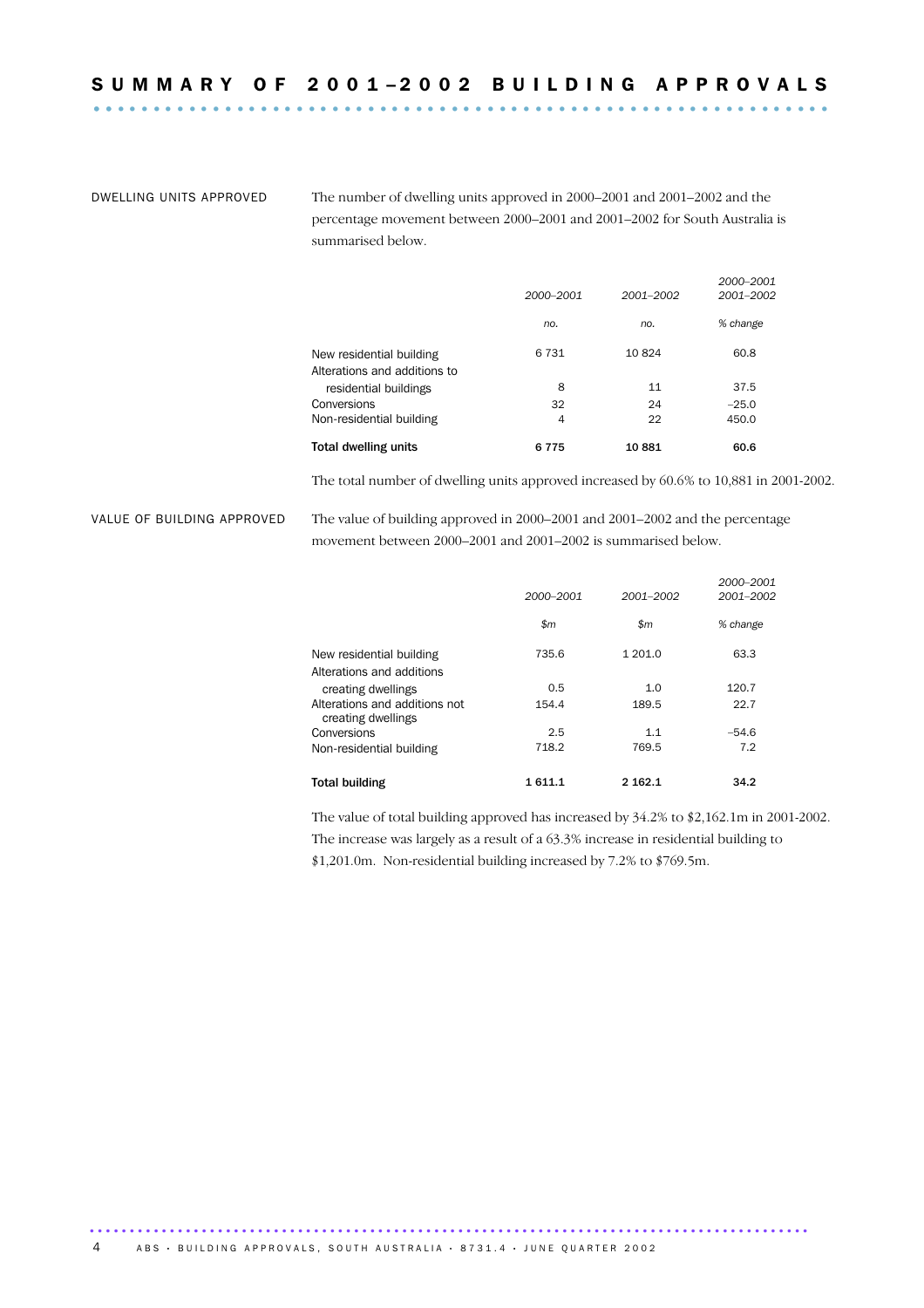W H A T I F . . . ? R E V I S I O N S T O T R E N D E S T I M A T E S .............................................................. ..........

#### EFFECT OF NEW SEASONALLY ADJUSTED ESTIMATES ON TREND ESTIMATES

Readers should exercise care when interpreting trend estimates. The last six trend estimates, in particular, are likely to be revised when new seasonally adjusted estimates become available.

#### T R E N D R E V I S I O N S Generally, the greater the volatility of the original series, the larger the size of the revisions to trend estimates. Analysis of the building approval original series has shown that they can be revised substantially. As a result, some months can elapse before turning points in the trend series are reliably identified.

The graphs and tables which follow present the effect of two possible scenarios on the previous trend estimates: that the July seasonally adjusted estimate is higher than the June estimate by 6% for the number of private sector houses approved and 9% for total dwelling units approved; and that the July seasonally adjusted estimate is lower than the June estimate by 6% for the number of private sector houses approved and 9% for total dwelling units approved. These percentages were chosen because they represent the average absolute monthly percentage change for these series over the last ten years.

#### PRIVATE SECTOR HOUSES



#### WHAT IF NEXT MONTH'S SEASONALLY ADJUSTED ESTIMATE:

.............................................................................................

| 00 |                  | <b>TREND AS</b><br>PUBLISHED |          | 1   | rises by 6% on Jun 2002 | 2   | falls by 6% on Jun 2002 |
|----|------------------|------------------------------|----------|-----|-------------------------|-----|-------------------------|
| 0  |                  | no.                          | % change | no. | % change                | no. | % change                |
| 0  |                  |                              |          |     |                         |     |                         |
| 0  | February 2002    | 762                          | $-0.1$   | 762 | $-0.1$                  | 765 | 0.1                     |
|    | March 2002       | 757                          | $-0.6$   | 757 | $-0.6$                  | 759 | $-0.8$                  |
| 0  | April 2002       | 751                          | $-0.9$   | 752 | $-0.7$                  | 748 | $-1.4$                  |
|    | May 2002         | 745                          | $-0.9$   | 748 | $-0.5$                  | 735 | $-1.7$                  |
|    | June 2002        | 736                          | $-1.1$   | 747 | $-0.2$                  | 721 | $-1.9$                  |
|    | <b>July 2002</b> | n.y.a.                       | n.y.a.   | 747 | 0.0                     | 708 | $-1.8$                  |
|    |                  |                              |          |     |                         |     |                         |

.............................................................................................

#### TOTAL DWELLING UNITS



#### WHAT IF NEXT MONTH'S SEASONALLY ADJUSTED ESTIMATE:

| \$m\$<br>$-1200$ |              |                  | TREND AS<br><b>PUBLISHED</b> |          | rises by 9% on Jun 2002 |          | 2<br>falls by 9% on Jun 2002 |          |  |
|------------------|--------------|------------------|------------------------------|----------|-------------------------|----------|------------------------------|----------|--|
|                  | -1000<br>800 |                  | no.                          | % change | no.                     | % change | no.                          | % change |  |
| nd               | 600          | February 2002    | 976                          | $-0.1$   | 979                     | 0.0      | 984                          | 0.2      |  |
|                  |              | March 2002       | 964                          | $-1.2$   | 965                     | $-1.4$   | 968                          | $-1.6$   |  |
| M<br>A           | 400          | April 2002       | 945                          | $-1.9$   | 942                     | $-2.4$   | 936                          | $-3.3$   |  |
|                  |              | May 2002         | 922                          | $-2.4$   | 915                     | $-2.9$   | 894                          | $-4.4$   |  |
|                  |              | June 2002        | 893                          | $-3.2$   | 884                     | $-3.4$   | 845                          | $-5.5$   |  |
|                  |              | <b>July 2002</b> | n.y.a.                       | n.y.a.   | 862                     | $-2.5$   | 804                          | $-5.0$   |  |
|                  |              |                  |                              |          |                         |          |                              |          |  |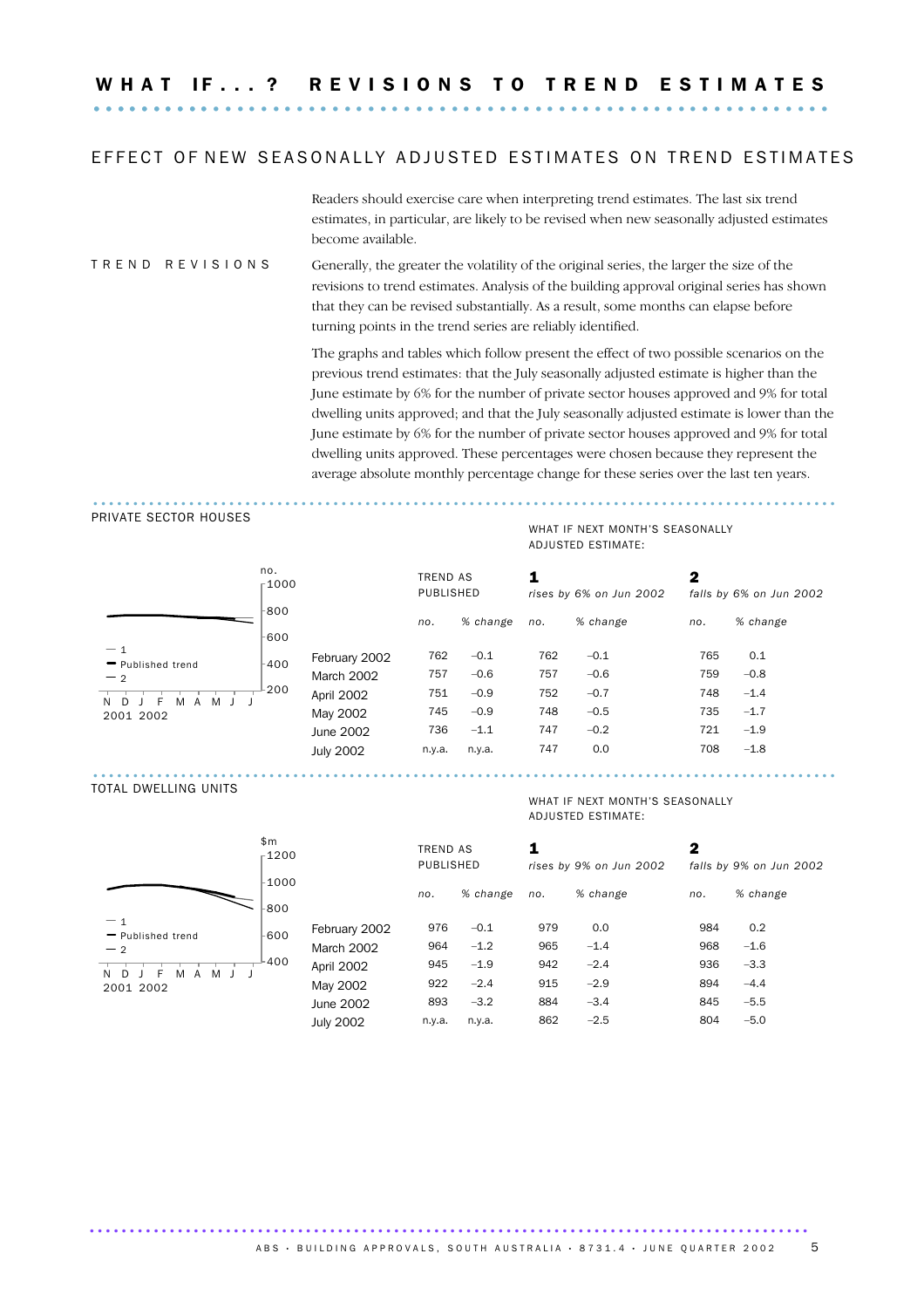

|              |                   | <b>DWELLING UNITS APPROVED</b> |                        |                 |                   |                      |
|--------------|-------------------|--------------------------------|------------------------|-----------------|-------------------|----------------------|
|              | HOUSES            |                                |                        | OTHER DWELLINGS |                   | TOTAL DWELLING UNITS |
|              | Private<br>sector | Total                          | Private<br>sector      | Total           | Private<br>sector | Total                |
| Month        | no.               | no.                            | no.                    | no.             | no.               | no.                  |
|              |                   |                                |                        |                 |                   |                      |
|              |                   |                                | ORIGINAL               |                 |                   |                      |
| 2001         |                   |                                |                        |                 |                   |                      |
| April        | 477               | 494                            | 21                     | 23              | 498               | 517                  |
| May          | 655               | 659                            | 50                     | 50              | 705               | 709                  |
| June         | 641               | 644                            | 92                     | 92              | 733               | 736                  |
| July         | 765               | 771                            | 201                    | 204             | 966               | 975                  |
| August       | 736               | 743                            | 74                     | 84              | 810               | 827                  |
| September    | 712               | 731                            | 128                    | 132             | 840               | 863                  |
| October      | 778               | 797                            | 99                     | 107             | 877               | 904                  |
| November     | 764               | 810                            | 117                    | 121             | 881               | 931                  |
| December     | 699               | 745                            | 225                    | 225             | 924               | 970                  |
| 2002         |                   |                                |                        |                 |                   |                      |
| January      | 667               | 688                            | 74                     | 76              | 741               | 764                  |
| February     | 770               | 839                            | 129                    | 132             | 899               | 971                  |
| March        | 756               | 774                            | 130                    | 130             | 886               | 904                  |
| April        | 701               | 714                            | 269                    | 273             | 970               | 987                  |
|              | 799               | 823                            | 158                    | 158             | 957               | 981                  |
| May          |                   |                                |                        |                 |                   |                      |
| June         | 716               | 742                            | 60                     | 62              | 776               | 804                  |
|              |                   |                                |                        |                 |                   |                      |
|              |                   |                                | SEASONALLY ADJUSTED    |                 |                   |                      |
| 2001         |                   |                                |                        |                 |                   |                      |
| April        | 535               | 552                            | n.a.                   | n.a.            | 583               | 602                  |
| May          | 599               | 603                            | n.a.                   | n.a.            | 663               | 667                  |
| June         | 643               | 646                            | n.a.                   | n.a.            | 689               | 692                  |
| July         | 715               | 721                            | n.a.                   | n.a.            | 791               | 800                  |
| August       | 724               | 731                            | n.a.                   | n.a.            | 851               | 868                  |
| September    | 728               | 747                            | n.a.                   | n.a.            | 840               | 863                  |
| October      | 739               | 758                            |                        |                 | 873               | 900                  |
| November     |                   |                                | n.a.                   | n.a.            |                   |                      |
|              | 723               | 769                            | n.a.                   | n.a.            | 872               | 922                  |
| December     | 774               | 820                            | n.a.                   | n.a.            | 1043              | 1 0 8 9              |
| 2002         |                   |                                |                        |                 |                   |                      |
| January      | 785               | 806                            | n.a.                   | n.a.            | 907               | 930                  |
| February     | 770               | 839                            | n.a.                   | n.a.            | 877               | 949                  |
| <b>March</b> | 734               | 752                            | n.a.                   | n.a.            | 875               | 893                  |
| April        | 748               | 761                            | n.a.                   | n.a.            | 1 0 6 1           | 1078                 |
| May          | 761               | 785                            | n.a.                   | n.a.            | 938               | 962                  |
| June         | 723               | 749                            | n.a.                   | n.a.            | 745               | 773                  |
|              |                   |                                |                        |                 |                   |                      |
|              |                   |                                | <b>TREND ESTIMATES</b> |                 |                   |                      |
| 2001         |                   |                                |                        |                 |                   |                      |
| April        | 510               | 517                            | n.a.                   | n.a.            | 592               | 600                  |
| May          | 566               | 572                            | n.a.                   | n.a.            | 652               | 659                  |
| June         | 624               | 630                            | n.a.                   | n.a.            | 713               | 721                  |
| July         | 673               | 681                            | n.a.                   | n.a.            | 767               | 779                  |
| August       | 709               | 720                            | n.a.                   | n.a.            | 818               | 834                  |
| September    | 733               | 751                            | n.a.                   | n.a.            | 861               | 885                  |
| October      | 748               | 775                            | n.a.                   | n.a.            | 892               | 924                  |
| November     | 756               | 791                            |                        |                 | 911               | 950                  |
| December     | 760               | 799                            | n.a.                   | n.a.            | 926               | 968                  |
|              |                   |                                | n.a.                   | n.a.            |                   |                      |
| 2002         |                   |                                |                        |                 |                   |                      |
| January      | 763               | 803                            | n.a.                   | n.a.            | 935               | 977                  |

February 762 798 n.a. n.a. 938 976 March 757 788 n.a. n.a. 931 964 April 751 777 n.a. n.a. 917 945 May 745 768 n.a. n.a. 897 922 June 736 756 n.a. n.a. 871 893 .....................................................................................................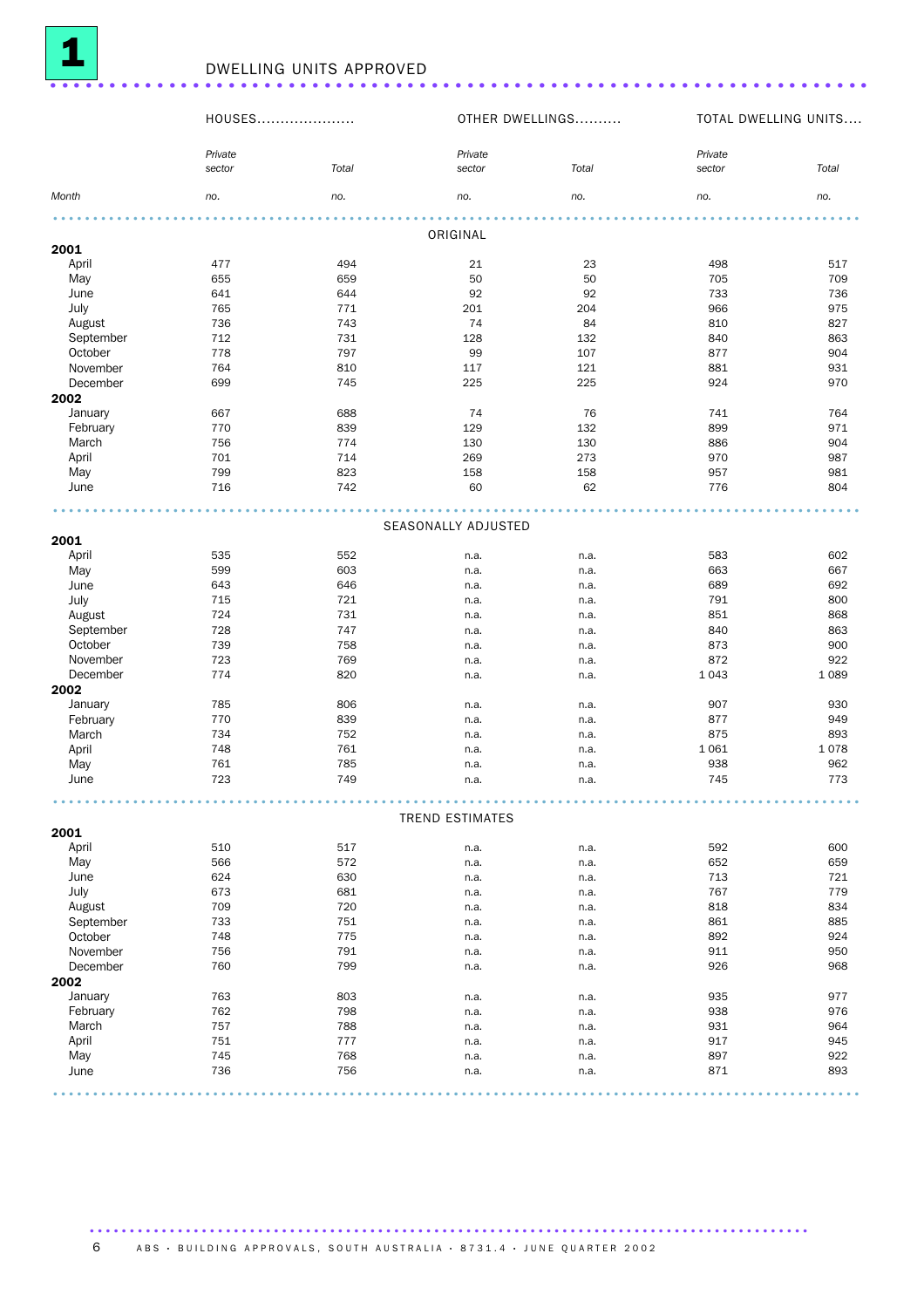

|           | HOUSES            |         | OTHER DWELLINGS                                     |                  |                   | TOTAL DWELLING UNITS |
|-----------|-------------------|---------|-----------------------------------------------------|------------------|-------------------|----------------------|
| Month     | Private<br>sector | Total   | Private<br>sector                                   | Total            | Private<br>sector | Total                |
|           |                   |         |                                                     |                  |                   |                      |
| 2001      |                   |         | ORIGINAL (% change from preceding month)            |                  |                   |                      |
| April     | $-7.7$            | $-5.5$  |                                                     |                  | $-21.0$           | $-18.7$              |
| May       | 37.3              | 33.4    | $-81.4$<br>138.1                                    | $-79.6$<br>117.4 | 41.6              | 37.1                 |
| June      | $-2.1$            | $-2.3$  | 84.0                                                | 84.0             | 4.0               | 3.8                  |
| July      | 19.3              | 19.7    | 118.5                                               | 121.7            | 31.8              | 32.5                 |
| August    | $-3.8$            | $-3.6$  | $-63.2$                                             | $-58.8$          | $-16.1$           | $-15.2$              |
| September | $-3.3$            | $-1.6$  | 73.0                                                | 57.1             | 3.7               | 4.4                  |
| October   | 9.3               | 9.0     | $-22.7$                                             | $-18.9$          | 4.4               | 4.8                  |
| November  | $-1.8$            | 1.6     | 18.2                                                | 13.1             | 0.5               | 3.0                  |
| December  | $-8.5$            | $-8.0$  | 92.3                                                | 86.0             | 4.9               | 4.2                  |
| 2002      |                   |         |                                                     |                  |                   |                      |
| January   | $-4.6$            | $-7.7$  | $-67.1$                                             | $-66.2$          | $-19.8$           | $-21.2$              |
| February  | 15.4              | 21.9    | 74.3                                                | 73.7             | 21.3              | 27.1                 |
| March     | $-1.8$            | $-7.7$  | 0.8                                                 | $-1.5$           | $-1.4$            | $-6.9$               |
| April     | $-7.3$            | $-7.8$  | 106.9                                               | 110.0            | 9.5               | 9.2                  |
| May       | 14.0              | 15.3    | $-41.3$                                             | $-42.1$          | $-1.3$            | $-0.6$               |
| June      | $-10.4$           | $-9.8$  | $-62.0$                                             | $-60.8$          | $-18.9$           | $-18.0$              |
|           |                   |         |                                                     |                  |                   |                      |
|           |                   |         | SEASONALLY ADJUSTED (% change from preceding month) |                  |                   |                      |
| 2001      |                   |         |                                                     |                  |                   |                      |
| April     | 10.3              | 12.4    | n.a.                                                | n.a.             | $-0.5$            | 1.7                  |
| May       | 11.9              | 9.2     | n.a.                                                | n.a.             | 13.7              | 10.8                 |
| June      | 7.4               | 7.1     | n.a.                                                | n.a.             | 3.9               | 3.8                  |
| July      | 11.2              | 11.6    | n.a.                                                | n.a.             | 14.8              | 15.6                 |
| August    | 1.2               | 1.4     | n.a.                                                | n.a.             | 7.6               | 8.6                  |
| September | 0.6               | 2.2     | n.a.                                                | n.a.             | $-1.3$            | $-0.6$               |
| October   | 1.4               | 1.5     | n.a.                                                | n.a.             | 3.9               | 4.3                  |
| November  | $-2.1$            | 1.5     | n.a.                                                | n.a.             | $-0.1$            | 2.5                  |
| December  | 6.9               | 6.6     | n.a.                                                | n.a.             | 19.6              | 18.1                 |
| 2002      |                   |         |                                                     |                  |                   |                      |
| January   | 1.5               | $-1.7$  | n.a.                                                | n.a.             | $-13.0$           | $-14.6$              |
| February  | $-1.9$            | 4.1     | n.a.                                                | n.a.             | $-3.3$            | 2.1                  |
| March     | $-4.6$            | $-10.4$ | n.a.                                                | n.a.             | $-0.2$            | $-5.9$               |
| April     | 1.9               | 1.2     | n.a.                                                | n.a.             | 21.3              | 20.7                 |
| May       | 1.8               | 3.2     | n.a.                                                | n.a.             | $-11.6$           | $-10.8$              |
| June      | $-5.0$            | $-4.6$  | n.a.                                                | n.a.             | $-20.6$           | $-19.7$              |
|           |                   |         | TREND ESTIMATES (% change from preceding month)     |                  |                   |                      |
| 2001      |                   |         |                                                     |                  |                   |                      |
| April     | 9.3               | 9.1     | n.a.                                                | n.a.             | 6.9               | 6.9                  |
| May       | 11.0              | 10.6    | n.a.                                                | n.a.             | 10.1              | 9.7                  |
| June      | 10.1              | 10.1    | n.a.                                                | n.a.             | 9.4               | 9.4                  |
| July      | 7.9               | 8.1     | n.a.                                                | n.a.             | 7.6               | 8.1                  |
| August    | 5.3               | 5.7     | n.a.                                                | n.a.             | 6.6               | 7.0                  |
| September | 3.4               | 4.3     | n.a.                                                | n.a.             | 5.3               | 6.1                  |
| October   | 2.1               | 3.2     | n.a.                                                | n.a.             | 3.6               | 4.5                  |
| November  | 1.0               | 2.1     | n.a.                                                | n.a.             | 2.1               | 2.8                  |
| December  | 0.5               | $1.0$   | n.a.                                                | n.a.             | 1.6               | 1.9                  |
| 2002      |                   |         |                                                     |                  |                   |                      |
| January   | 0.4               | 0.5     | n.a.                                                | n.a.             | 1.0               | 0.9                  |
| February  | $-0.1$            | $-0.6$  | n.a.                                                | n.a.             | 0.3               | $-0.1$               |
| March     | $-0.6$            | $-1.3$  | n.a.                                                | n.a.             | $-0.7$            | $-1.2$               |
| April     | $-0.9$            | $-1.4$  | n.a.                                                | n.a.             | $-1.5$            | $-1.9$               |
| May       | $-0.9$            | $-1.2$  | n.a.                                                | n.a.             | $-2.2$            | $-2.4$               |
| June      | $-1.1$            | $-1.6$  | n.a.                                                | n.a.             | $-2.9$            | $-3.2$               |
|           |                   |         |                                                     |                  |                   |                      |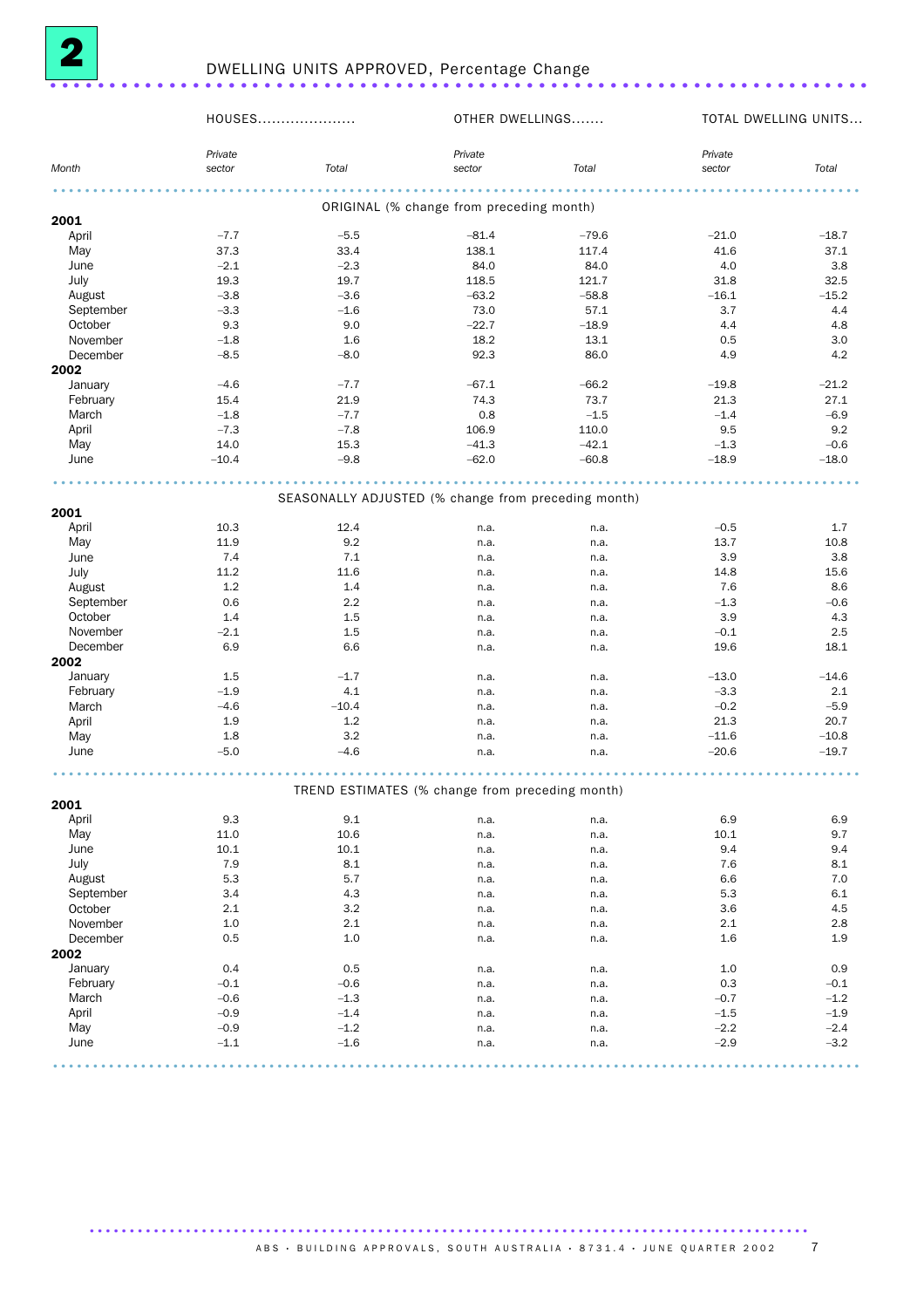## <sup>3</sup> VALUE OF BUILDING APPROVED .....................................................................

|           |             | Alterations            |             |             |              |
|-----------|-------------|------------------------|-------------|-------------|--------------|
|           |             | and                    |             |             |              |
|           | New         | additions to           | Total       | Non-        |              |
|           | residential | residential            | residential | residential | <b>Total</b> |
|           | building    | buildings(a)           | building    | building    | building     |
| Month     | \$m         | \$m\$                  | \$m\$       | \$m\$       | \$m          |
|           |             |                        |             |             |              |
| 2001      |             | ORIGINAL               |             |             |              |
| April     | 56.3        | 10.8                   | 67.1        | 40.5        | 107.6        |
| May       | 79.3        | 16.9                   | 96.1        | 95.7        | 191.8        |
| June      | 84.2        | 14.3                   | 98.5        | 40.8        | 139.3        |
| July      | 98.3        | 15.9                   | 114.2       | 45.9        | 160.1        |
| August    | 86.3        | 17.0                   | 103.3       | 118.4       | 221.7        |
| September | 95.9        | 14.5                   | 110.3       | 48.3        | 158.6        |
| October   | 98.0        | 19.6                   | 117.7       | 81.9        | 199.6        |
| November  | 100.4       | 16.1                   | 116.5       | 57.3        | 173.8        |
| December  | 107.9       | 13.0                   | 120.9       | 42.9        | 163.7        |
| 2002      |             |                        |             |             |              |
| January   | 86.7        | 13.2                   | 99.8        | 73.0        | 172.9        |
| February  | 104.8       | 17.7                   | 122.6       | 59.6        | 182.2        |
| March     | 97.0        | 14.3                   | 111.3       | 74.9        | 186.2        |
| April     | 111.3       | 16.2                   | 127.5       | 53.1        | 180.6        |
| May       | 119.3       | 16.5                   | 135.9       | 53.1        | 189.0        |
| June      | 94.9        | 17.6                   | 112.6       | 61.1        | 173.6        |
|           |             |                        |             |             |              |
|           |             | SEASONALLY ADJUSTED    |             |             |              |
| 2001      |             |                        |             |             |              |
| April     | 65.2        | 12.7                   | 78.0        | n.a.        | 129.8        |
| May       | 79.3        | 15.6                   | 94.9        | n.a.        | 175.8        |
| June      | 82.3        | 15.1                   | 97.5        | n.a.        | 147.9        |
| July      | 76.2        | 15.1                   | 91.4        | n.a.        | 144.1        |
| August    | 88.7        | 15.1                   | 103.8       | n.a.        | 186.2        |
| September | 94.6        | 15.0                   | 109.6       | n.a.        | 158.2        |
| October   | 96.6        | 16.8                   | 113.4       | n.a.        | 194.8        |
| November  | 96.8        | 15.7                   | 112.5       | n.a.        | 176.8        |
| December  | 114.5       | 15.4                   | 130.0       | n.a.        | 179.7        |
| 2002      |             |                        |             |             |              |
| January   | 112.3       | 14.5                   | 126.8       | n.a.        | 217.3        |
| February  | 108.0       | 17.4                   | 125.4       | n.a.        | 183.9        |
| March     | 100.7       | 15.3                   | 116.0       | n.a.        | 184.3        |
| April     | 118.9       | 17.4                   | 136.3       | n.a.        | 199.1        |
| May       | 120.4       | 15.9                   | 136.3       | n.a.        | 178.1        |
| June      | 93.4        | 19.0                   | 112.4       | n.a.        | 181.7        |
|           |             |                        |             |             |              |
|           |             | <b>TREND ESTIMATES</b> |             |             |              |
| 2001      |             |                        |             |             |              |
| April     | 64.4        | 14.4                   | 78.8        | 51.7        | 130.5        |
| May       | 69.8        | 14.6                   | 84.3        | 54.8        | 139.1        |
| June      | 75.6        | 14.8                   | 90.4        | 58.6        | 149.0        |
| July      | 81.3        | 15.2                   | 96.5        | 61.5        | 158.0        |
| August    | 87.0        | 15.4                   | 102.4       | 63.5        | 166.0        |
| September | 92.8        | 15.6                   | 108.4       | 65.2        | 173.6        |
| October   | 98.3        | 15.6                   | 113.9       | 66.7        | 180.6        |
| November  | 102.6       | 15.6                   | 118.3       | 68.0        | 186.3        |
| December  | 106.4       | 15.7                   | 122.0       | 68.4        | 190.5        |
| 2002      |             |                        |             |             |              |
| January   | 109.1       | 15.7                   | 124.8       | 67.5        | 192.3        |
| February  | 110.4       | 15.9                   | 126.4       | 65.9        | 192.3        |
| March     | 110.8       | 16.3                   | 127.1       | 63.6        | 190.7        |
| April     | 110.3       | 16.7                   | 127.1       | 61.3        | 188.3        |
| May       | 109.3       | 17.2                   | 126.5       | 59.6        | 186.1        |
| June      | 107.2       | 17.7                   | 124.8       | 58.3        | 183.2        |
|           |             |                        |             |             |              |

(a) Refer to Explanatory Notes paragraph 16.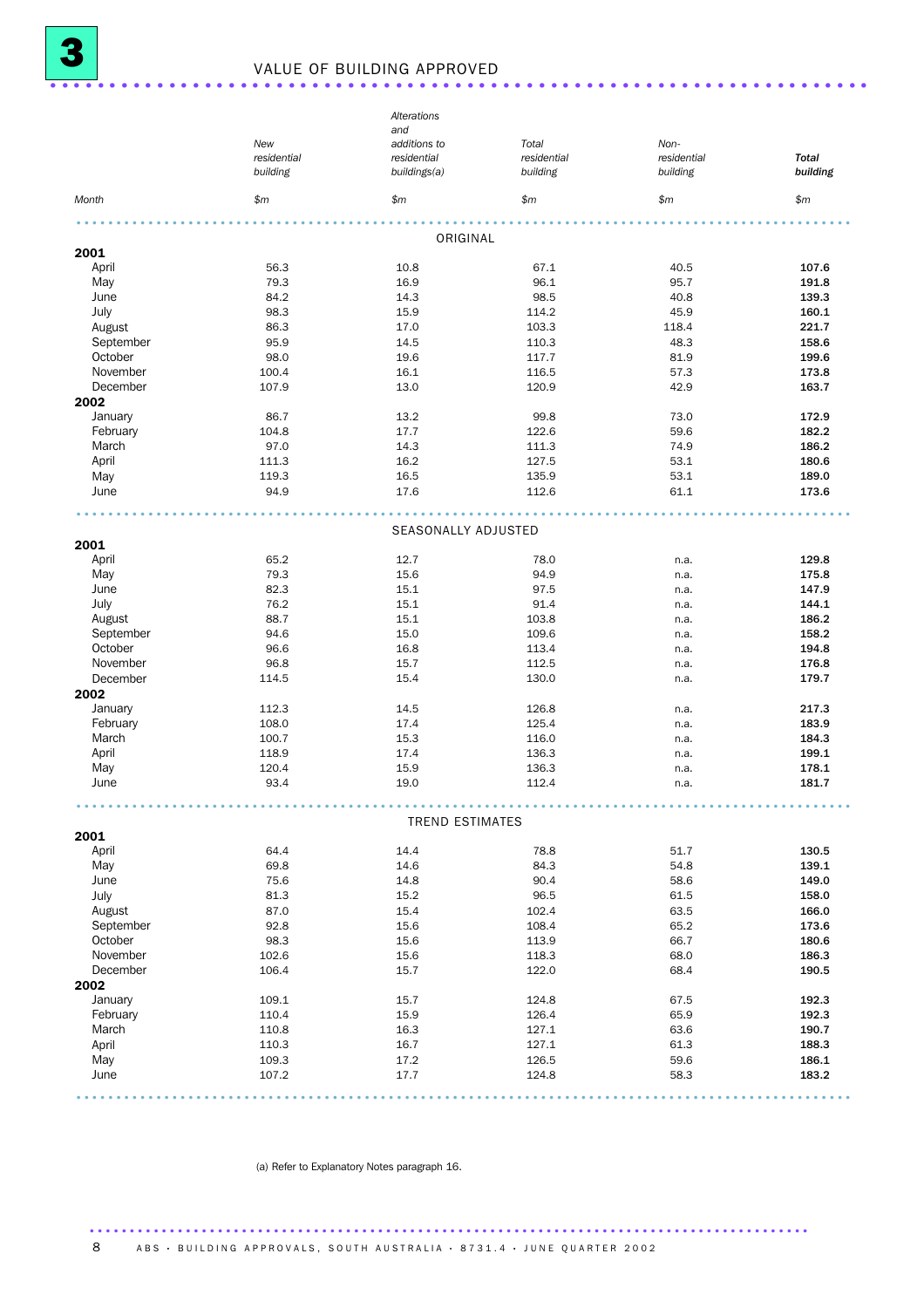

## <sup>4</sup> VALUE OF BUILDING APPROVED, Percentage Change .....................................................................

|           |             | Alterations                                         |             |             |              |
|-----------|-------------|-----------------------------------------------------|-------------|-------------|--------------|
|           |             | and                                                 |             |             |              |
|           | New         | additions to                                        | Total       | Non-        |              |
|           | residential | residential                                         | residential | residential | <b>Total</b> |
| Month     | building    | buildings(a)                                        | building    | building    | building     |
|           |             |                                                     |             |             |              |
|           |             | ORIGINAL (% change from preceding month)            |             |             |              |
| 2001      |             |                                                     |             |             |              |
| April     | $-16.3$     | $-23.1$                                             | $-17.5$     | $-71.5$     | $-51.8$      |
| May       | 40.9        | 56.5                                                | 43.4        | 136.3       | 78.4         |
| June      | 6.3         | $-15.5$                                             | 2.4         | $-57.3$     | $-27.4$      |
| July      | 16.8        | 11.4                                                | 16.0        | 12.4        | 14.9         |
| August    | $-12.2$     | 6.7                                                 | $-9.6$      | 158.0       | 38.4         |
| September | 11.0        | $-14.8$                                             | 6.8         | $-59.2$     | $-28.4$      |
| October   | 2.2         | 35.8                                                | 6.6         | 69.6        | 25.8         |
| November  | 2.5         | $-18.0$                                             | $-1.0$      | $-30.1$     | $-12.9$      |
| December  | 7.4         | $-19.2$                                             | 3.7         | $-25.2$     | $-5.8$       |
| 2002      |             |                                                     |             |             |              |
|           | $-19.6$     | 1.2                                                 |             | 70.4        |              |
| January   |             |                                                     | $-17.4$     |             | 5.6          |
| February  | 20.9        | 34.8                                                | 22.7        | $-18.3$     | 5.4          |
| March     | $-7.4$      | $-19.5$                                             | $-9.2$      | 25.6        | 2.2          |
| April     | 14.7        | 13.3                                                | 14.5        | $-29.1$     | $-3.0$       |
| May       | 7.2         | 2.1                                                 | 6.5         | 0.1         | 4.7          |
| June      | $-20.5$     | 6.7                                                 | $-17.2$     | 15.0        | $-8.1$       |
|           |             |                                                     |             |             |              |
|           |             | SEASONALLY ADJUSTED (% change from preceding month) |             |             |              |
| 2001      |             |                                                     |             |             |              |
| April     | 5.2         | $-12.8$                                             | 1.8         | n.a.        | $-37.2$      |
| May       | 21.6        | 22.3                                                | 21.7        | n.a.        | 35.4         |
|           |             |                                                     |             |             |              |
| June      | 3.8         | $-2.8$                                              | 2.7         | n.a.        | $-15.9$      |
| July      | $-7.4$      | 0.0                                                 | $-6.3$      | n.a.        | $-2.6$       |
| August    | 16.3        | 0.1                                                 | 13.6        | n.a.        | 29.2         |
| September | 6.7         | $-1.1$                                              | 5.6         | n.a.        | $-15.0$      |
| October   | 2.1         | 12.0                                                | 3.5         | n.a.        | 23.1         |
| November  | 0.1         | $-6.2$                                              | $-0.8$      | n.a.        | $-9.2$       |
| December  | 18.4        | $-2.0$                                              | 15.5        | n.a.        | 1.6          |
| 2002      |             |                                                     |             |             |              |
| January   | $-2.0$      | $-5.9$                                              | $-2.4$      | n.a.        | 20.9         |
| February  | $-3.8$      | 19.9                                                | $-1.1$      | n.a.        | $-15.4$      |
| March     | $-6.8$      | $-11.9$                                             | $-7.5$      | n.a.        | 0.2          |
| April     | 18.1        | 13.8                                                | 17.5        | n.a.        | 8.1          |
| May       | 1.3         | $-8.4$                                              | 0.0         | n.a.        | $-10.6$      |
| June      | $-22.4$     | 19.1                                                | $-17.6$     | n.a.        | 2.0          |
|           |             |                                                     |             |             |              |
|           |             |                                                     |             |             |              |
|           |             | TREND ESTIMATES (% change from preceding month)     |             |             |              |
| 2001      |             |                                                     |             |             |              |
| April     | 6.1         | 0.9                                                 | 5.1         | 4.1         | 4.7          |
| May       | 8.3         | 1.3                                                 | 7.0         | 6.0         | 6.6          |
| June      | 8.3         | 1.9                                                 | 7.2         | 6.9         | 7.1          |
| July      | 7.6         | 2.3                                                 | 6.7         | 5.0         | 6.1          |
| August    | 7.0         | 1.6                                                 | 6.2         | 3.3         | 5.0          |
| September | 6.7         | 0.9                                                 | 5.8         | 2.5         | 4.6          |
| October   | 5.9         | 0.3                                                 | 5.1         | 2.3         | 4.0          |
| November  | 4.4         | 0.2                                                 | 3.8         | 2.1         | 3.2          |
| December  | 3.6         | 0.2                                                 | 3.2         | 0.6         | 2.2          |
| 2002      |             |                                                     |             |             |              |
| January   | 2.5         | 0.5                                                 | 2.3         | $-1.4$      | 0.9          |
| February  | 1.3         | $1.2\,$                                             | 1.3         | $-2.3$      | 0.0          |
| March     | 0.3         | 2.1                                                 | 0.6         | $-3.5$      | $-0.8$       |
| April     | $-0.4$      | 2.7                                                 | 0.0         | $-3.6$      | $-1.2$       |
| May       | $-1.0$      | 2.9                                                 | $-0.5$      | $-2.8$      | $-1.2$       |
| June      | $-1.9$      | 2.7                                                 | $-1.3$      | $-2.1$      | $-1.6$       |
|           |             |                                                     |             |             |              |
|           |             |                                                     |             |             |              |

(a) Refer to Explanatory Notes paragraph 16.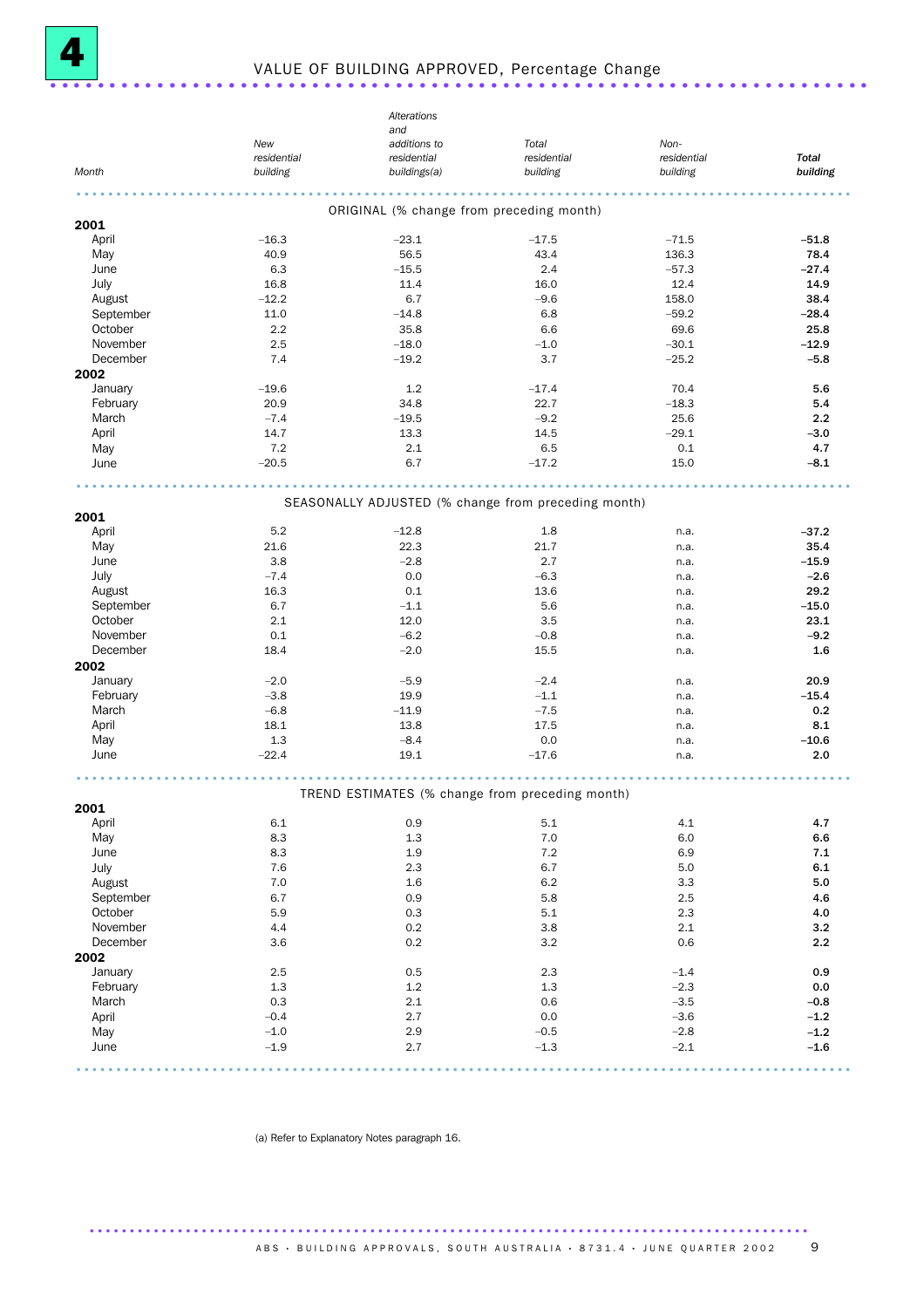

# <sup>5</sup> DWELLING UNITS APPROVED, Private and Public Sector: Original .....................................................................

|           |                |                                  | Alterations                 |                     |                            |                   |
|-----------|----------------|----------------------------------|-----------------------------|---------------------|----------------------------|-------------------|
|           |                | New other                        | and additions               |                     | Non-                       | <b>Total</b>      |
| Period    | New<br>houses  | residential<br>building          | to residential<br>buildings | Conversion(a)       | residential<br>building(a) | dwelling<br>units |
|           |                |                                  |                             |                     |                            |                   |
|           |                |                                  |                             |                     |                            |                   |
|           |                |                                  | PRIVATE SECTOR (Number)     |                     |                            |                   |
| 1999-2000 | 8 2 8 7        | 1457                             | 18                          | 145                 | 8                          | 9915              |
| 2000-2001 | 5 5 4 4        | 1075                             | $\overline{7}$              | 29                  | $\overline{4}$             | 6659              |
| 2001-2002 | 8850           | 1620                             | 11                          | 24                  | 22                         | 10 527            |
|           |                |                                  |                             |                     |                            |                   |
| 2001      |                |                                  |                             |                     |                            |                   |
| June      | 640            | 92                               | $\mathbf 0$                 | $\mathbf{1}$        | $\mathbf 0$                | 733               |
| July      | 763            | 196                              | 5                           | $\sqrt{2}$          | $\mathbf 0$                | 966               |
| August    | 734            | 69                               | 1                           | 5                   | $\mathbf{1}$               | 810               |
| September | 711            | 106                              | $\mathbf 0$                 | 9                   | 14                         | 840               |
| October   | 777            | 99                               | 0                           | $\mathbf 1$         | $\mathbf 0$                | 877               |
| November  | 764            | 116                              | 1                           | 0                   | $\mathbf 0$                | 881               |
| December  | 698            | 224                              | 0                           | $\overline{2}$      | $\mathbf 0$                | 924               |
| 2002      |                |                                  |                             |                     |                            |                   |
| January   | 666            | 74                               | 0                           | $\mathbf{1}$        | $\mathbf 0$                | 741               |
| February  | 767            | 128                              | 0                           | 3                   | 1                          | 899               |
| March     | 756            | 130                              | 0                           | $\mathsf{O}\xspace$ | $\mathbf 0$                | 886               |
| April     | 701            | 266                              | $\overline{2}$              | $\mathbf 0$         | $\mathbf{1}$               | 970               |
| May       | 799            | 156                              | 0                           | $\mathsf{O}\xspace$ | $\overline{\mathbf{c}}$    | 957               |
| June      | 714            | 56                               | $\overline{2}$              | $1\,$               | 3                          | 776               |
|           |                |                                  |                             |                     |                            |                   |
|           |                |                                  | PUBLIC SECTOR (Number)      |                     |                            |                   |
| 1999-2000 | 102            | $\overline{7}$                   | $\mathbf 0$                 | 0                   | $\mathbf 0$                | 109               |
| 2000-2001 | 89             | 23                               | $\mathbf 1$                 | 3                   | $\mathbf 0$                | 116               |
| 2001-2002 | 314            | 40                               | 0                           | $\mathsf{O}\xspace$ | $\mathsf O$                | 354               |
|           |                |                                  |                             |                     |                            |                   |
| 2001      |                |                                  |                             |                     |                            |                   |
| June      | 3              | $\mathsf O$                      | $\mathbf 0$                 | 0                   | $\mathbf 0$                | з                 |
| July      | 6              | 3                                | $\mathbf 0$                 | $\mathbf 0$         | $\mathbf 0$                | 9                 |
| August    | $\overline{7}$ | 10                               | $\mathbf 0$                 | $\mathsf{O}\xspace$ | 0                          | 17                |
| September | 19             | 4                                | $\mathbf 0$                 | $\mathbf 0$         | $\mathbf 0$                | 23                |
| October   | 19             | 8                                | 0                           | $\mathbf 0$         | 0                          | 27                |
| November  | 46             | $\sqrt{4}$                       | $\mathbf 0$                 | 0                   | $\mathbf 0$                | 50                |
| December  | 46             | $\mathbf 0$                      | $\mathbf 0$                 | $\mathbf 0$         | $\mathbf 0$                | 46                |
| 2002      |                |                                  |                             |                     |                            |                   |
| January   | 21             | $\overline{2}$                   | 0                           | 0                   | $\mathsf O$                | 23                |
| February  | 69             | 3                                | $\mathbf 0$                 | $\mathbf 0$         | 0                          | 72                |
| March     | 18             | $\mathbf 0$                      | $\mathbf 0$                 | $\mathbf 0$         | 0                          | 18                |
| April     | 13             | $\overline{4}$                   | $\mathbf 0$                 | $\mathbf 0$         | $\mathbf 0$                | 17                |
| May       | 24             | $\mathsf{O}\xspace$              | $\mathbf 0$                 | 0                   | $\mathsf O$                | 24                |
| June      | 26             | $\overline{2}$                   | $\mathbf 0$                 | $\mathbf 0$         | $\mathbf 0$                | 28                |
|           |                |                                  |                             |                     |                            |                   |
|           |                |                                  | TOTAL (Number)              |                     |                            |                   |
| 1999-2000 | 8 3 8 9        | 1464                             | 18                          | 145                 | 8                          | 10 0 24           |
| 2000-2001 | 5 6 3 3        | 1 0 9 8                          | 8                           | 32                  | $\overline{4}$             | 6775              |
| 2001-2002 | 9 1 6 4        | 1 6 6 0                          | 11                          | 24                  | 22                         | 10 881            |
|           |                |                                  |                             |                     |                            |                   |
| 2001      |                |                                  |                             |                     |                            |                   |
| June      | 643            | 92                               | $\mathbf 0$                 | $\mathbf{1}$        | $\mathbf 0$                | 736               |
| July      | 769            | 199                              | 5                           | $\overline{2}$      | $\mathbf 0$                | 975               |
| August    | 741            | 79                               | $\mathbf 1$                 | 5                   | $\mathbf{1}$               | 827               |
| September | 730            | 110                              | $\mathbf 0$                 | 9                   | 14                         | 863               |
| October   | 796            | 107                              | 0                           | $\mathbf 1$         | $\mathsf{O}$               | 904               |
| November  | 810            | 120                              | $\mathbf{1}$                | $\mathsf{O}\xspace$ | $\mathbf 0$                | 931               |
| December  | 744            | 224                              | $\mathbf 0$                 | $\overline{2}$      | $\mathbf 0$                | 970               |
| 2002      |                |                                  |                             |                     |                            |                   |
| January   | 687            | 76                               | $\mathsf O$                 | $\mathbf{1}$        | $\mathsf O$                | 764               |
| February  | 836            | 131                              | $\mathbf 0$                 | 3                   | $\mathbf{1}$               | 971               |
| March     | 774            | 130                              | $\mathbf 0$                 | $\mathsf{O}\xspace$ | 0                          | 904               |
| April     | 714            | 270                              | $\overline{2}$              | $\mathbf 0$         | $\mathbf 1$                | 987               |
| May       | 823            | 156                              | 0                           | 0                   | $\overline{2}$             | 981               |
| June      | 740            | 58                               | $\overline{2}$              | $\mathbf 1$         | 3                          | 804               |
|           |                |                                  |                             |                     |                            |                   |
|           |                | (a) See Glossary for definition. |                             |                     |                            |                   |
|           |                |                                  |                             |                     |                            |                   |

10 ABS · BUILDING APPROVALS, SOUTH AUSTRALIA · 8731.4 · JUNE QUARTER 2002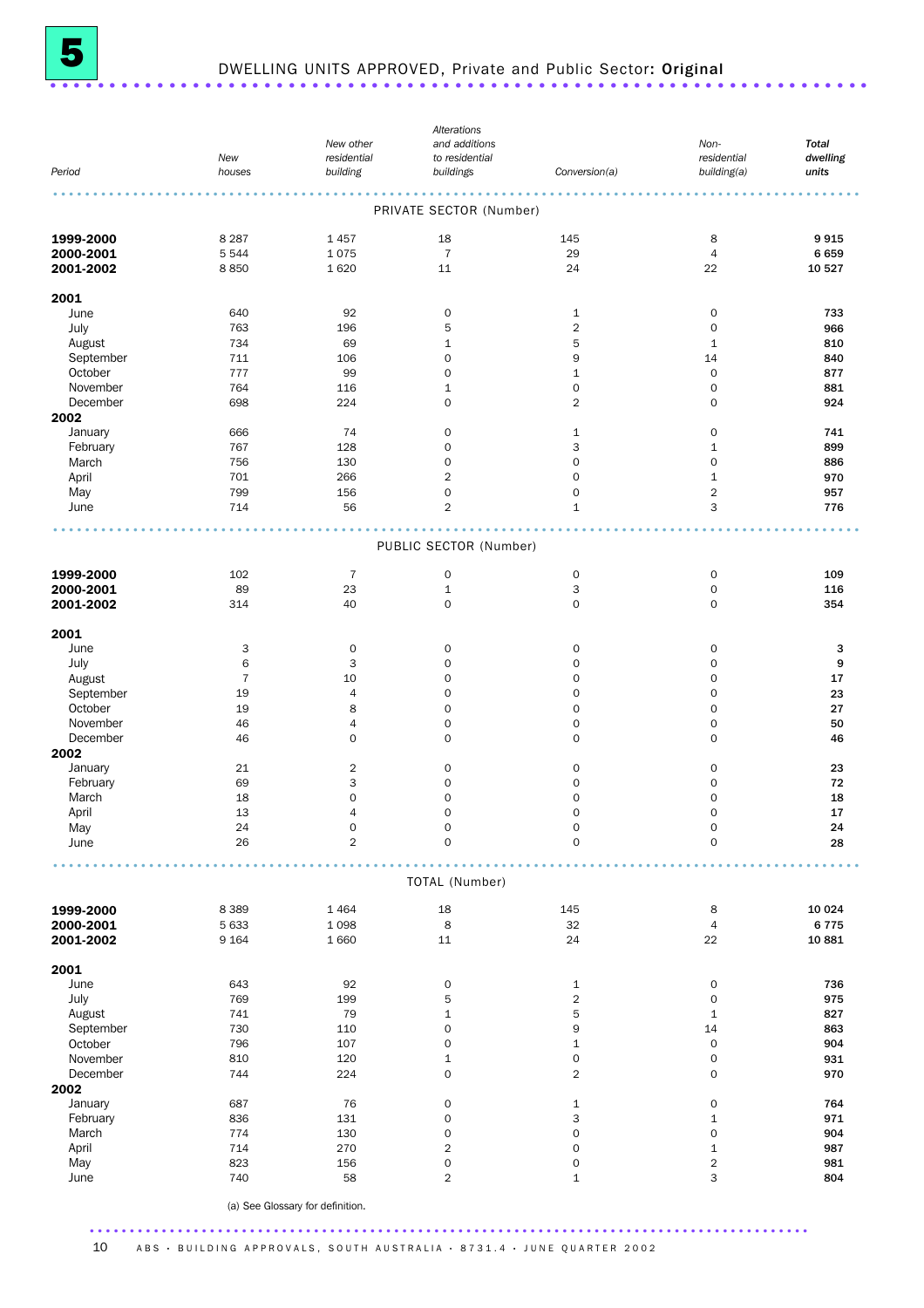

## <sup>6</sup> VALUE OF BUILDING APPROVED, Private and Public Sector: Original .....................................................................

| Period                 | New<br>houses  | New other<br>residential<br>building | Alterations and<br>additions<br>creating<br>dwellings | Alterations and<br>additions not<br>creating<br>dwellings | Conversion(a) | Total<br>residential<br>building | Non-<br>residential<br>building (a) | <b>Total</b><br>building |
|------------------------|----------------|--------------------------------------|-------------------------------------------------------|-----------------------------------------------------------|---------------|----------------------------------|-------------------------------------|--------------------------|
|                        |                |                                      |                                                       | PRIVATE SECTOR (\$ million)                               |               |                                  |                                     |                          |
|                        |                |                                      |                                                       |                                                           |               |                                  |                                     |                          |
| 1999-2000              | 838.7<br>599.6 | 175.3<br>125.9                       | 1.3<br>0.3                                            | 162.3<br>147.4                                            | 18.8<br>2.4   | 1 1 9 6.5<br>875.6               | 361.8<br>450.3                      | 1558.3<br>1 3 2 5 . 9    |
| 2000-2001<br>2001-2002 | 1 0 0 2.5      | 164.9                                | 1.0                                                   | 186.6                                                     | 1.1           | 1 3 5 6.1                        | 529.4                               | 1885.5                   |
| 2001                   |                |                                      |                                                       |                                                           |               |                                  |                                     |                          |
| June                   | 72.0           | 11.9                                 | 0.0                                                   | 13.9                                                      | 0.0           | 97.9                             | 34.5                                | 132.4                    |
| July                   | 81.4           | 16.2                                 | 0.3                                                   | 15.4                                                      | 0.1           | 113.4                            | 28.6                                | 142.0                    |
| August                 | 77.8           | 7.4                                  | 0.0                                                   | 16.1                                                      | 0.1           | 101.4                            | 38.6                                | 140.0                    |
| September              | 81.6           | 12.5                                 | 0.0                                                   | 14.0                                                      | 0.4           | 108.4                            | 40.9                                | 149.3                    |
| October                | 87.2           | 8.5                                  | 0.0                                                   | 19.6                                                      | 0.1           | 115.4                            | 69.6                                | 185.0                    |
| November               | 82.8           | 12.4                                 | 0.0                                                   | 15.9                                                      | 0.0           | 111.2                            | 21.4                                | 132.6                    |
| December<br>2002       | 80.4           | 23.7                                 | 0.0                                                   | 12.9                                                      | 0.1           | 117.1                            | 37.6                                | 154.7                    |
| January                | 77.2           | 7.7                                  | 0.0                                                   | 13.1                                                      | 0.1           | 98.0                             | 56.9                                | 154.9                    |
| February               | 84.1           | 12.0                                 | 0.0                                                   | 16.7                                                      | 0.2           | 113.0                            | 52.8                                | 165.8                    |
| March                  | 84.7           | 10.7                                 | 0.0                                                   | 13.8                                                      | 0.0           | 109.2                            | 43.0                                | 152.2                    |
| April                  | 81.8           | 28.0                                 | 0.2                                                   | 16.0                                                      | 0.0           | 125.9                            | 36.6                                | 162.5                    |
| May                    | 96.9           | 20.1                                 | 0.0                                                   | 16.5                                                      | 0.0           | 133.5                            | 46.2                                | 179.7                    |
| June                   | 86.7           | 5.6                                  | 0.5                                                   | 16.7                                                      | 0.1           | 109.5                            | 57.4                                | 166.9                    |
|                        |                |                                      |                                                       | PUBLIC SECTOR (\$ million)                                |               |                                  |                                     |                          |
| 1999-2000              | 8.5            | 0.5                                  | 0.0                                                   | 6.4                                                       | 0.0           | 15.4                             | 223.9                               | 239.2                    |
| 2000-2001              | 8.0            | 2.2                                  | 0.1                                                   | 7.0                                                       | 0.1           | 17.3                             | 267.8                               | 285.2                    |
| 2001-2002              | 30.6           | 3.0                                  | 0.0                                                   | 2.8                                                       | 0.0           | 36.5                             | 240.1                               | 276.6                    |
| 2001                   |                |                                      |                                                       |                                                           |               |                                  |                                     |                          |
| June                   | 0.3            | 0.0                                  | 0.0                                                   | 0.3                                                       | 0.0           | 0.6                              | 6.3                                 | 6.9                      |
| July                   | 0.5            | 0.2                                  | 0.0                                                   | 0.1                                                       | 0.0           | 0.8                              | 17.3                                | 18.1                     |
| August                 | 0.5            | 0.7                                  | 0.0                                                   | 0.8                                                       | 0.0           | 1.9                              | 79.8                                | 81.7                     |
| September<br>October   | 1.5<br>1.6     | 0.3                                  | 0.0<br>0.0                                            | 0.1<br>0.0                                                | 0.0<br>0.0    | 1.9<br>2.3                       | 7.5<br>12.3                         | 9.4<br>14.6              |
| November               | 4.9            | 0.6<br>0.3                           | 0.0                                                   | 0.2                                                       | 0.0           | 5.3                              | 35.9                                | 41.2                     |
| December               | 3.8            | 0.0                                  | 0.0                                                   | 0.0                                                       | 0.0           | 3.8                              | 5.2                                 | 9.0                      |
| 2002                   |                |                                      |                                                       |                                                           |               |                                  |                                     |                          |
| January                | 1.7            | 0.1                                  | 0.0                                                   | 0.0                                                       | 0.0           | 1.8                              | 16.1                                | 18.0                     |
| February               | 8.5            | 0.3                                  | 0.0                                                   | 0.8                                                       | 0.0           | 9.5                              | 6.9                                 | 16.4                     |
| March                  | 1.7            | 0.0                                  | 0.0                                                   | 0.5                                                       | 0.0           | 2.1                              | 31.9                                | 34.0                     |
| April                  | 1.2            | 0.4                                  | 0.0                                                   | 0.0                                                       | 0.0           | 1.6                              | 16.5                                | 18.1                     |
| May<br>June            | 2.3<br>$2.5\,$ | 0.0<br>0.1                           | 0.0<br>0.0                                            | $0.1\,$<br>0.4                                            | 0.0<br>0.0    | 2.3<br>3.0                       | $7.0$<br>3.7                        | 9.3<br>6.7               |
|                        |                |                                      |                                                       |                                                           |               |                                  |                                     |                          |
|                        |                |                                      |                                                       | TOTAL (\$ million)                                        |               |                                  |                                     |                          |
| 1999-2000              | 847.2          | 175.8                                | 1.3                                                   | 168.8                                                     | 18.8          | 1 2 1 1.8                        | 585.7                               | 1797.5                   |
| 2000-2001              | 607.6          | 128.0                                | 0.5                                                   | 154.4                                                     | 2.5           | 892.9                            | 718.2                               | 1611.1                   |
| 2001-2002              | 1 0 3 3.1      | 167.9                                | 1.0                                                   | 189.5                                                     | $1.1\,$       | 1 3 9 2.6                        | 769.5                               | 2 162.1                  |
| 2001                   |                |                                      |                                                       |                                                           |               |                                  |                                     |                          |
| June                   | 72.3           | 11.9                                 | 0.0                                                   | 14.2                                                      | 0.0           | 98.5                             | 40.8                                | 139.3                    |
| July                   | 81.9           | 16.4                                 | 0.3                                                   | 15.6                                                      | 0.1           | 114.2                            | 45.9                                | 160.1                    |
| August<br>September    | 78.3<br>83.1   | 8.0<br>12.8                          | 0.0<br>0.0                                            | 16.8<br>14.1                                              | 0.1<br>0.4    | 103.3<br>110.3                   | 118.4<br>48.3                       | 221.7<br>158.6           |
| October                | 88.8           | 9.2                                  | 0.0                                                   | 19.6                                                      | 0.1           | 117.7                            | 81.9                                | 199.6                    |
| November               | 87.7           | 12.7                                 | 0.0                                                   | 16.1                                                      | 0.0           | 116.5                            | 57.3                                | 173.8                    |
| December               | 84.2           | 23.7                                 | 0.0                                                   | 12.9                                                      | 0.1           | 120.9                            | 42.9                                | 163.7                    |
| 2002                   |                |                                      |                                                       |                                                           |               |                                  |                                     |                          |
| January                | 78.8           | 7.8                                  | 0.0                                                   | 13.1                                                      | 0.1           | 99.8                             | 73.0                                | 172.9                    |
| February               | 92.6           | 12.2                                 | 0.0                                                   | 17.5                                                      | 0.2           | 122.6                            | 59.6                                | 182.2                    |
| March<br>April         | 86.3<br>83.0   | 10.7<br>28.3                         | 0.0<br>0.2                                            | 14.3<br>16.0                                              | 0.0<br>0.0    | 111.3<br>127.5                   | 74.9<br>53.1                        | 186.2<br>180.6           |
| May                    | 99.2           | 20.1                                 | 0.0                                                   | 16.5                                                      | 0.0           | 135.9                            | 53.1                                | 189.0                    |
| June                   | 89.2           | 5.7                                  | 0.5                                                   | 17.1                                                      | 0.1           | 112.6                            | 61.1                                | 173.6                    |

(a) See Glossary for definition.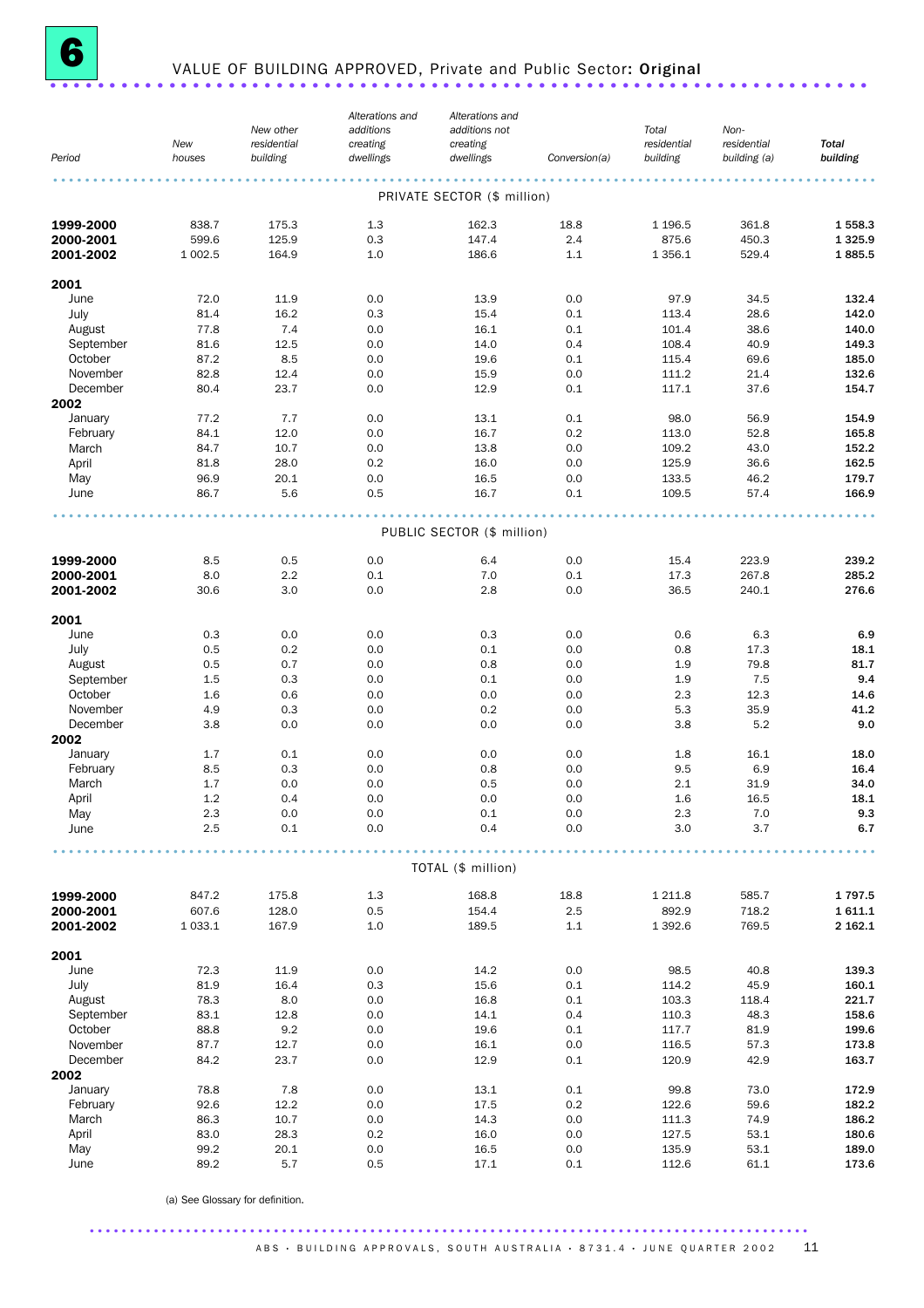

#### NEW OTHER RESIDENTIAL BUILDING .....................................................................

|             | New<br>houses |            | Semi-detached, row or terrace houses,<br>townhouses, etc of |                          |                          |                     | Flats, units or apartments in a building of |                | Total       | <b>Total new</b><br>residential<br>building |
|-------------|---------------|------------|-------------------------------------------------------------|--------------------------|--------------------------|---------------------|---------------------------------------------|----------------|-------------|---------------------------------------------|
| Period      |               | One storey | Two or<br>more<br>storeys                                   | Total                    | One or<br>two<br>storeys | Three<br>storeys    | Four or<br>more<br>storeys                  | Total          |             |                                             |
|             |               |            |                                                             |                          |                          |                     |                                             |                |             |                                             |
|             |               |            |                                                             | NUMBER OF DWELLING UNITS |                          |                     |                                             |                |             |                                             |
| 1999-2000   | 8 3 8 9       | 650        | 396                                                         | 1 0 4 6                  | 36                       | 166                 | 216                                         | 418            | 1464        | 9853                                        |
| 2000-2001   | 5 6 3 3       | 419        | 286                                                         | 705                      | 46                       | 65                  | 282                                         | 393            | 1 0 9 8     | 6731                                        |
| 2001-2002   | 9 1 6 4       | 987        | 376                                                         | 1 3 6 3                  | 117                      | 91                  | 89                                          | 297            | 1 6 6 0     | 10824                                       |
| 2001        |               |            |                                                             |                          |                          |                     |                                             |                |             |                                             |
| April       | 492           | 15         | 4                                                           | 19                       | $\overline{2}$           | 0                   | 0                                           | $\overline{2}$ | 21          | 513                                         |
| May         | 659           | 14         | 23                                                          | 37                       | 4                        | 8                   | 0                                           | 12             | 49          | 708                                         |
| June        | 643           | 25         | 13                                                          | 38                       | 11                       | 10                  | 33                                          | 54             | 92          | 735                                         |
| July        | 769           | 152        | 23                                                          | 175                      | 24                       | $\mathsf{O}\xspace$ | 0                                           | 24             | 199         | 968                                         |
| August      | 741           | 37         | 23                                                          | 60                       | 19                       | 0                   | 0                                           | 19             | 79          | 820                                         |
| September   | 730           | 47         | 40                                                          | 87                       | 23                       | 0                   | 0                                           | 23             | 110         | 840                                         |
| October     | 796           | 76         | 18                                                          | 94                       | 13                       | $\mathbf 0$         | 0                                           | 13             | 107         | 903                                         |
| November    |               | 79         | 33                                                          |                          | 8                        | $\mathbf 0$         | $\mathsf{O}\xspace$                         | 8              |             | 930                                         |
|             | 810<br>744    | 140        | 53                                                          | 112<br>193               |                          | 12                  | 9                                           |                | 120         |                                             |
| December    |               |            |                                                             |                          | 10                       |                     |                                             | 31             | 224         | 968                                         |
| 2002        |               |            |                                                             |                          |                          |                     |                                             |                |             |                                             |
| January     | 687           | 43         | 17                                                          | 60                       | 16                       | 0                   | 0                                           | 16             | 76          | 763                                         |
| February    | 836           | 96         | 21                                                          | 117                      | $\mathsf{O}\xspace$      | 14                  | 0                                           | 14             | 131         | 967                                         |
| March       | 774           | 92         | 17                                                          | 109                      | $\mathbf 0$              | 21                  | $\mathsf{O}\xspace$                         | 21             | 130         | 904                                         |
| April       | 714           | 130        | 56                                                          | 186                      | 4                        | $\mathbf 0$         | 80                                          | 84             | 270         | 984                                         |
| May         | 823           | 67         | 49                                                          | 116                      | $\mathbf 0$              | 40                  | $\mathbf 0$                                 | 40             | 156         | 979                                         |
| June        | 740           | 28         | 26                                                          | 54                       | $\mathbf 0$              | $\overline{4}$      | $\mathbf 0$                                 | $\overline{4}$ | 58          | 798                                         |
|             |               |            |                                                             |                          | VALUE (\$ million)       |                     |                                             |                |             |                                             |
|             |               |            |                                                             |                          |                          |                     |                                             |                |             |                                             |
| 1999-2000   | 847.2         | 48.8       | 47.2                                                        | 96.2                     | 2.7                      | 20.0                | 57.1                                        | 79.7           | 175.7       | 1 0 2 3 .0                                  |
| 2000-2001   | 607.5         | 34.9       | 36.8                                                        | 71.4                     | 3.8                      | 8.8                 | 44.0                                        | 56.6           | 127.9       | 735.7                                       |
| 2001-2002   | 1 0 3 3.1     | 87.5       | 51.2                                                        | 138.7                    | 10.5                     | 8.3                 | 10.4                                        | 29.1           | 167.6       | 1 200.8                                     |
| 2001        |               |            |                                                             |                          |                          |                     |                                             |                |             |                                             |
| April       | 54.1          | 1.3        | 0.7                                                         | 2.0                      | 0.2                      | 0.0                 | 0.0                                         | 0.2            | 2.2         | 56.3                                        |
| May         | 74.4          | 1.3        | 2.5                                                         | 3.8                      | 0.4                      | 0.6                 | 0.0                                         | 1.0            | 4.8         | 79.3                                        |
| June        | 72.3          | 1.8        | 0.9                                                         | 2.7                      | 0.9                      | 0.8                 | 7.6                                         | 9.3            | 11.9        | 84.2                                        |
| July        | 81.9          | 12.2       | 2.9                                                         | 15.2                     | 1.3                      | 0.0                 | 0.0                                         | 1.3            | 16.4        | 98.3                                        |
| August      | 78.3          | 3.3        | 3.3                                                         | 6.6                      | 1.4                      | 0.0                 | 0.0                                         | 1.4            | 8.0         | 86.3                                        |
| September   | 83.1          | 4.5        | 5.5                                                         | 10.0                     | 2.8                      | 0.0                 | 0.0                                         | 2.8            | 12.8        | 95.9                                        |
| October     | 88.8          | 6.0        | 2.1                                                         | 8.1                      | $1.1\,$                  | 0.0                 | 0.0                                         | 1.1            | 9.2         | 98.0                                        |
| November    | 87.7          | $7.1\,$    | $4.6\,$                                                     | 11.7                     | $1.0\,$                  | $0.0\,$             | $0.0\,$                                     | $1.0\,$        | 12.7        | 100.4                                       |
| December    | 84.2          | 11.4       | 8.5                                                         | 20.0                     | 0.9                      | 1.5                 | 1.4                                         | 3.7            | 23.7        | 107.9                                       |
|             |               |            |                                                             |                          |                          |                     |                                             |                |             |                                             |
| 2002        |               |            |                                                             |                          |                          |                     |                                             |                |             |                                             |
| January     | 78.8          | 4.1        | 2.0                                                         | $6.1\,$                  | $1.8\,$                  | 0.0                 | 0.0                                         | $1.8\,$        | 7.8         | 86.7                                        |
| February    | 92.6          | 8.3        | 2.7                                                         | 11.0                     | 0.0                      | 1.2                 | 0.0                                         | $1.2\,$        | 12.2        | 104.8                                       |
| March       | 86.3          | 6.9        | $1.7\,$                                                     | 8.6                      | 0.0                      | 2.1                 | 0.0                                         | 2.1            | 10.7        | 97.0                                        |
| April       | 83.0          | 12.0       | 7.2                                                         | 19.1                     | 0.2                      | 0.0                 | 9.0                                         | 9.2            | 28.3        | 111.3                                       |
| May<br>June | 99.2          | 9.2        | 7.7                                                         | 16.9                     | 0.0<br>0.0               | 3.2<br>0.3          | 0.0<br>0.0                                  | 3.2<br>0.3     | 20.1<br>5.7 | 119.3                                       |
|             | 89.2          | 2.5        | 3.0                                                         | 5.4                      |                          |                     |                                             |                |             | 94.9                                        |

(a) See Glossary for definition.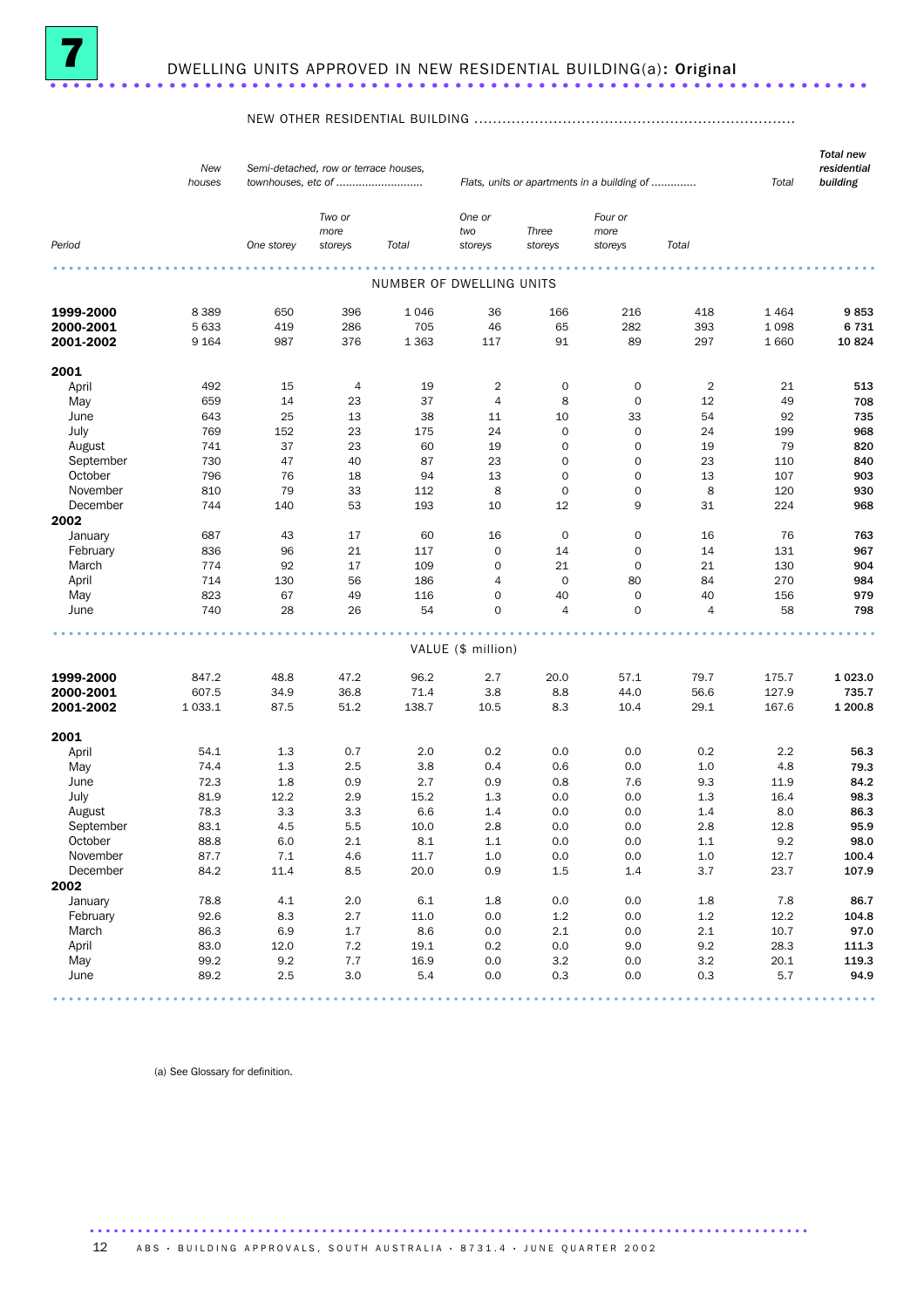| Period    | New<br>houses | New other<br>residential<br>building | New<br>residential<br>building | Alterations and<br>additions to<br>residential<br>buildings(b) | Total<br>residential<br>building | Non-<br>residential<br>building | <b>Total</b><br>building |
|-----------|---------------|--------------------------------------|--------------------------------|----------------------------------------------------------------|----------------------------------|---------------------------------|--------------------------|
|           |               |                                      | ORIGINAL (\$ million)          |                                                                |                                  |                                 |                          |
| 1998-1999 | 688.5         | 145.9                                | 834.4                          | 154.9                                                          | 989.4                            | 692.7                           | 1688.2                   |
| 1999-2000 | 847.2         | 175.8                                | 1 0 2 2.9                      | 188.9                                                          | 1 2 1 1.8                        | 585.7                           | 1797.5                   |
| 2000-2001 | 534.5         | 117.0                                | 651.4                          | 138.5                                                          | 790.0                            | 701.6                           | 1 4 9 1.6                |
| 2000      |               |                                      |                                |                                                                |                                  |                                 |                          |
| December  | 122.2         | 28.1                                 | 150.4                          | 35.7                                                           | 186.1                            | 144.8                           | 330.9                    |
| 2001      |               |                                      |                                |                                                                |                                  |                                 |                          |
| March     | 118.8         | 26.8                                 | 145.5                          | 36.4                                                           | 182.0                            | 208.4                           | 390.4                    |
| June      | 175.0         | 17.2                                 | 192.1                          | 36.6                                                           | 228.7                            | 170.8                           | 399.5                    |
| September | 209.1         | 33.0                                 | 242.1                          | 40.8                                                           | 282.9                            | 203.5                           | 486.5                    |
| December  | 220.3         | 40.0                                 | 260.2                          | 41.3                                                           | 301.5                            | 172.8                           | 474.3                    |
| 2002      |               |                                      |                                |                                                                |                                  |                                 |                          |
| March     | 215.1         | 26.7                                 | 241.8                          | 37.8                                                           | 279.6                            | 195.9                           | 475.5                    |
|           |               |                                      |                                |                                                                |                                  |                                 |                          |
|           |               |                                      |                                | ORIGINAL (% change from preceding quarter)                     |                                  |                                 |                          |
| 2000      |               |                                      |                                |                                                                |                                  |                                 |                          |
| December  | 3.2           | $-37.4$                              | $-8.0$                         | 19.7                                                           | $-3.7$                           | $-18.4$                         | $-10.8$                  |
| 2001      |               |                                      |                                |                                                                |                                  |                                 |                          |
| March     | $-2.8$        | $-4.9$                               | $-3.2$                         | 2.0                                                            | $-2.2$                           | 43.9                            | 18.0                     |
| June      | 47.3          | $-35.9$                              | 32.0                           | 0.4                                                            | 25.7                             | $-18.1$                         | 2.3                      |
| September | 19.5          | 92.5                                 | 26.0                           | 11.6                                                           | 23.7                             | 19.2                            | 21.8                     |
| December  | 5.3           | 21.0                                 | 7.5                            | 1.2                                                            | 6.6                              | $-15.1$                         | $-2.5$                   |
| 2002      |               |                                      |                                |                                                                |                                  |                                 |                          |
| March     | $-2.3$        | $-33.3$                              | $-7.1$                         | $-8.4$                                                         | $-7.3$                           | 13.3                            | 0.2                      |
|           |               |                                      |                                |                                                                |                                  |                                 |                          |

(a) Reference year for chain volume measures is (b) Refer to Explanatory Notes paragraph 16.

1999-2000. Refer to Explanatory Notes

paragraph 24-25.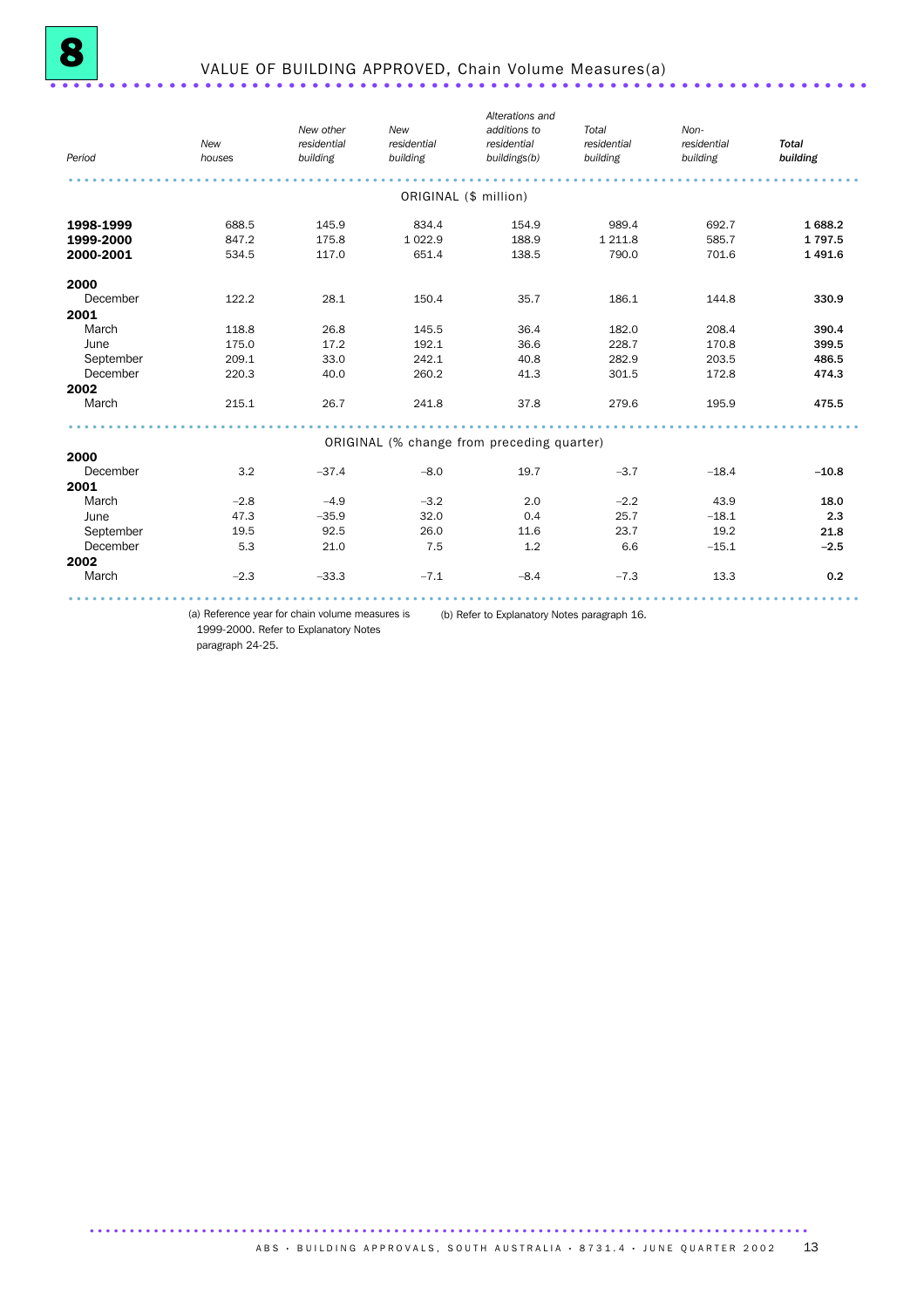

# <sup>9</sup> NON-RESIDENTIAL BUILDING APPROVED, Jobs By Value Range: Original .....................................................................

|             |                     | Hotels, motels and<br>other short term |                |            |                |                               |                |            | Other business      |            |                |            |
|-------------|---------------------|----------------------------------------|----------------|------------|----------------|-------------------------------|----------------|------------|---------------------|------------|----------------|------------|
|             |                     | accommodation                          |                | Shops      |                | Factories                     |                | Offices    | premises            |            | Educational    |            |
| Period      | no                  | \$m\$                                  | no.            | \$m\$      | no.            | \$m\$                         | no.            | \$m\$      | no.                 | \$m\$      | no.            | \$m        |
|             |                     |                                        |                |            |                | Value-\$50,000-\$199,999      |                |            |                     |            |                |            |
| 2002        |                     |                                        |                |            |                |                               |                |            |                     |            |                |            |
| April       | $\mathsf{O}\xspace$ | 0.0                                    | 19             | 1.8        | 3              | 0.4                           | 10             | 1.0        | 16                  | 1.4        | 5              | 0.4        |
| May         | $\overline{2}$      | 0.2                                    | 20             | 1.8        | 5              | 0.4                           | 11             | 1.2        | 14                  | 1.1        | $\mathbf{1}$   | 0.1        |
| June        | $\mathbf 0$         | 0.0                                    | 14             | 1.2        | $\overline{7}$ | 0.6                           | $\overline{7}$ | 0.7        | 24                  | 2.1        | $\mathbf{1}$   | 0.1        |
|             |                     |                                        |                |            |                | Value-\$200,000-\$499,999     |                |            |                     |            |                |            |
| 2002        |                     |                                        |                |            |                |                               |                |            |                     |            |                |            |
| April       | $\mathbf{1}$        | 0.4                                    | 4              | 1.1        | $\mathbf 0$    | 0.0                           | 7              | 2.2        | 3                   | 0.8        | 2              | 0.5        |
| May         | $1\,$               | 0.4                                    | 5              | 1.5        | 3              | 0.9                           | $\sqrt{4}$     | 1.3        | 5                   | 1.4        | $\overline{2}$ | 0.7        |
| June        | 0                   | 0.0                                    | 3              | 1.0        | $\overline{2}$ | 0.7                           | 4              | 1.0        | 5                   | 1.3        | $\mathbf{1}$   | 0.4        |
|             |                     |                                        |                |            |                | Value-\$500,000-\$999,999     |                |            |                     |            |                |            |
| 2002        |                     |                                        |                |            |                |                               |                |            |                     |            |                |            |
| April       | $\mathbf 0$         | 0.0                                    | $\overline{2}$ | 1.4        | $\mathbf 0$    | 0.0                           | 3              | 1.9        | 2                   | 1.4        | $\overline{2}$ | 1.7        |
| May         | $\mathsf{O}\xspace$ | 0.0                                    | $\mathbf 1$    | 0.9        | $\mathbf 0$    | 0.0                           | $\mathbf{1}$   | 0.8        | 3                   | 1.8        | $\mathbf 1$    | 0.9        |
| June        | $\mathbf{1}$        | 0.8                                    | $\mathbf{1}$   | 0.6        | $\mathbf 0$    | 0.0                           | $\mathbf{1}$   | 0.7        | $\mathbf{1}$        | 0.6        | $\mathbf{1}$   | 0.9        |
|             |                     |                                        |                |            |                | Value-\$1,000,000-\$4,999,999 |                |            |                     |            |                |            |
| 2002        |                     |                                        |                |            |                |                               |                |            |                     |            |                |            |
| April       | 0                   | 0.0                                    | $\mathsf O$    | 0.0        | $\mathbf 0$    | 0.0                           | $\mathsf{O}$   | 0.0        | $\mathbf{1}$        | 1.0        | 3              | 5.1        |
| May         | $\mathsf{O}\xspace$ | 0.0                                    | $\mathbf{1}$   | 1.0        | $\overline{2}$ | 4.2                           | $\overline{2}$ | 4.2        | $\mathsf{O}$        | 0.0        | $\mathbf{1}$   | 1.2        |
| June        | $\mathsf{O}\xspace$ | 0.0                                    | $\overline{2}$ | 3.2        | $\mathbf 0$    | 0.0                           | $\overline{2}$ | 2.7        | $\mathbf{1}$        | 2.4        | $\mathbf 1$    | 2.8        |
|             |                     |                                        |                |            |                | Value-\$5,000,000 and over    |                |            |                     |            |                |            |
| 2002        |                     |                                        |                |            |                |                               |                |            |                     |            |                |            |
| April       | $\mathsf{O}\xspace$ | 0.0                                    | $\mathsf O$    | 0.0        | $\mathbf 0$    | 0.0                           | $\mathbf{1}$   | 8.5        | $\mathsf{O}\xspace$ | 0.0        | $\mathbf 0$    | 0.0        |
| May         | $\mathbf 0$         | 0.0                                    | $\mathbf 0$    | 0.0        | $\mathbf 0$    | 0.0                           | 0              | 0.0        | $\mathbf{1}$        | 5.0        | $\mathbf 0$    | 0.0        |
| June        | $\mathbf{1}$        | 27.4                                   | $\mathbf 0$    | 0.0        | $\mathbf 0$    | 0.0                           | 0              | 0.0        | $\mathbf 0$         | 0.0        | $\mathbf 0$    | 0.0        |
|             |                     |                                        |                |            |                | Value-Total                   |                |            |                     |            |                |            |
|             |                     |                                        |                |            |                |                               |                |            |                     |            |                |            |
| 1999-2000   | 50                  | 52.1                                   | 236            | 70.8       | 98             | 35.6                          | 218            | 86.7       | 239                 | 68.8       | 122            | 71.4       |
| 2000-2001   | 34                  | 32.8                                   | 264            | 93.0       | 87             | 60.3                          | 218            | 88.8       | 222                 | 67.6       | 115            | 135.4      |
| 2001-2002   | 32                  | 72.7                                   | 295            | 102.0      | 89             | 57.7                          | 214            | 101.2      | 268                 | 89.0       | 105            | 85.5       |
| 2002        |                     |                                        |                |            |                |                               |                |            |                     |            |                |            |
| April       | $\mathbf{1}$        | 0.4                                    | 25             | 4.3        | 3              | 0.4                           | 21             | 13.6       | 22                  | 4.5        | 12<br>5        | 7.6        |
| May<br>June | 3<br>$\overline{2}$ | 0.6<br>28.1                            | 27<br>20       | 5.1<br>6.1 | 10<br>9        | 5.5<br>1.3                    | 18<br>14       | 7.5<br>5.2 | 23<br>31            | 9.4<br>6.4 | $\overline{4}$ | 2.9<br>4.1 |
|             |                     |                                        |                |            |                |                               |                |            |                     |            |                |            |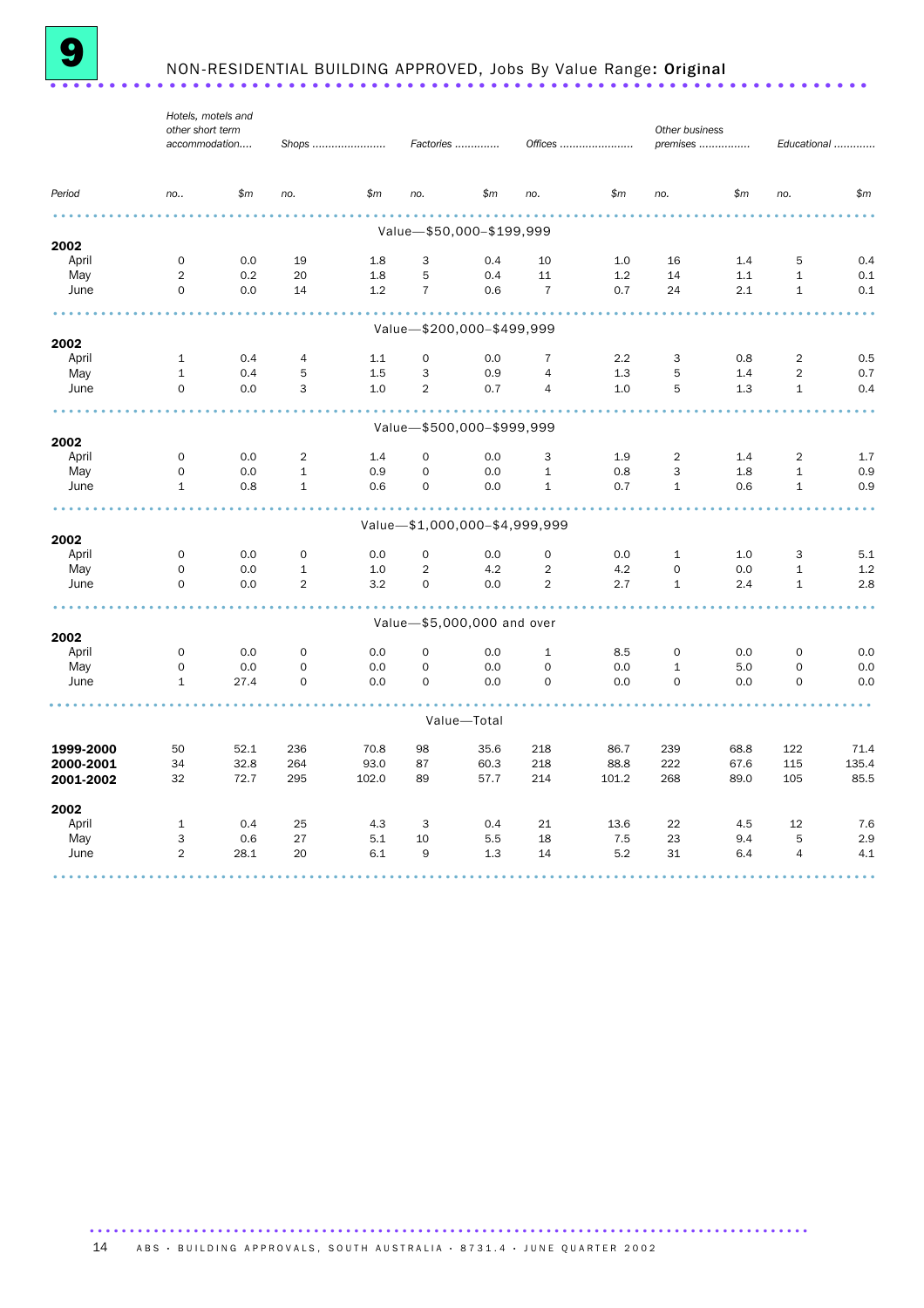

## 9 NON-RESIDENTIAL BUILDING APPROVED, Jobs By Value Range: Original *continued* .....................................................................

|           |                | Religious |              | Health                        | Entertainment and | recreational |                | Miscellaneous | Total non-residential | building |
|-----------|----------------|-----------|--------------|-------------------------------|-------------------|--------------|----------------|---------------|-----------------------|----------|
| Period    | no.            | \$m\$     | no.          | \$m\$                         | no.               | \$m\$        | no.            | \$m\$         | no.                   | \$m\$    |
|           |                |           |              | Value-\$50,000-\$199,999      |                   |              |                |               |                       |          |
| 2002      |                |           |              |                               |                   |              |                |               |                       |          |
| April     | $\mathbf{1}$   | 0.1       | 3            | 0.4                           | $\mathbf{1}$      | 0.1          | 10             | 0.9           | 68                    | 6.4      |
| May       | $\overline{2}$ | 0.2       | 2            | 0.3                           | 6                 | 0.6          | 8              | 0.7           | 71                    | 6.6      |
| June      | 2              | 0.2       | 3            | 0.4                           | $\overline{2}$    | 0.3          | 10             | 0.7           | 70                    | 6.5      |
|           |                |           |              | Value-\$200,000-\$499,999     |                   |              |                |               |                       |          |
| 2002      |                |           |              |                               |                   |              |                |               |                       |          |
| April     | $\mathbf 0$    | 0.0       | 2            | 0.5                           | $\mathbf{1}$      | 0.3          | $\mathbf{1}$   | 0.3           | 21                    | 6.0      |
| May       | $\mathbf 0$    | 0.0       | $\mathbf{1}$ | 0.3                           | $\mathbf{1}$      | 0.4          | 0              | 0.0           | 22                    | 6.9      |
| June      | $\mathbf{1}$   | 0.2       | 0            | 0.0                           | $\mathsf{O}$      | 0.0          | $\mathbf{1}$   | 0.4           | 17                    | 5.0      |
|           |                |           |              |                               |                   |              |                |               |                       |          |
| 2002      |                |           |              | Value-\$500,000-\$999,999     |                   |              |                |               |                       |          |
| April     | $\mathbf 0$    | 0.0       | $\mathbf{1}$ | 0.9                           | 0                 | 0.0          | $\mathbf{1}$   | 0.5           | 11                    | 7.7      |
| May       | $\mathbf{1}$   | 0.5       | $\mathbf{1}$ | 0.5                           | $\mathsf{O}$      | 0.0          | $\overline{2}$ | 1.4           | 10                    | 6.8      |
| June      | $\mathbf 0$    | 0.0       | $\mathbf 0$  | 0.0                           | $\mathbf 0$       | 0.0          | 0              | 0.0           | 5                     | 3.5      |
|           |                |           |              |                               |                   |              |                |               |                       |          |
| 2002      |                |           |              | Value-\$1,000,000-\$4,999,999 |                   |              |                |               |                       |          |
| April     | $\mathbf 0$    | 0.0       | 8            | 18.5                          | 0                 | 0.0          | $\mathbf 0$    | 0.0           | 12                    | 24.5     |
| May       | $\mathbf{1}$   | 1.5       | $\mathbf{1}$ | 1.1                           | 2                 | 4.4          | $\mathbf{1}$   | 2.3           | 11                    | 19.9     |
| June      | $\mathbf 0$    | 0.0       | 3            | 5.1                           | $\mathbf 0$       | 0.0          | $\overline{2}$ | 2.6           | 11                    | 18.7     |
|           |                |           |              | Value-\$5,000,000 and over    |                   |              |                |               |                       |          |
| 2002      |                |           |              |                               |                   |              |                |               |                       |          |
| April     | $\mathbf 0$    | 0.0       | $\mathbf 0$  | 0.0                           | $\mathbf 0$       | 0.0          | $\mathbf 0$    | 0.0           | $\mathbf{1}$          | 8.5      |
| May       | $\mathbf 0$    | 0.0       | $\mathbf{1}$ | 8.0                           | 0                 | 0.0          | 0              | 0.0           | 2                     | 13.0     |
| June      | $\mathbf 0$    | 0.0       | $\mathbf 0$  | 0.0                           | $\mathbf 0$       | 0.0          | $\mathbf 0$    | 0.0           | $\mathbf{1}$          | 27.4     |
|           |                |           |              |                               | Value-Total       |              |                |               |                       |          |
| 1999-2000 | 24             | 11.8      | 63           | 46.3                          | 47                | 118.8        | 79             | 23.4          | 1 1 7 6               | 585.7    |
| 2000-2001 | 16             | 3.5       | 52           | 149.5                         | 52                | 29.3         | 82             | 57.8          | 1 1 4 2               | 718.2    |
| 2001-2002 | 19             | 4.6       | 75           | 183.1                         | 56                | 39.4         | 96             | 34.3          | 1 2 4 9               | 769.5    |
| 2002      |                |           |              |                               |                   |              |                |               |                       |          |
| April     | $\mathbf{1}$   | 0.1       | 14           | 20.2                          | $\overline{2}$    | 0.4          | 12             | 1.7           | 113                   | 53.1     |
| May       | $\overline{4}$ | 2.2       | 6            | 10.3                          | 9                 | 5.3          | 11             | 4.4           | 116                   | 53.1     |
| June      | 3              | 0.4       | 6            | 5.5                           | $\overline{2}$    | 0.3          | 13             | 3.7           | 104                   | 61.1     |
|           |                |           |              |                               |                   |              |                |               |                       |          |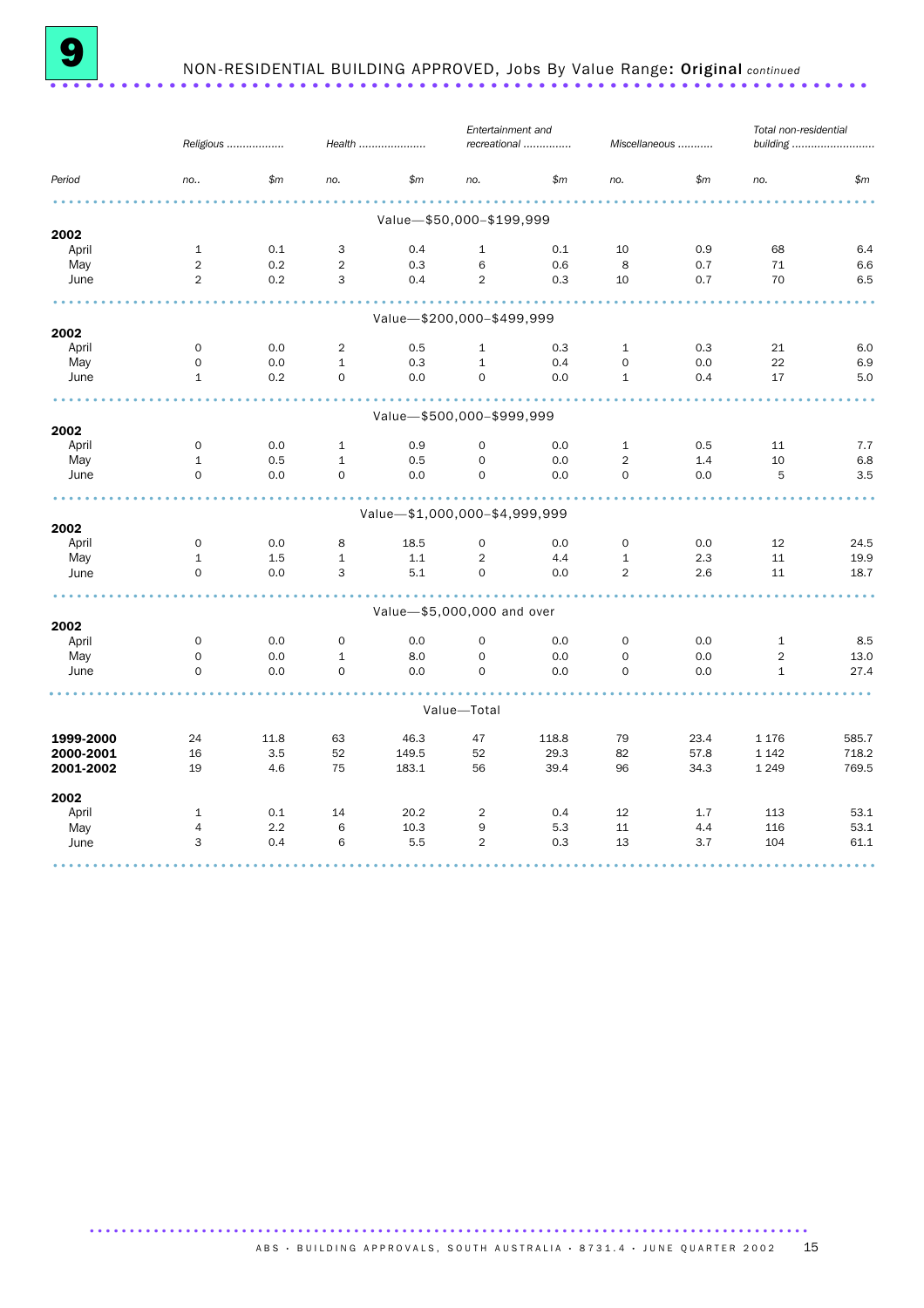

# 10 VALUE OF NON-RESIDENTIAL BUILDING APPROVED: Original .......................

|              | Hotels, motels                  |       |           |                |                             |             |           |         |                        |          |                           |
|--------------|---------------------------------|-------|-----------|----------------|-----------------------------|-------------|-----------|---------|------------------------|----------|---------------------------|
|              | and other short<br>term accomm- |       |           |                | Other<br>business           |             |           |         | Entertain-<br>ment and | Miscell- | Total non-<br>residential |
| Period       | odation                         | Shops | Factories | <b>Offices</b> | premises                    | Educational | Religious | Health  | recreational           | aneous   | building                  |
|              |                                 |       |           |                |                             |             |           |         |                        |          |                           |
|              |                                 |       |           |                | PRIVATE SECTOR (\$ million) |             |           |         |                        |          |                           |
| 1999-2000    | 51.7                            | 70.8  | 35.5      | 52.5           | 66.3                        | 31.9        | 11.8      | 16.1    | 15.5                   | 9.7      | 361.8                     |
| 2000-2001    | 31.9                            | 88.4  | 60.3      | 72.1           | 63.3                        | 38.4        | 3.5       | 57.7    | 22.7                   | 11.9     | 450.3                     |
| 2001-2002    | 72.5                            | 100.9 | 57.7      | 69.5           | 79.0                        | 37.0        | 4.6       | 70.6    | 13.9                   | 23.6     | 529.4                     |
|              |                                 |       |           |                |                             |             |           |         |                        |          |                           |
| 2001<br>June | 2.9                             | 10.2  | 0.4       | 3.0            | 9.5                         | 2.3         | 0.1       | 4.7     | 0.5                    | 0.9      | 34.5                      |
| July         | 0.7                             | 6.2   | 1.4       | 0.7            | 9.1                         | 2.7         | 0.4       | 7.2     | 0.0                    | 0.3      | 28.6                      |
| August       | 0.3                             | 20.4  | 0.9       | 3.5            | 3.3                         | 2.3         | 0.1       | 6.5     | 0.0                    | 1.3      | 38.6                      |
| September    | 0.8                             | 4.7   | 1.0       | 3.9            | 10.9                        | 0.6         | 0.0       | 14.7    | 3.6                    | 0.7      | 40.9                      |
| October      | 28.2                            | 15.5  | 4.6       | 2.3            | 8.6                         | 2.7         | 0.4       | 6.0     | 0.5                    | 0.9      | 69.6                      |
| November     | 0.3                             | 4.7   | 1.8       | 5.0            | 3.1                         | 4.7         | 0.1       | 0.3     | 1.3                    | 0.3      | 21.4                      |
| December     | 12.0                            | 4.1   | 1.9       | 2.2            | 7.5                         | 3.5         | 0.1       | 2.2     | 0.1                    | 4.0      | 37.6                      |
| 2002         |                                 |       |           |                |                             |             |           |         |                        |          |                           |
| January      | 0.8                             | 16.9  | 16.5      | 11.9           | 4.5                         | 2.9         | 0.8       | 0.6     | 0.5                    | 1.4      | 56.9                      |
| February     | 0.2                             | 7.6   | 12.1      | 16.9           | 3.0                         | 1.5         | 0.0       | 6.7     | 0.3                    | 4.6      | 52.8                      |
| March        | 0.1                             | 5.5   | 10.4      | 3.1            | 9.0                         | 8.2         | 0.1       | 1.1     | 1.7                    | 3.7      | 43.0                      |
| April        | 0.4                             | 4.3   | 0.4       | 11.5           | 4.5                         | 2.8         | 0.1       | 11.2    | 0.4                    | 1.0      | 36.6                      |
| May          | 0.6                             | 5.1   | 5.5       | 3.8            | 9.3                         | 1.5         | 2.2       | 8.6     | 5.3                    | 4.3      | 46.2                      |
| June         | 28.1                            | 6.0   | 1.3       | 4.7            | 6.2                         | 3.7         | 0.4       | 5.5     | 0.3                    | 1.1      | 57.4                      |
|              |                                 |       |           |                |                             |             |           |         |                        |          |                           |
|              |                                 |       |           |                | PUBLIC SECTOR (\$ million)  |             |           |         |                        |          |                           |
|              |                                 |       |           |                |                             |             |           |         |                        |          |                           |
| 1999-2000    | 0.4                             | 0.0   | 0.1       | 34.1           | 2.6                         | 39.5        | 0.0       | 30.1    | 103.3                  | 13.7     | 223.9                     |
| 2000-2001    | 0.8                             | 4.6   | 0.0       | 16.7           | 4.3                         | 97.0        | 0.0       | 91.8    | 6.6                    | 45.9     | 267.8                     |
| 2001-2002    | 0.2                             | 1.1   | 0.0       | 31.7           | 10.0                        | 48.5        | 0.0       | 112.5   | 25.4                   | 10.6     | 240.1                     |
| 2001         |                                 |       |           |                |                             |             |           |         |                        |          |                           |
| June         | 0.0                             | 0.0   | 0.0       | 4.1            | 0.5                         | 0.0         | 0.0       | 0.0     | 1.1                    | 0.6      | 6.3                       |
| July         | 0.0                             | 0.0   | 0.0       | 2.4            | 0.0                         | 3.8         | 0.0       | 4.2     | 3.7                    | 3.2      | 17.3                      |
| August       | 0.0                             | 0.0   | 0.0       | 2.6            | 0.1                         | 0.0         | 0.0       | 60.0    | 16.1                   | 1.0      | 79.8                      |
| September    | 0.0                             | 0.0   | 0.0       | 1.5            | 0.0                         | 0.4         | 0.0       | 5.0     | 0.4                    | $0.1\,$  | 7.5                       |
| October      | 0.0                             | 0.6   | 0.0       | 3.6            | 0.7                         | 4.0         | 0.0       | 2.7     | 0.6                    | 0.2      | 12.3                      |
| November     | 0.1                             | 0.3   | 0.0       | 1.9            | 1.0                         | 3.4         | 0.0       | 28.4    | 0.8                    | 0.1      | 35.9                      |
| December     | 0.0                             | 0.0   | 0.0       | 0.9            | 0.1                         | 0.7         | 0.0       | 0.6     | 2.7                    | 0.3      | 5.2                       |
| 2002         |                                 |       |           |                |                             |             |           |         |                        |          |                           |
| January      | 0.0                             | 0.0   | 0.0       | 5.3            | 3.8                         | 5.9         | 0.0       | 0.0     | 0.8                    | 0.3      | 16.1                      |
| February     | 0.1                             | 0.0   | 0.0       | 0.5            | 0.1                         | 4.9         | 0.0       | 0.8     | 0.3                    | 0.3      | 6.9                       |
| March        | 0.0                             | 0.1   | 0.0       | 6.9            | 3.9                         | 18.8        | 0.0       | 0.4     | 0.0                    | 1.9      | 31.9                      |
| April        | 0.0                             | 0.0   | 0.0       | 2.1            | 0.0                         | 4.8         | 0.0       | 9.0     | 0.0                    | 0.6      | 16.5                      |
| May          | 0.0                             | 0.0   | 0.0       | 3.7            | $0.1\,$<br>0.2              | $1.4\,$     | 0.0       | $1.6\,$ | $0.1\,$                | 0.1      | 7.0<br>3.7                |
| June         | 0.0                             | 0.1   | 0.0       | 0.4            |                             | 0.4         | 0.0       | 0.0     | 0.0                    | 2.6      |                           |
|              |                                 |       |           |                | TOTAL (\$ million)          |             |           |         |                        |          |                           |
|              |                                 |       |           |                |                             |             |           |         |                        |          |                           |
| 1999-2000    | 52.1                            | 70.8  | 35.6      | 86.7           | 68.8                        | 71.4        | 11.8      | 46.3    | 118.8                  | 23.4     | 585.7                     |
| 2000-2001    | 32.8                            | 93.0  | 60.3      | 88.8           | 67.6                        | 135.4       | 3.5       | 149.5   | 29.3                   | 57.8     | 718.2                     |
| 2001-2002    | 72.7                            | 102.0 | 57.7      | 101.2          | 89.0                        | 85.5        | 4.6       | 183.1   | 39.4                   | 34.3     | 769.5                     |
| 2001         |                                 |       |           |                |                             |             |           |         |                        |          |                           |
| June         | 2.9                             | 10.2  | 0.4       | $7.1\,$        | 10.1                        | 2.3         | 0.1       | 4.7     | 1.6                    | 1.4      | 40.8                      |
| July         | 0.7                             | 6.2   | 1.4       | 3.1            | 9.1                         | 6.5         | 0.4       | 11.4    | 3.7                    | 3.5      | 45.9                      |
| August       | 0.3                             | 20.4  | 0.9       | 6.1            | 3.5                         | 2.3         | 0.1       | 66.5    | 16.1                   | 2.3      | 118.4                     |
| September    | 0.8                             | 4.7   | 1.0       | 5.4            | 10.9                        | 1.0         | 0.0       | 19.7    | 4.0                    | 0.8      | 48.3                      |
| October      | 28.2                            | 16.1  | 4.6       | 5.9            | 9.3                         | 6.6         | 0.4       | 8.6     | 1.0                    | 1.1      | 81.9                      |
| November     | 0.4                             | 5.0   | 1.8       | 6.9            | 4.1                         | 8.1         | 0.1       | 28.7    | $2.1\,$                | 0.3      | 57.3                      |
| December     | 12.0                            | 4.1   | 1.9       | 3.1            | 7.6                         | 4.2         | 0.1       | 2.8     | 2.8                    | 4.3      | 42.9                      |
| 2002         |                                 |       |           |                |                             |             |           |         |                        |          |                           |
| January      | 0.8                             | 16.9  | 16.5      | 17.2           | 8.3                         | 8.8         | 0.8       | 0.6     | 1.3                    | 1.7      | 73.0                      |
| February     | 0.3                             | 7.6   | 12.1      | 17.3           | 3.1                         | 6.4         | 0.0       | 7.4     | 0.6                    | 4.9      | 59.6                      |
| March        | 0.1                             | 5.6   | 10.4      | 10.0           | 12.9                        | 27.0        | 0.1       | 1.5     | 1.7                    | 5.6      | 74.9                      |
| April        | 0.4                             | 4.3   | 0.4       | 13.6           | 4.5                         | 7.6         | 0.1       | 20.2    | 0.4                    | 1.7      | 53.1                      |
| May          | 0.6                             | 5.1   | 5.5       | 7.5            | 9.4                         | 2.9         | 2.2       | 10.3    | 5.3                    | 4.4      | 53.1                      |
| June         | 28.1                            | 6.1   | 1.3       | 5.2            | 6.4                         | 4.1         | 0.4       | 5.5     | 0.3                    | 3.7      | 61.1                      |

.......................................................................................... 16 ABS · BUILDING APPROVALS, SOUTH AUSTRALIA · 8731.4 · JUNE QUARTER 2002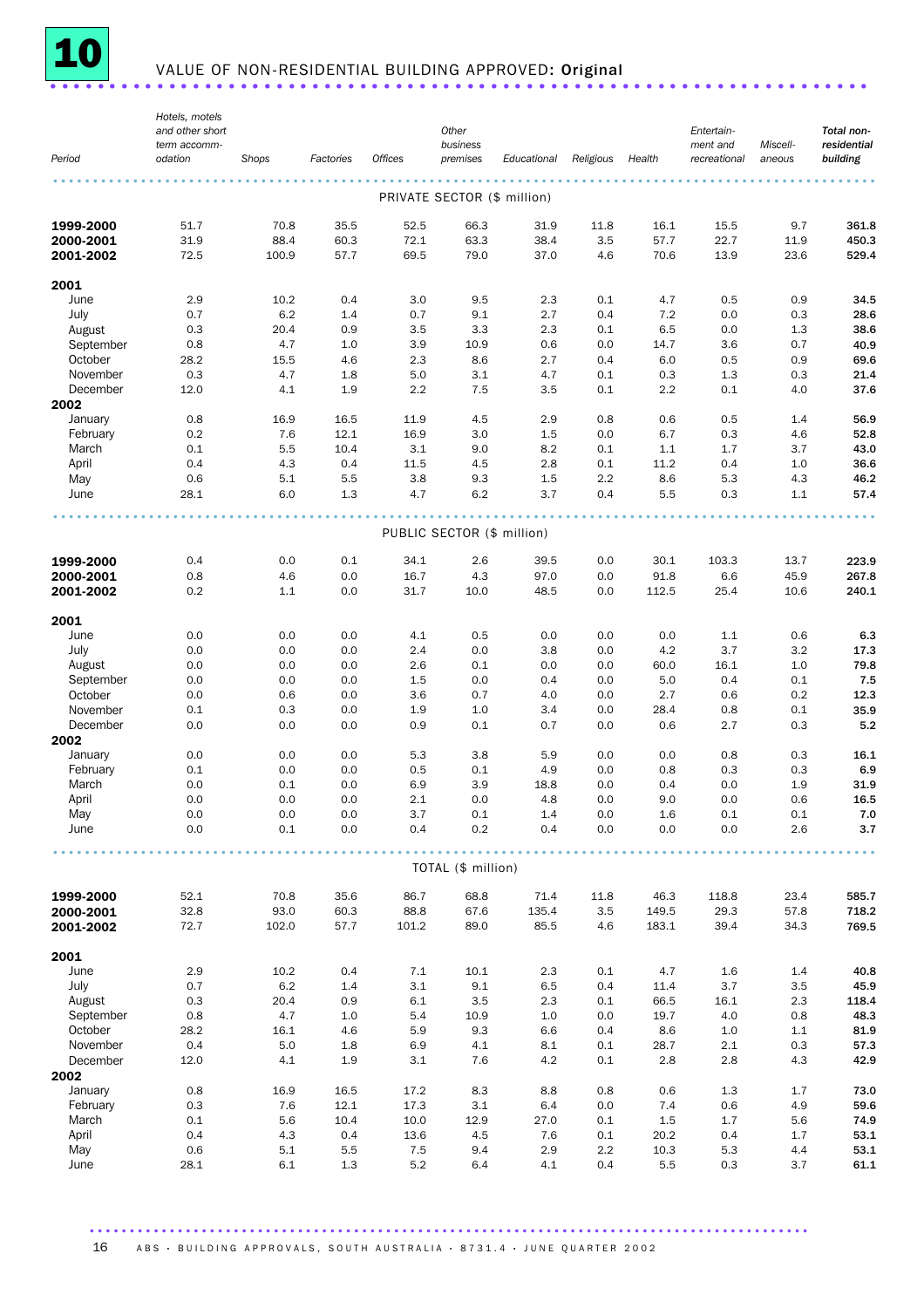

## <sup>11</sup> BUILDING APPROVED IN THE ADELAIDE STATISTICAL DIVISION: Original ....................................................................

DWELLINGS (no.)...... VALUE (\$'000)..........................................................................................

|                     |                |                |                       |                  |                  | Alterations         |                         |                   |                          |
|---------------------|----------------|----------------|-----------------------|------------------|------------------|---------------------|-------------------------|-------------------|--------------------------|
|                     |                | New other      |                       |                  | New other        | and additions       | Total                   | Non-              |                          |
|                     | New            | residential    | Total<br>dwellings(a) | New              | residential      | to residential      | residential<br>building | residential       | <b>Total</b><br>building |
| Period              | houses         | building       |                       | houses           | building         | building(b)         |                         | building          |                          |
|                     |                |                |                       |                  |                  |                     |                         |                   |                          |
|                     |                |                |                       |                  | PRIVATE SECTOR   |                     |                         |                   |                          |
| 2000-2001           | 3761           | 992            | 4 7 9 2               | 422 742          | 119 114          | 116 933             | 658 789                 | 361 407           | 1 0 20 1 96              |
| 2001-2002           | 5 5 3 3        | 1 3 1 9        | 6900                  | 651 404          | 140 712          | 151 139             | 943 255                 | 399 301           | 1 342 556                |
|                     |                |                |                       |                  |                  |                     |                         |                   |                          |
| 2001                |                |                |                       |                  |                  |                     |                         |                   |                          |
| June                | 447            | 72             | 520                   | 51 837           | 10 381           | 10 706              | 72 924                  | 26 041            | 98 965                   |
| July                | 481            | 173            | 660                   | 52 335           | 15 0 23          | 13 199              | 80 557                  | 22 748            | 103 305                  |
| August              | 492            | 57             | 553                   | 53 487           | 6 20 2           | 13 25 1             | 72941                   | 26 197            | 99 137                   |
| September           | 438            | 89             | 550                   | 51 260           | 11 211           | 11 3 65             | 73836                   | 29 7 82           | 103 618                  |
| October             | 469            | 86             | 556                   | 53 750           | 7 1 7 1          | 15 276              | 76 197                  | 49 386            | 125 583                  |
| November            | 480            | 78             | 559                   | 54 170           | 9894             | 13 4 5 9            | 77 522                  | 14 386            | 91 908                   |
| December            | 450            | 218            | 669                   | 54 662           | 23 190           | 9 4 7 1             | 87 323                  | 26 030            | 113 353                  |
| 2002                | 444            | 54             | 499                   | 54 234           | 5 6 5 9          | 11 098              | 70 991                  | 49 4 63           | 120 454                  |
| January<br>February | 475            | 72             | 550                   | 54 083           | 7945             | 13 598              | 75 625                  | 39 017            | 114 642                  |
| March               | 444            | 68             | 512                   | 53 606           | 7 3 8 4          | 10 587              | 71576                   | 30 002            | 101 578                  |
| April               | 455            | 241            | 697                   | 55 876           | 26 133           | 12 863              | 94 871                  | 27 053            | 121 925                  |
| May                 | 498            | 140            | 640                   | 62 391           | 16 4 49          | 13 7 38             | 92 578                  | 32 880            | 125 459                  |
| June                | 407            | 43             | 455                   | 51 552           | 4 4 5 1          | 13 2 34             | 69 237                  | 52 358            | 121 595                  |
|                     |                |                |                       |                  |                  |                     |                         |                   |                          |
|                     |                |                |                       |                  |                  |                     |                         |                   |                          |
|                     |                |                |                       |                  | PUBLIC SECTOR    |                     |                         |                   |                          |
|                     |                |                |                       |                  |                  |                     |                         |                   |                          |
| 2000-2001           | 55             | 17             | 75                    | 4894             | 1 4 5 0          | 3513                | 9858                    | 253 955           | 263 813                  |
| 2001-2002           | 273            | 24             | 297                   | 24 145           | 1904             | 1 3 5 4             | 27 404                  | 200 565           | 227 969                  |
| 2001                |                |                |                       |                  |                  |                     |                         |                   |                          |
| June                | $\overline{2}$ | 0              | $\overline{2}$        | 165              | 0                | $\mathsf{O}\xspace$ | 165                     | 5675              | 5840                     |
| July                | 6              | $\mathbf 0$    | 6                     | 530              | $\mathbf 0$      | 116                 | 646                     | 11 110            | 11 755                   |
| August              | 6              | $\mathbf 0$    | 6                     | 406              | $\mathbf 0$      | 399                 | 805                     | 78 595            | 79 400                   |
| September           | 19             | 4              | 23                    | 1 4 9 1          | 333              | 59                  | 1883                    | 7 4 6 3           | 9 3 4 6                  |
| October             | 18             | 8              | 26                    | 1505             | 640              | $\mathbf 0$         | 2 1 4 5                 | 7829              | 9974                     |
| November            | 46             | 4              | 50                    | 4866             | 299              | 14                  | 5 1 8 0                 | 35 056            | 40 236                   |
| December            | 46             | $\mathbf 0$    | 46                    | 3768             | $\mathbf 0$      | $\mathbf 0$         | 3768                    | 1 1 3 0           | 4898                     |
| 2002                |                |                |                       |                  |                  |                     |                         |                   |                          |
| January             | 20             | $\overline{2}$ | 22                    | 1637             | 130              | 15                  | 1781                    | 14 284            | 16 066                   |
| February            | 35             | $\mathbf 0$    | 35                    | 2911             | $\mathbf 0$      | 0                   | 2911                    | 6566              | 9477                     |
| March               | 17             | 0              | 17                    | 1474             | $\mathbf 0$      | 352                 | 1826                    | 28 2 34           | 30 060                   |
| April               | 13             | 4              | 17                    | 1 2 4 0          | 362              | $\mathbf 0$         | 1602                    | 2969              | 4572                     |
| May                 | 23             | $\mathbf 0$    | 23                    | 2 1 6 6          | $\mathbf 0$      | $\mathbf 0$         | 2 1 6 6                 | 5 2 7 0           | 7436                     |
| June                | 24             | $\overline{2}$ | 26                    | 2 1 5 1          | 140              | 400                 | 2691                    | 2059              | 4750                     |
|                     |                |                |                       |                  |                  |                     |                         |                   |                          |
|                     |                |                |                       |                  | <b>TOTAL</b>     |                     |                         |                   |                          |
|                     |                |                |                       |                  |                  |                     |                         |                   |                          |
| 2000-2001           | 3816           | 1 0 0 9        | 4867                  | 427 637          | 120 564          | 120 446             | 668 647                 | 615 363           | 1 284 009                |
| 2001-2002           | 5806           | 1 3 4 3        | 7 1 9 7               | 675 549          | 142 616          | 152 493             | 970 658                 | 599 867           | 1 570 525                |
|                     |                |                |                       |                  |                  |                     |                         |                   |                          |
| 2001                |                |                |                       |                  |                  |                     |                         |                   |                          |
| June                | 449            | 72             | 522                   | 52 002           | 10 381           | 10 706              | 73 089                  | 31 716            | 104 805                  |
| July                | 487            | 173            | 666                   | 52 865           | 15 0 23          | 13 3 15             | 81 202                  | 33 857            | 115 060                  |
| August<br>September | 498<br>457     | 57<br>93       | 559<br>573            | 53 893           | 6 20 2<br>11 544 | 13 650              | 73 746                  | 104 792<br>37 245 | 178 537                  |
| October             | 487            | 94             | 582                   | 52 751<br>55 255 | 7811             | 11 4 24<br>15 276   | 75 719<br>78 342        | 57 215            | 112 964<br>135 557       |
| November            | 526            | 82             | 609                   | 59 036           | 10 193           | 13 4 73             | 82 702                  | 49 442            | 132 144                  |
| December            | 496            | 218            | 715                   | 58 430           | 23 190           | 9471                | 91 091                  | 27 160            | 118 251                  |
| 2002                |                |                |                       |                  |                  |                     |                         |                   |                          |
| January             | 464            | 56             | 521                   | 55 871           | 5 7 8 9          | 11 113              | 72 772                  | 63 747            | 136 519                  |
| February            | 510            | 72             | 585                   | 56 993           | 7945             | 13 598              | 78 536                  | 45 583            | 124 119                  |
| March               | 461            | 68             | 529                   | 55 079           | 7 3 8 4          | 10 938              | 73 402                  | 58 236            | 131 638                  |
| April               | 468            | 245            | 714                   | 57 117           | 26 495           | 12 863              | 96 474                  | 30 0 23           | 126 496                  |
| May                 | 521            | 140            | 663                   | 64 557           | 16 4 4 9         | 13 7 38             | 94 744                  | 38 150            | 132 895                  |
| June                | 431            | 45             | 481                   | 53 702           | 4 5 9 1          | 13 634              | 71928                   | 54 417            | 126 344                  |
|                     |                |                |                       |                  |                  |                     |                         |                   |                          |

(a) Refer to footnote (a) in Table 12. (b) Refer to Explanatory Notes paragraph 16.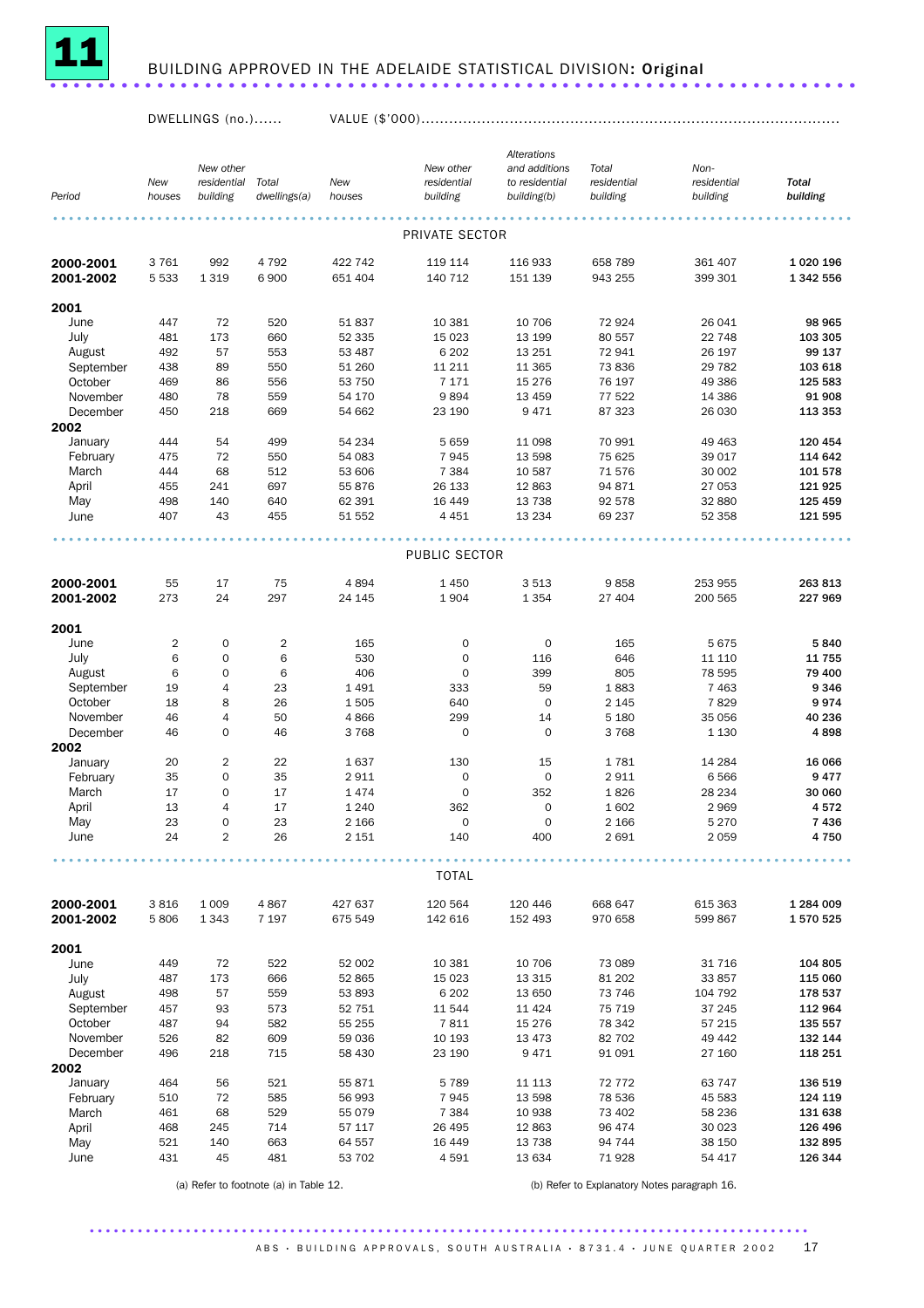

## BUILDING APPROVED IN STATISTICAL AREAS—Jun Qtr 2002 ..................................................................... .

DWELLINGS (no.)................. VALUE (\$'000)...................................................................

|                              |                  |                         |                 |         |                     |                     | Alterations and |             |          |
|------------------------------|------------------|-------------------------|-----------------|---------|---------------------|---------------------|-----------------|-------------|----------|
|                              |                  | New other               |                 |         | New other           | additions to        | Total           | Non-        |          |
|                              | New              | residential             | Total           | New     | residential         | residential         | residential     | residential | Total    |
| Statistical area             | houses           | building                | dwellings(a)    | houses  | buildings           | buildings(b)        | building        | building    | building |
|                              |                  |                         |                 |         |                     |                     |                 |             |          |
| <b>SOUTH AUSTRALIA</b>       | 2 2 7 7          | 484                     |                 | 271 369 |                     | 50 334              | 375929          | 167 295     | 543 224  |
|                              | 1 4 2 0          | 430                     | 2 7 7 2<br>1858 | 175 376 | 54 226              | 40 235              | 263 146         | 122 589     | 385 735  |
| Adelaide (SD)                |                  |                         |                 |         | 47 535              |                     |                 |             |          |
| Northern Adelaide (SSD)      | 673              | 80                      | 755             | 79 209  | 10 271              | 4 5 0 5             | 93 985          | 28 189      | 122 174  |
| Gawler (M)                   | 34               | 0                       | 34              | 3 4 4 6 | 0                   | 339                 | 3 7 8 5         | 0           | 3785     |
| Playford (C)-East Central    | 51               | $\mathbf 0$             | 51              | 5955    | $\mathbf 0$         | 190                 | 6 1 4 5         | $\mathbf 0$ | 6 1 4 5  |
| Playford (C)-Elizabeth       | 6                | 0                       | 6               | 604     | $\mathbf 0$         | 105                 | 709             | 2 2 0 0     | 2 9 0 9  |
| Playford (C)-Hills           | 15               | 0                       | 15              | 1538    | $\mathbf 0$         | 20                  | 1558            | $\mathbf 0$ | 1558     |
| Playford (C)-West            | 13               | 0                       | 13              | 1 7 1 1 | $\mathbf 0$         | 113                 | 1824            | 1644        | 3 4 6 9  |
| Playford (C)-West Central    | 13               | 0                       | 13              | 1 2 1 6 | $\mathbf 0$         | 49                  | 1 2 6 6         | 0           | 1 2 6 6  |
| Port Adel. Enfield (C)-East  | 151              | 8                       | 159             | 17 125  | 666                 | 171                 | 17962           | 1 2 8 2     | 19 244   |
| Port Adel. Enfield (C)-Inner | $\boldsymbol{9}$ | $\overline{4}$          | 14              | 926     | 276                 | 40                  | 1 2 4 1         | 700         | 1941     |
| Salisbury (C)-Central        | 13               | 0                       | 13              | 2 3 8 9 | 0                   | 107                 | 2 4 9 6         | 3639        | 6 1 3 5  |
| Salisbury (C)-Inner North    | 55               | 0                       | 55              | 5 2 9 6 | $\mathbf 0$         | 223                 | 5 5 1 9         | 474         | 5993     |
| Salisbury (C)-North-East     | 10               | $\overline{2}$          | 13              | 1 1 6 2 | 169                 | 82                  | 1413            | 2 4 1 2     | 3824     |
| Salisbury (C)-South-East     | 50               | $\mathbf 0$             | 50              | 6 3 5 3 | 0                   | 653                 | 7 0 0 5         | 1 0 5 7     | 8 0 6 2  |
| Salisbury (C) Bal            | 108              | 28                      | 136             | 11 761  | 3 2 6 2             | $\mathsf{O}\xspace$ | 15 0 22         | 12 806      | 27828    |
| Tea Tree Gully (C)-Central   | 12               | 0                       | 12              | 1 3 4 0 | 0                   | 382                 | 1722            | 743         | 2 4 6 5  |
| Tea Tree Gully (C)-Hills     | $\overline{7}$   | $\mathbf 0$             | $\overline{7}$  | 993     | $\mathbf 0$         | 544                 | 1536            | $\mathbf 0$ | 1536     |
| Tea Tree Gully (C)-North     | 97               | $\mathbf 0$             | 97              | 14 0 19 | $\mathbf 0$         | 544                 | 14 5 63         | $\mathbf 0$ | 14 5 63  |
| Tea Tree Gully (C)-South     | 29               | 38                      | 67              | 3 3 7 5 | 5 900               | 943                 | 10 219          | 1 2 3 3     | 11 452   |
|                              |                  |                         |                 |         |                     |                     |                 |             |          |
| Western Adelaide (SSD)       | 187              | 37                      | 224             | 22 637  | 3 3 5 8             | 7374                | 33 369          | 15 632      | 49 000   |
| Charles Sturt (C)-Coastal    | 20               | $\overline{2}$          | 22              | 4 609   | 375                 | 1626                | 6610            | 495         | 7 1 0 5  |
| Charles Sturt (C)-Inner East | 17               | 4                       | 21              | 2 1 3 4 | 252                 | 1076                | 3 4 6 2         | 1 0 8 5     | 4547     |
| Charles Sturt (C)-Inner West | 23               | 4                       | 27              | 2 3 9 9 | 320                 | 491                 | 3 2 1 0         | 510         | 3720     |
| Charles Sturt (C)-North-East | 18               | 3                       | 21              | 2 0 3 9 | 330                 | 1331                | 3 700           | 2926        | 6626     |
| Port Adel. Enfield (C)-Coast | 15               | $\overline{2}$          | 17              | 1 5 2 0 | 153                 | 906                 | 2579            | 301         | 2880     |
| Port Adel. Enfield (C)-Port  | 47               | 14                      | 61              | 4 3 9 5 | 998                 | 338                 | 5 7 3 1         | 2 3 2 0     | 8 0 5 1  |
| West Torrens (C)-East        | 17               | 8                       | 25              | 2 1 2 4 | 930                 | 649                 | 3 7 0 3         | 2071        | 5773     |
| West Torrens (C)-West        | 30               | $\mathsf{O}\xspace$     | 30              | 3 4 1 7 | $\mathbf 0$         | 956                 | 4373            | 5924        | 10 297   |
| Unincorp. Western            | $\mathbf 0$      | $\mathbf 0$             | $\mathbf 0$     | 0       | $\mathbf 0$         | $\mathbf 0$         | 0               | $\mathbf 0$ | 0        |
|                              |                  |                         |                 |         |                     |                     |                 |             |          |
| Eastern Adelaide (SSD)       | 170              | 180                     | 355             | 25 6 24 | 19881               | 17435               | 62 940          | 65 342      | 128 283  |
| Adelaide (C)                 | 3                | 134                     | 139             | 795     | 14 0 7 1            | 1054                | 15 9 21         | 34 7 28     | 50 648   |
| Adelaide Hills (DC)-Central  | 8                | $\mathsf{O}\xspace$     | 8               | 1 0 5 8 | $\mathbf 0$         | 846                 | 1904            | 300         | 2 2 0 4  |
| Adelaide Hills (DC)-Ranges   | 8                | 0                       | 8               | 1 4 2 0 | $\mathbf 0$         | 453                 | 1873            | 0           | 1873     |
| Burnside (C)-North-East      | 20               | $\overline{2}$          | 22              | 3 6 8 3 | 100                 | 1647                | 5 4 3 0         | 50          | 5 4 8 0  |
| Burnside (C)-South-West      | 15               | 4                       | 19              | 2 4 7 0 | 880                 | 2 0 9 5             | 5445            | 12 5 35     | 17981    |
| Campbelltown (C)-East        | 19               | 0                       | 19              | 2824    | $\mathbf 0$         | 430                 | 3 2 5 5         | 250         | 3505     |
| Campbelltown (C)-West        | 27               | 6                       | 33              | 3 4 0 2 | 624                 | 598                 | 4 6 23          | 1845        | 6468     |
| Norw. P'ham St Ptrs (C)-East | 34               | 6                       | 40              | 3642    | 596                 | 1488                | 5726            | 1 3 4 5     | 7071     |
|                              | 9                | $\overline{2}$          | 12              | 1 3 5 0 | 500                 | 1971                | 3821            |             | 9 4 9 5  |
| Norw. P'ham St Ptrs (C)-West |                  |                         |                 |         |                     |                     |                 | 5675        |          |
| Prospect (C)                 | 8                | $\overline{2}$          | 10              | 1 4 9 9 | 300                 | 1782                | 3581            | 1 3 0 7     | 4888     |
| Unley (C)-East               | 6                | 22                      | 28              | 1 2 0 8 | 2650                | 2 0 4 0             | 5898            | 1790        | 7688     |
| Unley (C)-West               | 9                | $\sqrt{2}$              | 13              | 1 3 3 3 | 160                 | 2 4 5 0             | 3944            | 2 2 1 8     | 6 1 6 1  |
| Walkerville (M)              | $\overline{4}$   | $\mathbf 0$             | $\overline{4}$  | 940     | 0                   | 580                 | 1520            | 3 3 0 0     | 4820     |
| Southern Adelaide (SSD)      | 390              | 133                     | 524             |         |                     | 10 922              |                 |             | 86 279   |
|                              |                  |                         |                 | 47 905  | 14 0 25             |                     | 72 852          | 13 4 26     |          |
| Holdfast Bay (C)-North       | 9                | 17                      | 26              | 1 3 9 5 | 2 3 5 0             | 1 4 4 0             | 5 1 8 5         | 2 1 7 8     | 7 3 6 4  |
| Holdfast Bay (C)-South       | 8                | 8                       | 16              | 993     | 590                 | 1574                | 3 1 5 7         | 0           | 3 1 5 7  |
| Marion (C)-Central           | 29               | 21                      | 51              | 4 0 2 9 | 1897                | 1019                | 6945            | 910         | 7855     |
| Marion (C)-North             | 14               | $\,6$                   | 20              | 1638    | 443                 | 550                 | 2 6 3 0         | 349         | 2979     |
| Marion (C)-South             | 40               | 2                       | 42              | 4 3 9 6 | 120                 | 131                 | 4647            | 0           | 4647     |
| Mitcham (C)-Hills            | 25               | $\overline{\mathbf{c}}$ | 27              | 3 9 8 4 | 160                 | 1 0 25              | 5 1 6 9         | $\mathbf 0$ | 5 1 6 9  |
| Mitcham (C)-North-East       | 12               | $\overline{2}$          | 14              | 2 3 8 8 | 324                 | 1381                | 4 0 9 3         | 400         | 4 4 9 3  |
| Mitcham (C)-West             | 9                | 57                      | 66              | 1787    | 6 2 6 0             | 1 3 5 0             | 9 3 9 7         | 1 0 5 0     | 10 447   |
| Onkaparinga (C)-Hackham      | $\overline{7}$   | $\mathsf{O}\xspace$     | $\overline{7}$  | 787     | $\mathsf{O}\xspace$ | 70                  | 857             | 55          | 912      |
| Onkaparinga (C)-Hills        | 20               | 8                       | 28              | 2 2 5 2 | 844                 | 660                 | 3756            | 429         | 4 1 8 5  |
| Onkaparinga (C)-Morphett     | 5                | 0                       | 5               | 555     | $\mathsf{O}\xspace$ | 222                 | 777             | 165         | 942      |
| Onkaparinga (C)–North Coast  | 31               | 0                       | 31              | 3 3 3 4 | $\mathsf{O}\xspace$ | 227                 | 3 5 6 1         | 5980        | 9541     |
| Onkaparinga (C)-Reservoir    | 38               | 0                       | 38              | 5 0 8 0 | $\mathsf{O}\xspace$ | 347                 | 5426            | 750         | 6 176    |
| Onkaparinga (C)-South Coast  | 65               | 4                       | 69              | 7 2 0 9 | 587                 | 432                 | 8 2 2 8         | 60          | 8 2 8 8  |
| Onkaparinga (C)-Woodcroft    | 78               | 6                       | 84              | 8079    | 450                 | 493                 | 9023            | 1 100       | 10 123   |

18 A B S · BUILDING APPROVALS, SOUTH AUSTRALIA · 8731.4 · JUNE QUARTER 2002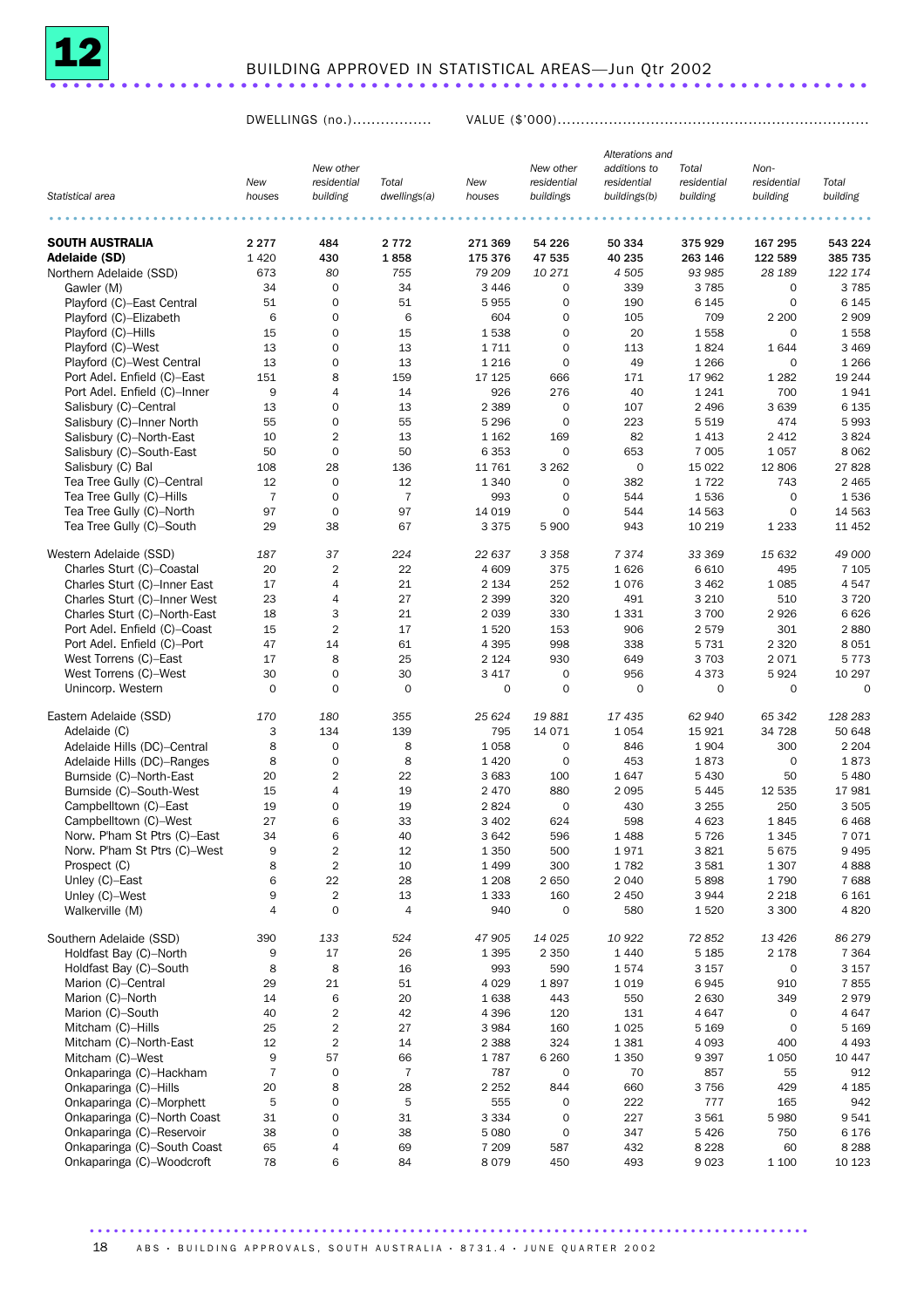

DWELLINGS (no.)................ VALUE (\$'000)................................................................

|                                                            |                |                |                |         |                     | Alterations and |             |                     |          |
|------------------------------------------------------------|----------------|----------------|----------------|---------|---------------------|-----------------|-------------|---------------------|----------|
|                                                            |                | New other      |                |         | New other           | additions to    | Total       | Non-                |          |
|                                                            | New            | residential    | Total          | New     | residential         | residential     | residential | residential         | Total    |
| Statistical area                                           | houses         | building       | dwellings(a)   | houses  | buildings           | buildings(b)    | building    | building            | building |
|                                                            |                |                |                |         |                     |                 |             |                     |          |
|                                                            |                |                |                |         |                     |                 |             |                     |          |
| <b>Outer Adelaide (SD)</b>                                 | 505            | 23             | 530            | 56 108  | 1 3 6 2             | 4 7 6 3         | 62 233      | 9 4 3 6             | 71 669   |
| Barossa (SSD)                                              | 170            | $\overline{c}$ | 172            | 18 960  | 200                 | 1 3 2 3         | 20 483      | 2692                | 23 175   |
| Barossa (DC)-Angaston                                      | 33             | 2              | 35             | 3 3 7 4 | 200                 | 154             | 3728        | 1 0 6 0             | 4788     |
| Barossa (DC)-Barossa                                       | 22             | $\mathbf 0$    | 22             | 2 7 7 4 | 0                   | 271             | 3 0 4 5     | 80                  | 3 1 2 5  |
| Barossa (DC)-Tanunda                                       | 11             | $\mathbf 0$    | 11             | 1 1 4 0 | 0                   | 504             | 1643        | 110                 | 1753     |
| Light (DC)                                                 | 85             | $\mathbf 0$    | 85             | 9727    | $\mathbf 0$         | 260             | 9987        | 537                 | 10 5 24  |
| Mallala (DC)                                               | 19             | $\mathbf 0$    | 19             | 1945    | 0                   | 134             | 2079        | 905                 | 2984     |
| Kangaroo Island (SSD)                                      |                |                |                |         |                     |                 |             |                     |          |
|                                                            | 15             | 0              | 15             | 1876    | 0                   | 108             | 1985        | 229                 | 2 2 1 4  |
| Kangaroo Island (DC)                                       | 15             | 0              | 15             | 1876    | 0                   | 108             | 1985        | 229                 | 2 2 1 4  |
| Mt Lofty Ranges (SSD)                                      | 135            | 0              | 136            | 14 154  | 0                   | 1522            | 15 676      | 2 9 0 5             | 18 581   |
| Adelaide Hills (DC)-North                                  | 11             | 0              | 11             | 1583    | 0                   | 195             | 1779        | 50                  | 1829     |
| Adelaide Hills (DC) Bal                                    | 11             | 0              | 11             | 1538    | $\mathbf 0$         | 636             | 2 1 7 4     | 50                  | 2 2 2 4  |
| Mount Barker (DC)-Central                                  | 95             | $\mathbf 0$    | 96             | 9 2 7 0 | $\mathbf 0$         | 431             | 9701        | 2 5 8 5             | 12 2 8 6 |
| Mount Barker (DC) Bal                                      | 18             | $\mathbf 0$    | 18             | 1763    | 0                   | 260             | 2023        | 220                 | 2 2 4 3  |
|                                                            |                |                |                |         |                     |                 |             |                     |          |
| Fleurieu (SSD)                                             | 185            | 21             | 207            | 21 118  | 1 1 6 2             | 1809            | 24 089      | 3 6 1 0             | 27 699   |
| Alexandrina (DC)-Coastal                                   | 62             | 9              | 72             | 6 3 9 1 | 800                 | 962             | 8 1 5 3     | 900                 | 9 0 5 3  |
| Alexandrina (DC)-Strathalbyn                               | 29             | $\mathbf 0$    | 29             | 3 4 8 6 | 0                   | 138             | 3 6 2 4     | 123                 | 3747     |
| Victor Harbor (DC)                                         | 64             | 12             | 76             | 7470    | 362                 | 592             | 8424        | 2587                | 11 0 11  |
| Yankalilla (DC)                                            | 30             | $\mathbf 0$    | 30             | 3771    | 0                   | 117             | 3889        | $\mathbf 0$         | 3889     |
|                                                            |                |                |                |         |                     |                 |             |                     |          |
| Yorke and Lower North (SD)                                 | 83             | $\mathbf 0$    | 84             | 7 4 9 3 | $\mathbf 0$         | 1 2 8 3         | 8777        | 4873                | 13 650   |
| Yorke (SSD)                                                | 62             | 0              | 63             | 5 3 6 3 | 0                   | 586             | 5949        | 3728                | 9676     |
| Barunga West (DC)                                          | 3              | 0              | 3              | 278     | 0                   | 48              | 325         | $\mathbf 0$         | 325      |
| Copper Coast (DC)                                          | 32             | 0              | 33             | 3 0 3 6 | 0                   | 236             | 3 2 7 3     | 3 5 3 4             | 6807     |
| Yorke Peninsula (DC)-North                                 | 10             | $\mathbf 0$    | 10             | 923     | 0                   | 170             | 1 0 9 2     | 194                 | 1 2 8 6  |
| Yorke Peninsula (DC)-South                                 | 17             | $\mathbf 0$    | 17             | 1 1 2 6 | $\mathbf 0$         | 132             | 1 2 5 9     | $\mathbf 0$         | 1 2 5 9  |
| Unincorp. Yorke                                            | $\mathbf 0$    | $\mathbf 0$    | $\mathbf 0$    | 0       | $\mathbf 0$         | 0               | 0           | $\mathbf 0$         | 0        |
|                                                            |                |                |                |         |                     |                 |             |                     |          |
| Lower North (SSD)                                          | 21             | 0              | 21             | 2 1 3 1 | 0                   | 697             | 2828        | 1 1 4 5             | 3973     |
| Clare and Gilbert Valleys (DC)                             | 9              | 0              | 9              | 1 100   | $\mathbf 0$         | 551             | 1651        | 245                 | 1896     |
| Goyder (DC)                                                | 6              | 0              | 6              | 385     | $\mathbf 0$         | 81              | 466         | 64                  | 530      |
| Wakefield (DC)                                             | 6              | $\mathbf 0$    | 6              | 645     | $\mathbf 0$         | 66              | 711         | 836                 | 1547     |
| <b>Murray Lands (SD)</b>                                   | 82             | 4              | 86             | 8 6 6 1 | 350                 | 510             | 9521        | 13833               | 23 353   |
| Riverland (SSD)                                            | 40             | 4              | 44             | 4 7 7 2 | 350                 | 364             | 5 4 8 6     | 5829                | 11 315   |
|                                                            | $\overline{2}$ | $\mathbf 0$    | $\overline{2}$ |         | $\mathbf 0$         | 0               |             |                     |          |
| Berri & Barmera (DC)-Barmera<br>Berri & Barmera (DC)-Berri | 8              | 4              | 12             | 151     | 350                 | 96              | 151         | 0                   | 151      |
| Loxton Waikerie (DC)-East                                  | 4              | $\Omega$       | 4              | 1 3 4 2 | $\mathbf 0$         |                 | 1787<br>393 | 4 7 3 9             | 6526     |
|                                                            |                |                |                | 320     |                     | 73              |             | 660                 | 1 0 5 3  |
| Loxton Waikerie (DC)-West                                  | 6              | 0              | 6              | 799     | 0                   | 30              | 829         | 430                 | 1 2 5 9  |
| Mid Murray (DC)                                            | 14             | 0              | 14             | 1 3 0 9 | 0                   | 165             | 1474        | $\mathsf{O}\xspace$ | 1474     |
| Renmark Paringa (DC)-Paringa                               | 3              | 0              | 3              | 391     | 0                   | 0               | 391         | 0                   | 391      |
| Renmark Paringa (DC)-Renmark                               | 3              | 0              | 3              | 459     | 0                   | 0               | 459         | 0                   | 459      |
| Unincorp. Riverland                                        | $\mathbf 0$    | 0              | $\mathbf 0$    | 0       | 0                   | 0               | 0           | 0                   | 0        |
| Murray Mallee (SSD)                                        | 42             | 0              | 42             | 3889    | 0                   | 146             | 4 0 3 5     | 8 0 0 4             | 12039    |
| Karoonda East Murray (DC)                                  | 0              | 0              | $\mathbf 0$    | 0       | $\mathsf{O}\xspace$ | 0               | 0           | 0                   | 0        |
| Murray Bridge (RC)                                         | 16             | 0              | 16             | 1775    | $\mathsf{O}\xspace$ | 20              | 1795        | 1 0 0 0             | 2 7 9 5  |
| Southern Mallee (DC)                                       | 8              | 0              | 8              | 724     | 0                   | 51              | 775         | 6521                | 7 2 9 6  |
| The Coorong (DC)                                           | 18             | 0              | 18             | 1 3 9 0 | 0                   | 75              | 1465        | 483                 | 1948     |
| Unincorp. Murray Mallee                                    | $\mathbf 0$    | 0              | $\mathbf 0$    | 0       | 0                   | $\mathbf 0$     | 0           | 0                   | 0        |
|                                                            |                |                |                |         |                     |                 |             |                     |          |
| South East (SD)                                            | 91             | 0              | 91             | 13 407  | 0                   | 1714            | 15 121      | 2680                | 17801    |
| Upper South East (SSD)                                     | 31             | 0              | 31             | 3 7 7 5 | 0                   | 540             | 4 3 1 5     | 988                 | 5 3 0 3  |
| Lacepede (DC)                                              | 7              | 0              | $\overline{7}$ | 818     | 0                   | 124             | 941         | 0                   | 941      |
| Naracoorte and Lucindale (DC)                              | 9              | 0              | 9              | 1 100   | 0                   | 340             | 1440        | 885                 | 2 3 2 4  |
| Robe (DC)                                                  | 6              | 0              | 6              | 612     | 0                   | 51              | 663         | 0                   | 663      |
| Tatiara (DC)                                               | 9              | 0              | 9              | 1 2 4 6 | $\mathbf 0$         | 25              | 1271        | 103                 | 1 3 7 4  |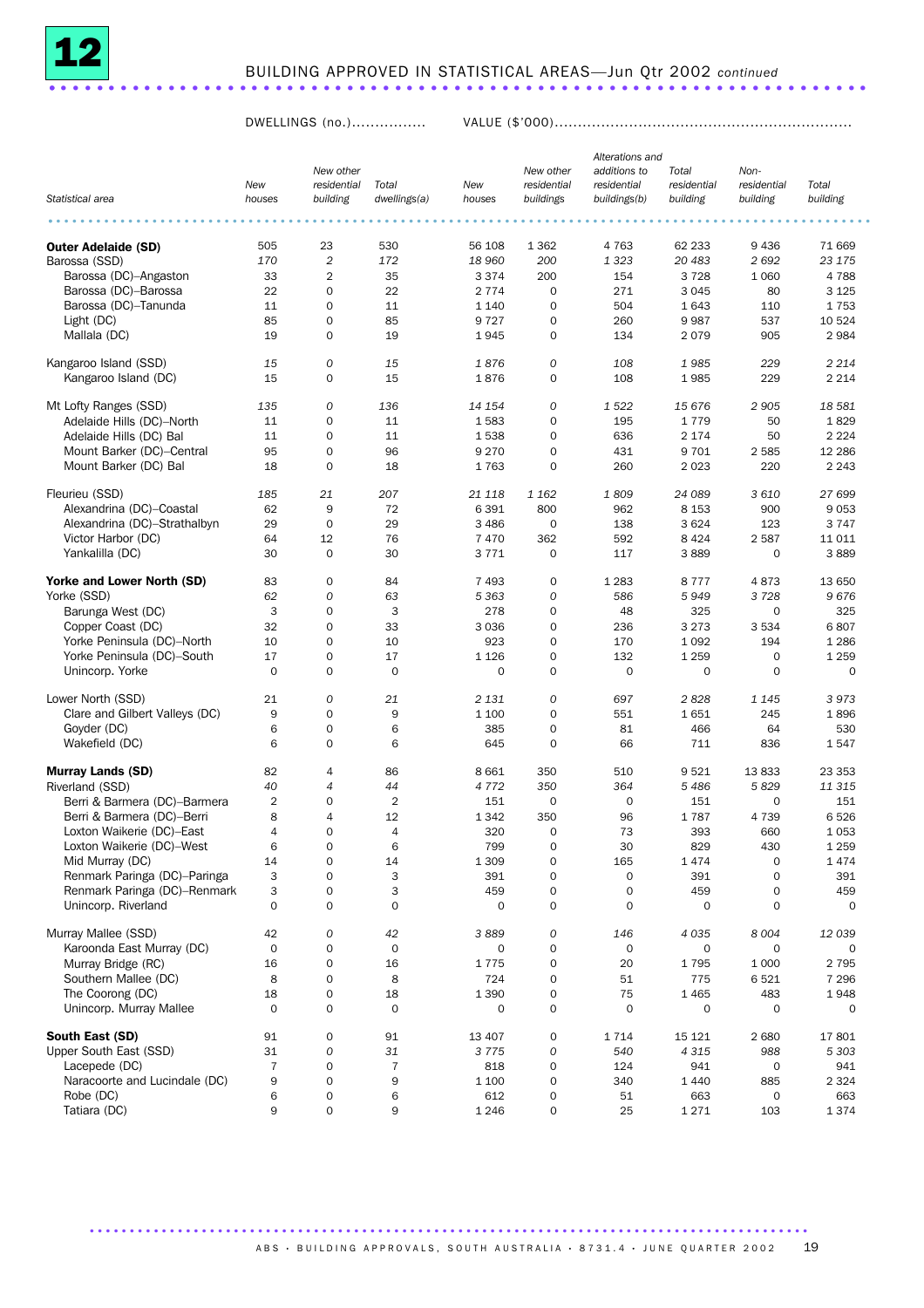

#### BUILDING APPROVED IN STATISTICAL AREAS—Jun Qtr 2002 *continued* ..................................................................... .

DWELLINGS (no.)................ VALUE (\$'000)................................................................

|                              |                |                                      |                       |               |                                       | Alterations and                             |                                  |                                 |                   |
|------------------------------|----------------|--------------------------------------|-----------------------|---------------|---------------------------------------|---------------------------------------------|----------------------------------|---------------------------------|-------------------|
| Statistical area             | New<br>houses  | New other<br>residential<br>building | Total<br>dwellings(a) | New<br>houses | New other<br>residential<br>buildings | additions to<br>residential<br>buildings(b) | Total<br>residential<br>building | Non-<br>residential<br>building | Total<br>building |
|                              |                |                                      |                       |               |                                       |                                             |                                  |                                 |                   |
| Lower South East (SSD)       | 60             | $\cal O$                             | 60                    | 9632          | $\cal O$                              | 1 1 7 4                                     | 10806                            | 1692                            | 12 498            |
| Grant (DC)                   | 17             | $\mathbf 0$                          | 17                    | 3 3 5 3       | $\mathbf 0$                           | 484                                         | 3837                             | 109                             | 3 9 4 6           |
| Mount Gambier (C)            | 30             | $\overline{0}$                       | 30                    | 4 3 4 1       | $\mathbf 0$                           | 310                                         | 4 6 5 1                          | 1533                            | 6 1 8 4           |
| Wattle Range (DC)-East       | $\overline{7}$ | $\mathbf 0$                          | $\overline{7}$        | 1 0 5 9       | $\mathbf 0$                           | 112                                         | 1 1 7 1                          | $\mathbf 0$                     | 1 1 7 1           |
| Wattle Range (DC)-West       | 6              | $\mathbf 0$                          | 6                     | 878           | $\mathbf 0$                           | 268                                         | 1 1 4 6                          | 51                              | 1 1 9 7           |
| Eyre (SD)                    | 65             | 22                                   | 87                    | 6883          | 4 6 8 0                               | 1 1 1 8                                     | 12 681                           | 3 4 7 7                         | 16 158            |
| Lincoln (SSD)                | 53             | 22                                   | 75                    | 5908          | 4 680                                 | 1083                                        | 11 671                           | 3 1 6 3                         | 14834             |
| Cleve (DC)                   | $\mathbf{1}$   | $\mathbf 0$                          | $\mathbf 1$           | 47            | $\mathbf 0$                           | 60                                          | 107                              | 150                             | 257               |
| Elliston (DC)                | $\mathbf 0$    | $\mathbf 0$                          | $\mathbf 0$           | $\mathbf 0$   | $\mathbf 0$                           | $\mathbf 0$                                 | 0                                | $\mathbf 0$                     | $\mathbf 0$       |
| Franklin Harbor (DC)         | 3              | 0                                    | 3                     | 288           | $\mathbf 0$                           | 29                                          | 317                              | 0                               | 317               |
| Kimba (DC)                   | $\mathbf 0$    | 0                                    | $\mathbf 0$           | $\mathbf 0$   | $\mathbf 0$                           | 25                                          | 25                               | 0                               | 25                |
| Le Hunte (DC)                | 3              | $\mathbf 0$                          | 3                     | 212           | $\mathbf 0$                           | 18                                          | 230                              | $\Omega$                        | 230               |
| Lower Eyre Peninsula (DC)    | 12             | $\mathbf 0$                          | 12                    | 1 1 8 9       | $\mathbf 0$                           | 194                                         | 1 3 8 2                          | 2 2 4 8                         | 3 6 3 0           |
| Port Lincoln (C)             | 26             | 22                                   | 48                    | 3059          | 4 680                                 | 589                                         | 8 3 2 8                          | 765                             | 9093              |
| Tumby Bay (DC)               | 8              | $\mathbf 0$                          | 8                     | 1 1 1 4       | 0                                     | 169                                         | 1 2 8 3                          | 0                               | 1 2 8 3           |
| Unincorp. Lincoln            | $\Omega$       | $\mathbf 0$                          | $\mathbf 0$           | $\mathbf 0$   | $\mathbf 0$                           | $\mathbf 0$                                 | 0                                | $\mathbf 0$                     | $\Omega$          |
| West Coast (SSD)             | 12             | 0                                    | 12                    | 975           | 0                                     | 35                                          | 1010                             | 314                             | 1 3 2 4           |
| Ceduna (DC)                  | 5              | $\overline{0}$                       | 5                     | 542           | $\mathbf 0$                           | $\mathbf 0$                                 | 542                              | 214                             | 756               |
| Streaky Bay (DC)             | 5              | $\mathbf 0$                          | 5                     | 282           | $\mathbf 0$                           | 35                                          | 317                              | 100                             | 417               |
| Unincorp. West Coast         | $\overline{2}$ | $\mathbf 0$                          | $\overline{2}$        | 150           | $\mathbf 0$                           | $\mathbf 0$                                 | 150                              | $\mathbf 0$                     | 150               |
| Northern (SD)                | 31             | 5                                    | 36                    | 3 4 4 1       | 300                                   | 710                                         | 4 4 5 1                          | 10 40 6                         | 14 8 58           |
| Whyalla (SSD)                | $\mathcal{O}$  | 0                                    | 0                     | 0             | $\boldsymbol{0}$                      | 249                                         | 249                              | 50                              | 299               |
| Whyalla (C)                  | $\mathbf 0$    | $\mathbf 0$                          | $\mathbf 0$           | $\mathbf 0$   | $\mathbf 0$                           | 249                                         | 249                              | 50                              | 299               |
| Unincorp. Whyalla            | $\Omega$       | $\mathbf 0$                          | $\Omega$              | $\Omega$      | $\Omega$                              | $\mathsf{O}\xspace$                         | $\Omega$                         | $\Omega$                        | $\Omega$          |
| Pirie (SSD)                  | 17             | 5                                    | 22                    | 1766          | 300                                   | 132                                         | 2 1 9 8                          | 7888                            | 10 087            |
| Northern Areas (DC)          | $\overline{2}$ | $\mathbf 0$                          | $\overline{2}$        | 160           | $\mathbf 0$                           | 83                                          | 243                              | 1574                            | 1817              |
| Orroroo/Carrieton (DC)       | $\mathbf 0$    | $\mathbf 0$                          | $\mathbf 0$           | $\mathbf 0$   | $\mathbf 0$                           | $\mathbf 0$                                 | 0                                | 0                               | $\mathbf 0$       |
| Peterborough (DC)            | $\mathbf 0$    | $\mathbf 0$                          | $\mathbf 0$           | $\mathbf 0$   | $\mathbf 0$                           | $\mathbf 0$                                 | 0                                | $\mathbf 0$                     | $\mathbf 0$       |
| Port Pirie C, Dists (M)-City | 12             | $\mathbf 0$                          | 12                    | 1 2 3 2       | $\mathbf 0$                           | 29                                          | 1 2 6 1                          | 1790                            | 3 0 5 1           |
| Port Pirie C, Dists (M) Bal  | 3              | 5                                    | 8                     | 374           | 300                                   | 21                                          | 695                              | 4524                            | 5 2 1 9           |
| Unincorp. Pirie              | $\Omega$       | $\mathbf 0$                          | $\mathbf 0$           | $\mathbf 0$   | $\mathbf 0$                           | $\mathbf 0$                                 | 0                                | $\mathbf 0$                     | $\Omega$          |
| Flinders Ranges (SSD)        | 12             | 0                                    | 12                    | 1 3 3 0       | 0                                     | 312                                         | 1642                             | 2 3 6 8                         | 4 0 1 0           |
| Flinders Ranges (DC)         | $\mathbf{1}$   | $\mathbf 0$                          | $\mathbf{1}$          | 96            | $\mathbf 0$                           | $\mathbf 0$                                 | 96                               | 1 0 6 0                         | 1 1 5 6           |
| Mount Remarkable (DC)        | 6              | $\overline{0}$                       | 6                     | 575           | $\mathbf 0$                           | 95                                          | 670                              | 1045                            | 1715              |
| Port Augusta (C)             | 5              | 0                                    | 5                     | 658           | $\mathbf 0$                           | 217                                         | 875                              | 263                             | 1 1 38            |
| Unincorp. Flinders Ranges    | $\Omega$       | $\mathbf 0$                          | $\mathbf 0$           | $\mathbf 0$   | $\mathbf 0$                           | $\mathbf 0$                                 | $\mathbf 0$                      | $\mathbf 0$                     | $\Omega$          |
| Far North (SSD)              | $\overline{2}$ | $\cal O$                             | $\overline{2}$        | 345           | 0                                     | 17                                          | 362                              | 100                             | 462               |
| Coober Pedy (DC)             | $\Omega$       | $\mathbf 0$                          | $\mathbf 0$           | $\mathbf 0$   | $\mathbf 0$                           | $\mathbf 0$                                 | $\mathbf 0$                      | $\mathbf 0$                     | $\mathbf 0$       |
| Roxby Downs (M)              | $\mathbf 0$    | $\mathbf 0$                          | $\mathbf 0$           | $\mathbf 0$   | $\mathbf 0$                           | 17                                          | 17                               | $\mathbf 0$                     | 17                |
| Unincorp. Far North          | $\overline{2}$ | $\Omega$                             | $\overline{2}$        | 345           | $\Omega$                              | $\Omega$                                    | 345                              | 100                             | 445               |

(a) Includes conversions and dwelling units approved as part (b) Refer to Explanatory Notes paragraph 16. of alterations and additions or the construction of

....................................................................................................

..........................................................................................

non-residential buildings.

20 A B S · BUILDING APPROVALS, SOUTH AUSTRALIA · 8731.4 · JUNE QUARTER 2002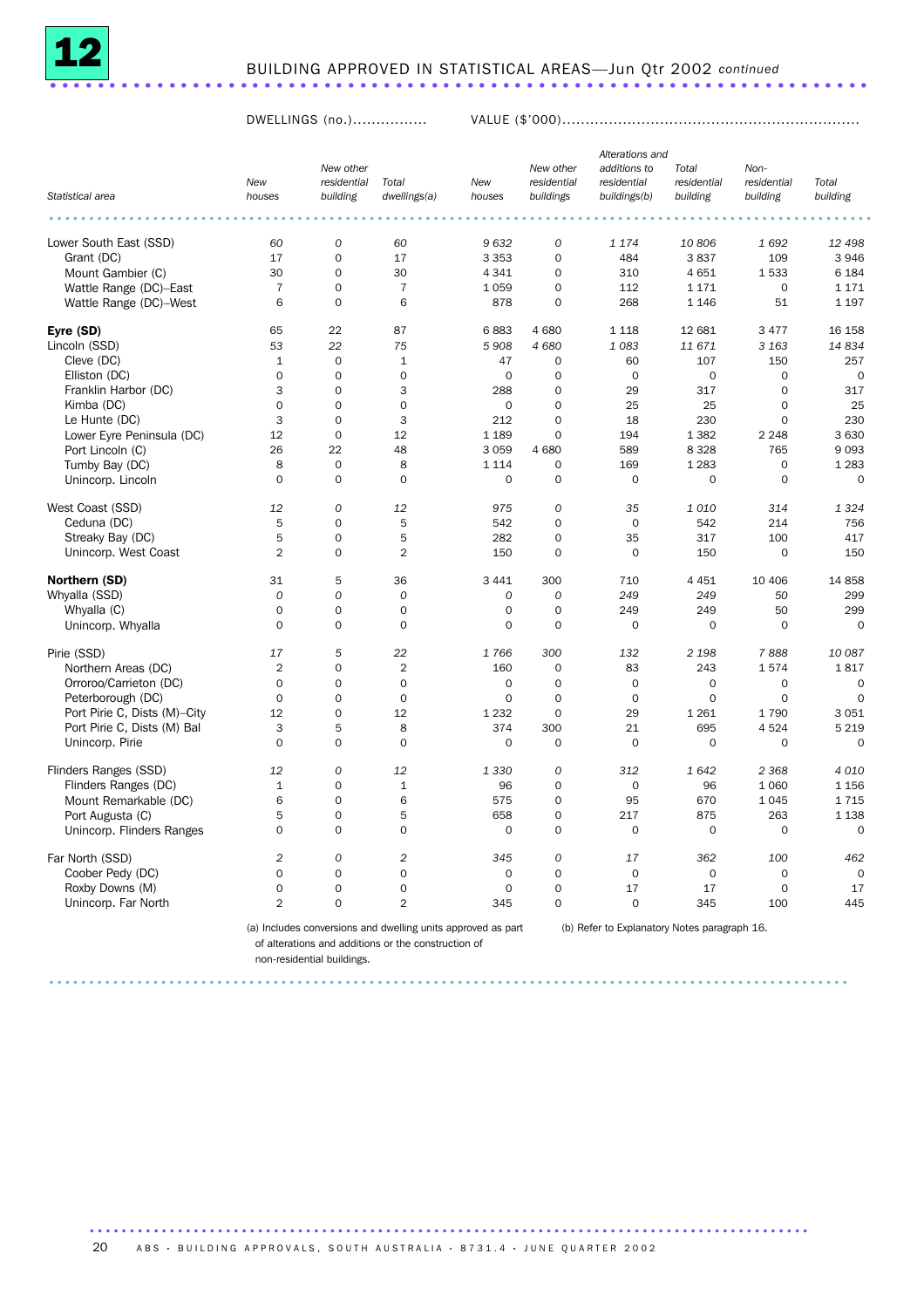#### E X P L A N A T O R Y N O T E S

| INTRODUCTION       | 1 This publication presents monthly details of building work approved.                                                                                                                                                                                                                                                                                                                                                                                                                                                                                                                                                                                                                                                                          |
|--------------------|-------------------------------------------------------------------------------------------------------------------------------------------------------------------------------------------------------------------------------------------------------------------------------------------------------------------------------------------------------------------------------------------------------------------------------------------------------------------------------------------------------------------------------------------------------------------------------------------------------------------------------------------------------------------------------------------------------------------------------------------------|
| SCOPE AND COVERAGE | <b>2</b> Statistics of building work approved are compiled from:                                                                                                                                                                                                                                                                                                                                                                                                                                                                                                                                                                                                                                                                                |
|                    | permits issued by local government authorities and other principal certifying<br>authorities;                                                                                                                                                                                                                                                                                                                                                                                                                                                                                                                                                                                                                                                   |
|                    | contracts let or day labour work authorised by Commonwealth, State,<br>٠<br>semi-government and local government authorities;                                                                                                                                                                                                                                                                                                                                                                                                                                                                                                                                                                                                                   |
|                    | major building approvals in areas not subject to normal administrative<br>٠<br>approval e.g. building on remote mine sites.                                                                                                                                                                                                                                                                                                                                                                                                                                                                                                                                                                                                                     |
|                    | 3 The scope of the survey comprises the following:                                                                                                                                                                                                                                                                                                                                                                                                                                                                                                                                                                                                                                                                                              |
|                    | construction of new buildings;<br>٠                                                                                                                                                                                                                                                                                                                                                                                                                                                                                                                                                                                                                                                                                                             |
|                    | alterations and additions to existing buildings;                                                                                                                                                                                                                                                                                                                                                                                                                                                                                                                                                                                                                                                                                                |
|                    | approved non-structural renovation and refurbishment work;                                                                                                                                                                                                                                                                                                                                                                                                                                                                                                                                                                                                                                                                                      |
|                    | approved installation of integral building fixtures.                                                                                                                                                                                                                                                                                                                                                                                                                                                                                                                                                                                                                                                                                            |
|                    | 4 From July 1990, the statistics include:                                                                                                                                                                                                                                                                                                                                                                                                                                                                                                                                                                                                                                                                                                       |
|                    | all approved new residential building valued at \$10,000 or more;<br>ш                                                                                                                                                                                                                                                                                                                                                                                                                                                                                                                                                                                                                                                                          |
|                    | approved alterations and additions to residential building valued at \$10,000 or<br>more;                                                                                                                                                                                                                                                                                                                                                                                                                                                                                                                                                                                                                                                       |
|                    | all approved non-residential building jobs valued at \$50,000 or more.<br>п                                                                                                                                                                                                                                                                                                                                                                                                                                                                                                                                                                                                                                                                     |
|                    | 5 Excluded from the statistics is construction activity not defined as building                                                                                                                                                                                                                                                                                                                                                                                                                                                                                                                                                                                                                                                                 |
|                    | (e.g. roads, bridges, railways, earthworks, etc.). Statistics for this activity can be<br>found in Engineering Construction Activity, Australia (Cat. no. 8762.0).                                                                                                                                                                                                                                                                                                                                                                                                                                                                                                                                                                              |
| VALUE DATA         | 6 Statistics on the value of building work approved are derived by aggregating the<br>estimated 'value of building work done when completed' as reported on building<br>approval documents provided to local councils or other building approval<br>authorities. Conceptually these value data should exclude the value of land and<br>landscaping but include site preparation costs. These estimates are usually a<br>reliable indicator of the completed value of 'houses'. However, for 'other<br>residential buildings' and 'non-residential buildings', they can differ significantly<br>from the completed value of the building as final costs and contracts have not been<br>established before council approval is sought and gained. |
|                    | 7 The ABS generally accepts values provided by approving bodies. Every effort is<br>made to ensure data are provided on a consistent basis, however, there may be<br>instances where value reported does not reflect the building completion value. For<br>example, the reported value for most project homes is the contract price, which<br>may include the cost of site preparation and landscaping. In other cases where a<br>builder is contracted to construct a dwelling based on the owner's plans, the value<br>may only be the builder's costs. Some councils do not use the value on approval<br>documents, instead deriving a value based on floor area and type of structure.                                                      |
|                    | 8 From July 2000, value data includes the Goods and Services Tax (GST) for<br>residential and non-residential building approvals. The ABS has consulted with<br>councils and other approving authorities to ensure that approval values are<br>reported inclusive of the GST. Where it was identified by a council or other<br>approving authority that approvals submitted from its jurisdiction were on a<br>GST-exclusive basis, the ABS has made adjustments to the data to ensure that<br>values were consistent with other data collected and were inclusive of GST.                                                                                                                                                                      |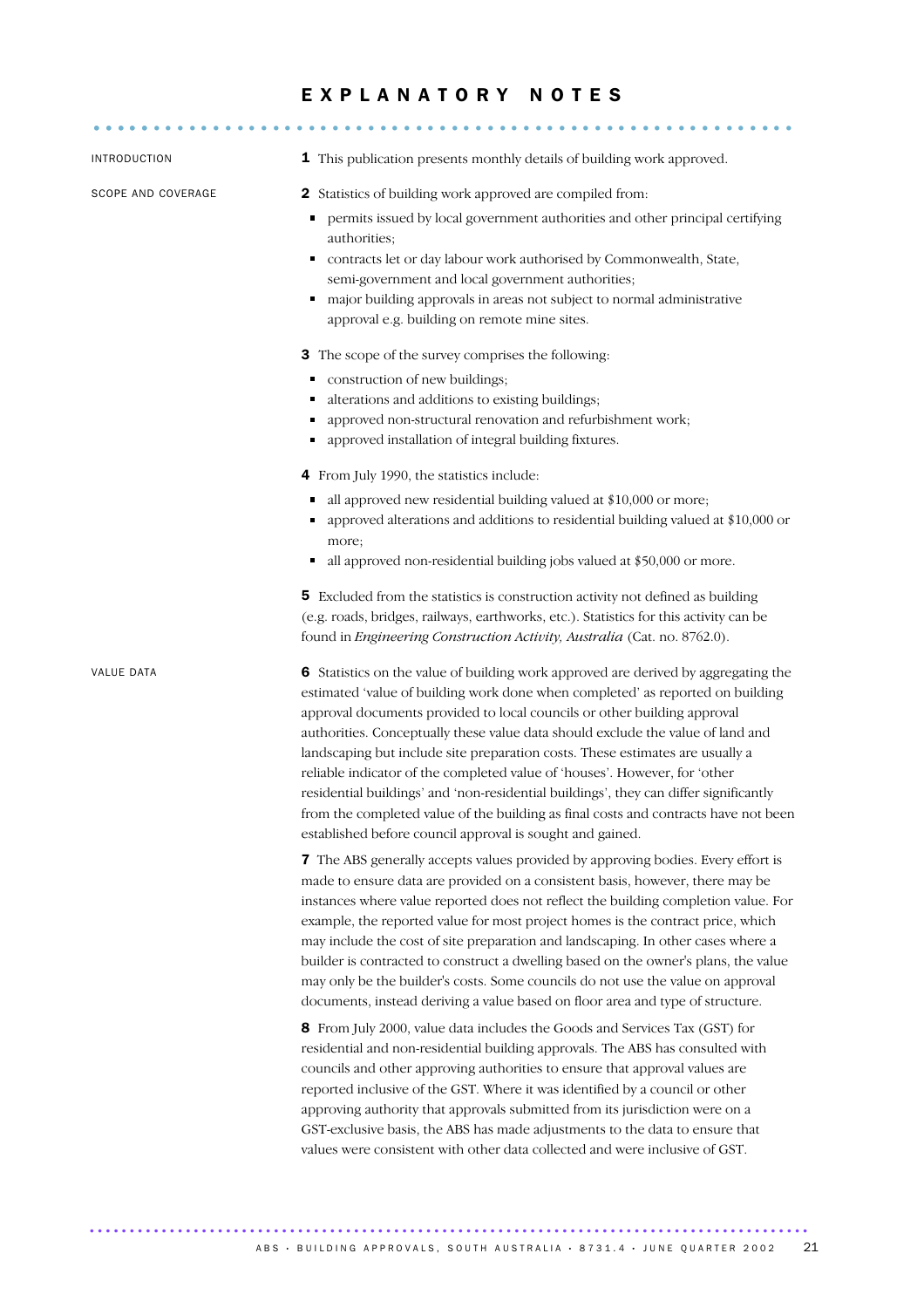#### E X P L A N A T O R Y N O T E S

........................................................... .....

| OWNERSHIP                | 9 Building ownership is classified as either public or private sector and is based on<br>the sector of intended owner of the completed building at the time of approval.<br>Residential buildings constructed by private sector builders under government<br>housing authority schemes are classified as public sector when the authority has<br>contracted, or intends to contract, to purchase the building on or before<br>completion.                 |
|--------------------------|-----------------------------------------------------------------------------------------------------------------------------------------------------------------------------------------------------------------------------------------------------------------------------------------------------------------------------------------------------------------------------------------------------------------------------------------------------------|
| BUILDING CLASSIFICATIONS | <b>10</b> Building approvals are classified both by the Type of Building (e.g. 'house',<br>'factory') and by the Type of Work involved (e.g. 'new', 'alterations and additions'<br>and 'conversions'). These classifications are often used in conjunction with each<br>other in this publication and are defined in the Glossary.                                                                                                                        |
|                          | 11 The Type of Building classification refers to the intended major function of a<br>building. A building which is ancillary to other buildings or forms a part of a group<br>of related buildings is classified to the function of the specific building, not to the<br>function of the group as a whole.                                                                                                                                                |
|                          | 12 An example is the treatment of building work approved for a factory complex.<br>For instance, a detached administration building would be classified to Offices, a<br>detached cafeteria building to Shops, while the factory buildings would be<br>classified to Factories.                                                                                                                                                                           |
|                          | 13 An exception to this rule is the treatment of group accommodation buildings.<br>For example, a student accommodation building on a university campus would be<br>classified to Education.                                                                                                                                                                                                                                                              |
|                          | 14 In the case of a large multi-function building which, at the time of approval is<br>intended to have more than one purpose (e.g. a hotel/shops/casino project), the<br>ABS endeavours to split the approval details according to each main function.                                                                                                                                                                                                   |
|                          | 15 Where this is not possible because separate details cannot be obtained, the<br>building is classified to the predominant function of the building on the basis of<br>the function which represents the highest proportion of the total value of the<br>project.                                                                                                                                                                                        |
|                          | 16 The Type of Work classification refers to the building activity carried out.<br>Conversion jobs are shown separately in tables 5 and 6. However, in other tables<br>they are included within existing categories, as follows: in tables 1, 2, 11 and 12<br>they are included in the appropriate Type of Building category, and in tables 3, 4,<br>11 and 12 they are included in the 'Alterations and additions to residential<br>buildings' category. |
| SEASONAL ADJUSTMENT      | 17 Seasonal adjustment is a means of removing the estimated effects of seasonal<br>variation from the series so that the effects of other influences can be more clearly<br>recognised.                                                                                                                                                                                                                                                                   |
|                          | 18 In the seasonal adjustment of series, account has been taken of both normal<br>seasonal factors and 'trading day' effects arising from the varying numbers of<br>Sundays, Mondays, Tuesdays, etc. in the month. Adjustment has also been made<br>for the influence of Easter which may affect the March and April estimates<br>differently.                                                                                                            |
|                          | 19 Seasonal adjustment does not remove from the series the effect of irregular or<br>non-seasonal influences (e.g. the approval of large projects or a change in the<br>administrative arrangements of approving authorities).                                                                                                                                                                                                                            |
|                          | 20 Some of the component series have been seasonally adjusted independently.<br>Therefore, the adjusted components may not add to the adjusted totals.                                                                                                                                                                                                                                                                                                    |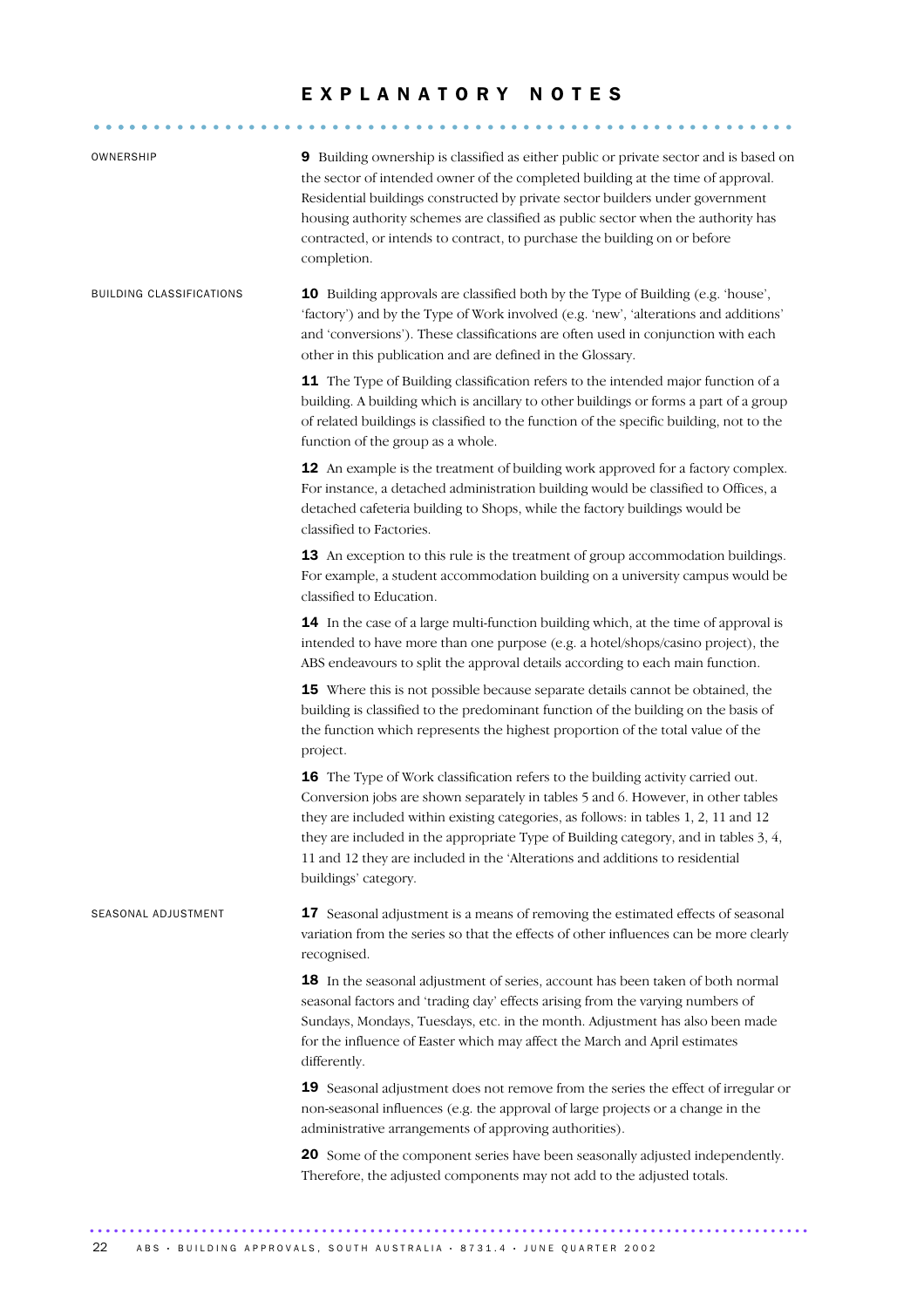#### E X P L A N A T O R Y N O T E S

........................................................... .....

| SEASONAL ADJUSTMENT continued                                | 21 As happens with all seasonally adjusted series, the seasonal factors are<br>reviewed annually to take account of each additional year's data. The timing of this<br>review may vary and when appropriate will be notified in the 'Data Notes' section<br>of this publication.                                                                                                                                                                                                                                                                                                                                                                                                                                                           |
|--------------------------------------------------------------|--------------------------------------------------------------------------------------------------------------------------------------------------------------------------------------------------------------------------------------------------------------------------------------------------------------------------------------------------------------------------------------------------------------------------------------------------------------------------------------------------------------------------------------------------------------------------------------------------------------------------------------------------------------------------------------------------------------------------------------------|
| <b>TREND ESTIMATES</b>                                       | 22 Smoothing seasonally adjusted series reduces the impact of the irregular<br>component of the seasonally adjusted series and creates trend estimates. For<br>monthly series, these trend estimates are derived by applying a 13-term<br>Henderson-weighted moving average to all months of the seasonally adjusted<br>series except the last six months. Trend series are created for the last six months<br>by applying surrogates of the Henderson moving average to the seasonally<br>adjusted series. For further information, see Information Paper: A Guide to<br>Interpreting Time Series-Monitoring 'Trends': an Overview (Cat. no. 1348.0) or<br>contact the Assistant Director, Time Series Analysis on Canberra 02 6252 6076. |
|                                                              | 23 While the smoothing techniques described in paragraph 22 enable trend<br>estimates to be produced for the latest few periods, they do result in revisions to<br>the trend estimates as new data becomes available. Generally, revisions become<br>smaller over time and, after three months, usually have a negligible impact on the<br>series. Revisions to the original data and re-analysis of seasonal factors may also<br>lead to revisions to the trend.                                                                                                                                                                                                                                                                          |
| CHAIN VOLUME MEASURES                                        | 24 The chain volume measures appearing in this publication are annually<br>re-weighted chain Laspeyres indexes referenced to current price values in a chosen<br>reference year. The reference year will be updated annually in the September<br>publication. While current price estimates reflect both price and volume changes,<br>chain volume estimates measure changes in value after the direct effects of price<br>changes have been eliminated and therefore only reflect volume changes. The<br>direct impact of the GST is a price change, and hence is removed from the chain<br>volume estimates.                                                                                                                             |
|                                                              | 25 Further information on the nature and concepts of chain volume measures is<br>contained in the ABS publication Information paper: Introduction of Chain<br>Volume Measures in the Australian National Accounts (Cat. no. 5248.0).                                                                                                                                                                                                                                                                                                                                                                                                                                                                                                       |
| AUSTRALIAN STANDARD<br>GEOGRAPHICAL CLASSIFICATION<br>(ASGC) | 26 Area statistics are now being classified to the Australian Standard<br>Geographical Classification (ASGC), 2001 Edition, (Cat. no. 1216.0), effective from<br>1 July 2001, and ASGC terminology has been adopted in the presentation of<br>building statistics.                                                                                                                                                                                                                                                                                                                                                                                                                                                                         |
| ABS DATA AVAILABLE ON REQUEST                                | 27 As well as the statistics included in this and related publications, the ABS may<br>have other relevant data available on request. Inquiries should be made to the<br>National Information and Referral Service on 1300 135 070.                                                                                                                                                                                                                                                                                                                                                                                                                                                                                                        |
| RELATED PUBLICATIONS                                         | 28 Users may also wish to refer to the following publications:<br>Building Activity, Australia (Cat. no. 8752.0)<br>٠<br>Building Activity, Australia: Dwelling Unit Commencements (Cat. no. 8750.0)<br>٠<br>Building Activity, South Australia (Cat. no. 8752.4)<br>٠<br>Building Approvals, Australia (Cat. no. 8731.0)<br>٠<br>Construction Work Done, Australia, Preliminary (Cat. no. 8755.0)<br>٠<br>Engineering Construction Activity, Australia (Cat. no. 8762.0)<br>٠<br>House Price Indexes: Eight Capital Cities (Cat. no. 6416.0)<br>Ξ<br>Housing Finance for Owner Occupation, Australia (Cat. no. 5609.0)<br>٠<br>Producer Price Indexes, Australia (Cat. no. 6427.0)<br>٠                                                   |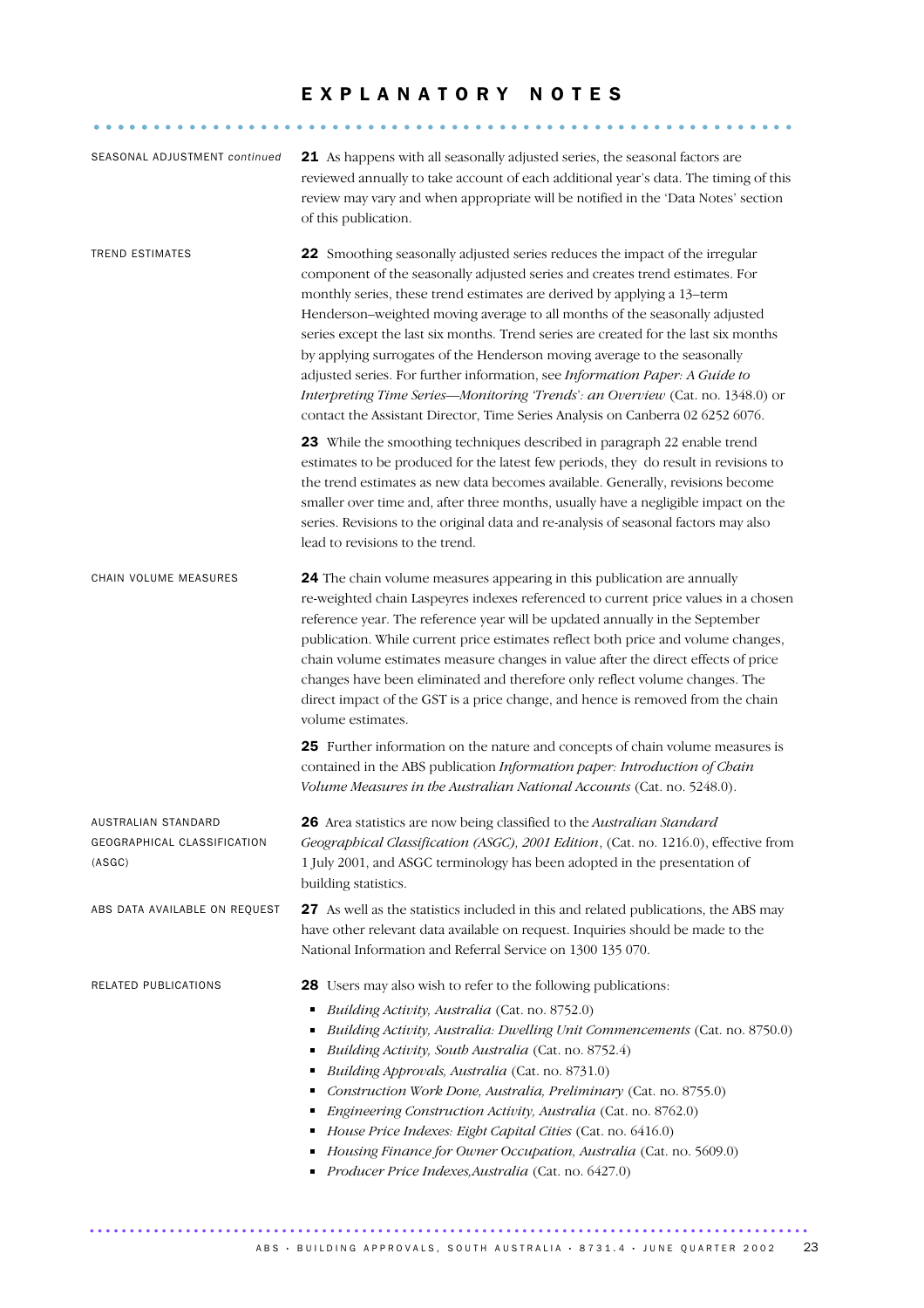### E X P L A N A T O R Y N O T E S ........................................................... .....

29 While building approvals value series are shown inclusive of GST, this is different to the value series shown in the Building Activity publications (Cat. nos 8752.0, 8752.4 and 8755.0), in which residential work will be published inclusive of GST and non-residential work exclusive of GST. In the *Engineering Construction Activity, Australia* (Cat. no. 8762.0) all values will exclude GST.

ROUNDING 30 When figures have been rounded, discrepancies may occur between sums of the component items and totals.

SYMBOLS AND OTHER USAGES n.a. not available

#### n.y.a. not yet available

- C City
- DC District Council
- M Municipality
- RC Rural City
- SD Statistical Division
- SSD Statistical Subdivision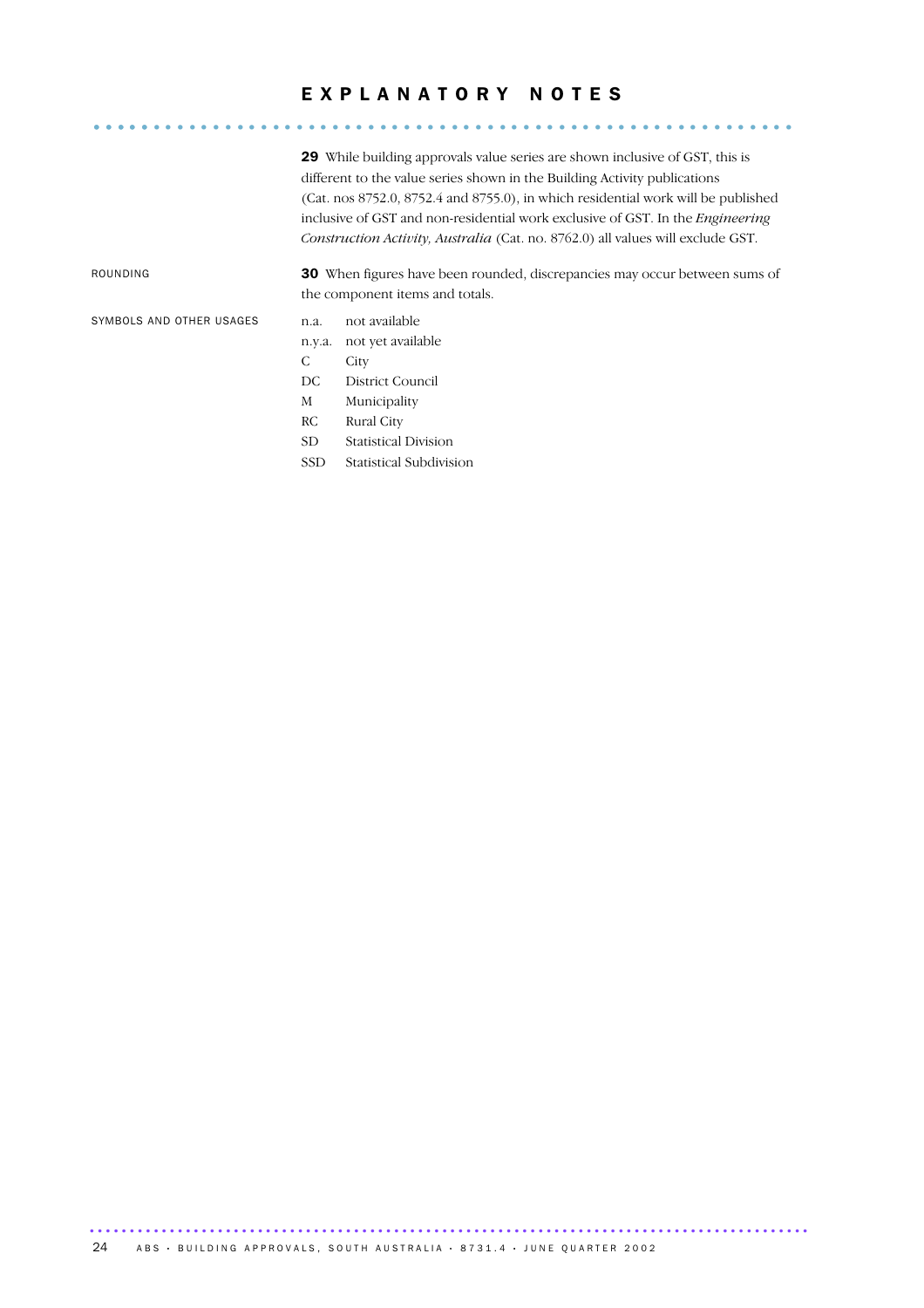#### G L O S S A R Y

........................................................... ......

| Alterations and additions                             | Building activity carried out on existing buildings. Includes adding to or<br>diminishing floor area, altering the structural design of a building and affixing<br>rigid components which are integral to the functioning of the building.                                                                                                                                                                                                                                                                                                                                                                                                                                                                                                                                                                                                                                               |
|-------------------------------------------------------|------------------------------------------------------------------------------------------------------------------------------------------------------------------------------------------------------------------------------------------------------------------------------------------------------------------------------------------------------------------------------------------------------------------------------------------------------------------------------------------------------------------------------------------------------------------------------------------------------------------------------------------------------------------------------------------------------------------------------------------------------------------------------------------------------------------------------------------------------------------------------------------|
| Alterations and additions to<br>residential buildings | Alterations and additions carried out on existing residential buildings, which may<br>result in the creation of new dwelling units. See also Explanatory Notes<br>paragraph 16.                                                                                                                                                                                                                                                                                                                                                                                                                                                                                                                                                                                                                                                                                                          |
| <b>Building</b>                                       | A building is a rigid, fixed and permanent structure which has a roof. Its intended<br>purpose is primarily to house people, plant, machinery, vehicles, goods or<br>livestock. An integral feature of a building's design is the provision for regular<br>access by persons in order to satisfy its intended use.                                                                                                                                                                                                                                                                                                                                                                                                                                                                                                                                                                       |
| Conversion                                            | Building activity which converts a non-residential building to a residential<br>building, e.g. conversion of a warehouse to residential apartments. Conversion is<br>considered to be a special type of alteration, and these jobs have been separately<br>identified as such from the July 1996 reference month, though they have only<br>appeared separately in this publication from the April 1998 issue. Prior to that<br>issue, conversions were published as part of the 'Conversions, etc.' category or<br>included elsewhere within a table. Prior to July 1996, Table 5 includes the<br>number of Conversions in the 'Alterations and additions to residential buildings'<br>category while Table 6 includes the value of Conversions in the 'Alterations and<br>additions to residential buildings, creating dwellings' category. See also<br>Explanatory Notes paragraph 16. |
| Dwelling unit                                         | A dwelling unit is a self-contained suite of rooms, including cooking and bathing<br>facilities and intended for long-term residential use. Regardless of whether they<br>are self-contained or not, units within buildings offering institutional care<br>(e.g. hospitals) or temporary accommodation (e.g. motels, hostels and holiday<br>apartments) are not defined as dwelling units. Such units are included in the<br>appropriate category of non-residential building approvals. Dwelling units can be<br>created in one of four ways: through new work to create a residential building;<br>through alteration/addition work to an existing residential building; through<br>either new or alteration/addition work on non-residential building or through<br>conversion of a non-residential building to a residential building.                                               |
| Educational                                           | Includes schools, colleges, kindergartens, libraries, museums and universities.                                                                                                                                                                                                                                                                                                                                                                                                                                                                                                                                                                                                                                                                                                                                                                                                          |
| Entertainment and recreational                        | Includes clubs, cinemas, sport and recreation centres.                                                                                                                                                                                                                                                                                                                                                                                                                                                                                                                                                                                                                                                                                                                                                                                                                                   |
| Factories                                             | Includes paper mills, oil refinery buildings, brickworks and powerhouses.                                                                                                                                                                                                                                                                                                                                                                                                                                                                                                                                                                                                                                                                                                                                                                                                                |
| Flats, units or apartments                            | Dwellings not having their own private grounds and usually sharing a common<br>entrance, foyer or stairwell.                                                                                                                                                                                                                                                                                                                                                                                                                                                                                                                                                                                                                                                                                                                                                                             |
| Health                                                | Includes hospitals, nursing homes, surgeries, clinics and medical centres.                                                                                                                                                                                                                                                                                                                                                                                                                                                                                                                                                                                                                                                                                                                                                                                                               |
| Hotels, motels and other short<br>term accommodation  | Includes hostels, boarding houses, guest houses, and holiday apartment<br>buildings.                                                                                                                                                                                                                                                                                                                                                                                                                                                                                                                                                                                                                                                                                                                                                                                                     |
| House                                                 | A house is a detached building primarily used for long term residential purposes.<br>It consists of one dwelling unit. For instance, detached 'granny flats' and<br>detached dwelling units (e.g. caretaker's residences) associated with a<br>non-residential building are defined as houses.                                                                                                                                                                                                                                                                                                                                                                                                                                                                                                                                                                                           |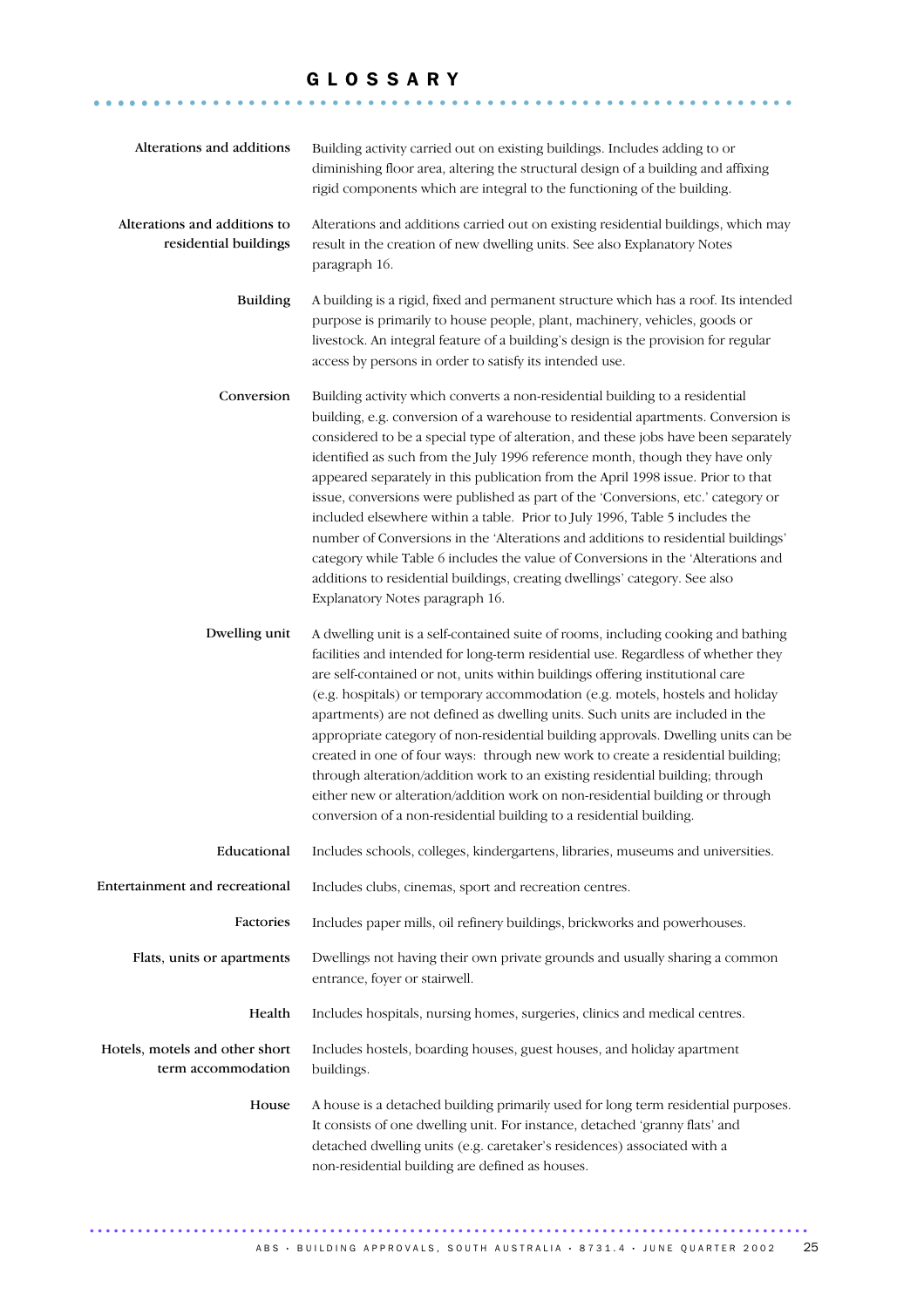### G L O S S A R Y

........................................................... ......

| Miscellaneous                                       | Includes justice and defence buildings, welfare and charitable homes, prisons and<br>reformatories, maintenance camps, farming and livestock buildings, veterinary<br>clinics, child-minding centres, police stations and public toilets.                                                                                                                                                                                                                                                                                                                                                                                                                                                                                                                                                                                                                       |
|-----------------------------------------------------|-----------------------------------------------------------------------------------------------------------------------------------------------------------------------------------------------------------------------------------------------------------------------------------------------------------------------------------------------------------------------------------------------------------------------------------------------------------------------------------------------------------------------------------------------------------------------------------------------------------------------------------------------------------------------------------------------------------------------------------------------------------------------------------------------------------------------------------------------------------------|
| New building work                                   | Building activity which will result in the creation of a building which previously<br>did not exist.                                                                                                                                                                                                                                                                                                                                                                                                                                                                                                                                                                                                                                                                                                                                                            |
| New other residential buildings                     | Building activity which will result in the creation of a residential building other<br>than a house, which previously did not exist.                                                                                                                                                                                                                                                                                                                                                                                                                                                                                                                                                                                                                                                                                                                            |
| New residential                                     | Building activity which will result in the creation of any residential building<br>(house or other residential) which previously did not exist.                                                                                                                                                                                                                                                                                                                                                                                                                                                                                                                                                                                                                                                                                                                 |
| Non-residential building                            | A non-residential building is primarily intended for purposes other than long<br>term residential purposes. Note that, on occasions, one or more dwelling units<br>may be created through non-residential building activity. Prior to the April 1998<br>issue of this publication, they have been included in the 'Conversions, etc.'<br>column in tables showing dwelling units approved. They are now identified<br>separately (e.g. see table 5). However, the value of these dwelling units cannot be<br>separated out from that of the non-residential building which they are part of,<br>therefore the value associated with these remain in the appropriate<br>Non-residential category.                                                                                                                                                                |
| Offices                                             | Includes banks, post offices and council chambers.                                                                                                                                                                                                                                                                                                                                                                                                                                                                                                                                                                                                                                                                                                                                                                                                              |
| Other business premises                             | Includes warehouses, service stations, transport depots and terminals, electricity<br>substation buildings, telephone exchanges, broadcasting and film studios.                                                                                                                                                                                                                                                                                                                                                                                                                                                                                                                                                                                                                                                                                                 |
| Other dwellings                                     | Includes all dwellings other than houses. They can be created by: the creation of<br>new other residential buildings (e.g. flats); alteration/addition work to an existing<br>residential building; either new or alteration/addition work on a non-residential<br>building; conversion of a non-residential building to a residential building<br>creating more than one dwelling unit.                                                                                                                                                                                                                                                                                                                                                                                                                                                                        |
| Other residential building                          | An other residential building is a building other than a house primarily used for<br>long-term residential purposes. An other residential building contains more than<br>one dwelling unit. Other residential buildings are coded to the following<br>categories: semi-detached, row or terrace house or townhouse with one storey;<br>semi-detached, row or terrace house or townhouse with two or more storeys;<br>flat, unit or apartment in a building of one or two storeys; flat, unit or apartment<br>in a building of three storeys; flat, unit or apartment in a building of four or more<br>storeys; flat, unit or apartment attached to a house; other/number of storeys<br>unknown. The latter two categories are included with the semi-detached, row or<br>terrace house or townhouse with one storey category in table 7 of this<br>publication. |
| Religious                                           | Includes convents, churches, temples, mosques, monasteries and noviciates.                                                                                                                                                                                                                                                                                                                                                                                                                                                                                                                                                                                                                                                                                                                                                                                      |
| Residential building                                | A residential building is a building consisting of one or more dwelling units.<br>Residential buildings can be either houses or other residential buildings.                                                                                                                                                                                                                                                                                                                                                                                                                                                                                                                                                                                                                                                                                                    |
| Semi-detached, row or terrace<br>houses, townhouses | Dwellings having their own private grounds with no other dwellings above or<br>below.                                                                                                                                                                                                                                                                                                                                                                                                                                                                                                                                                                                                                                                                                                                                                                           |
| <b>Shops</b>                                        | Includes retail shops, restaurants, taverns and shopping arcades.                                                                                                                                                                                                                                                                                                                                                                                                                                                                                                                                                                                                                                                                                                                                                                                               |